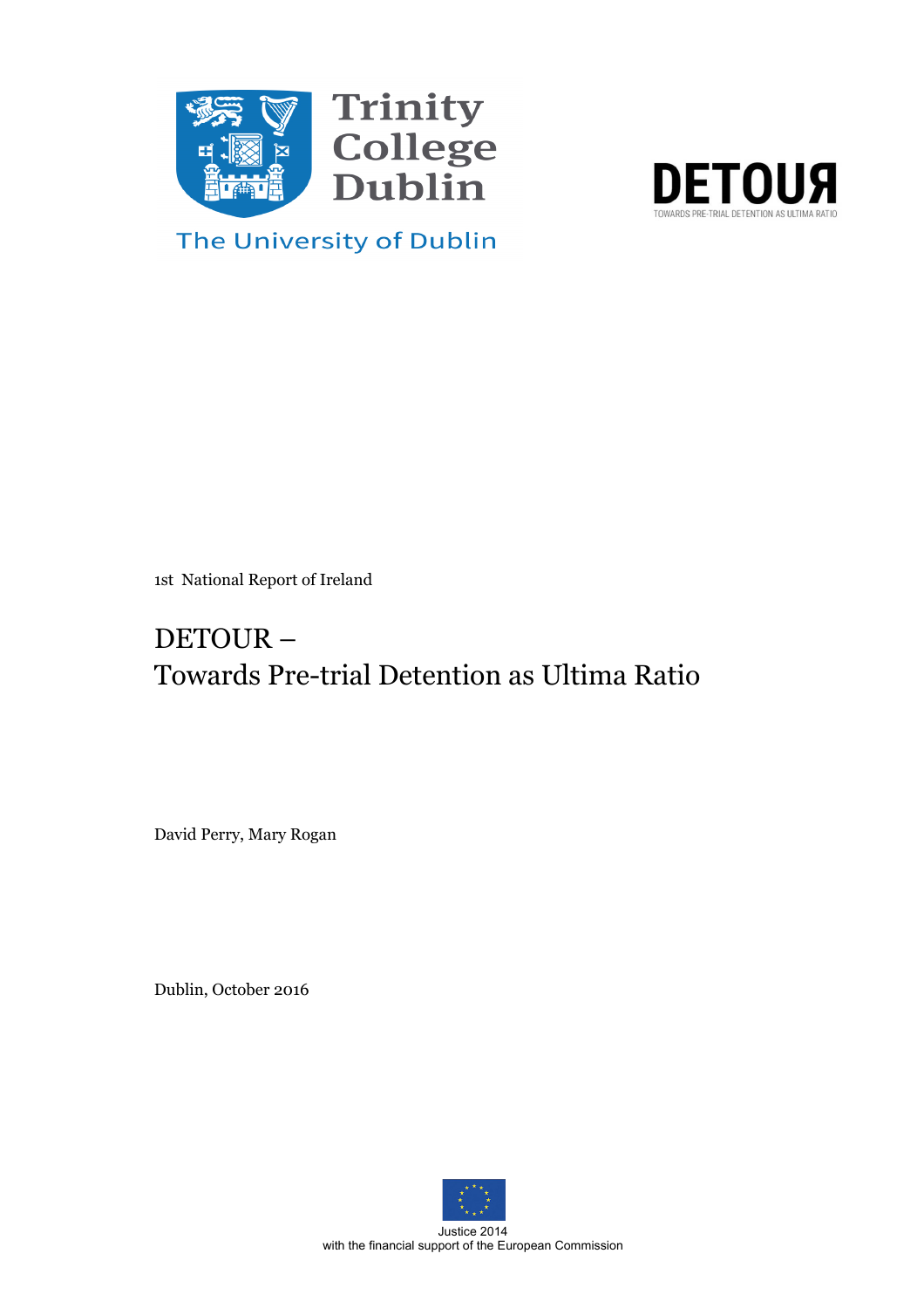# **Content**

| 1. Introduction: Pre-Trial Detention in context | $2 - 4$   |
|-------------------------------------------------|-----------|
| 2. Legal Background                             | $4 - 17$  |
| 3. Statistics                                   | $17 - 22$ |
| 4. Literature Review                            | $22 - 27$ |
| 5. Alternatives to Pre-Trial Detention          | $27 - 35$ |
| 6. The "European Element"                       | $35 - 38$ |
| 7. Conclusions                                  | 38        |
| Bibliography                                    | $39 - 42$ |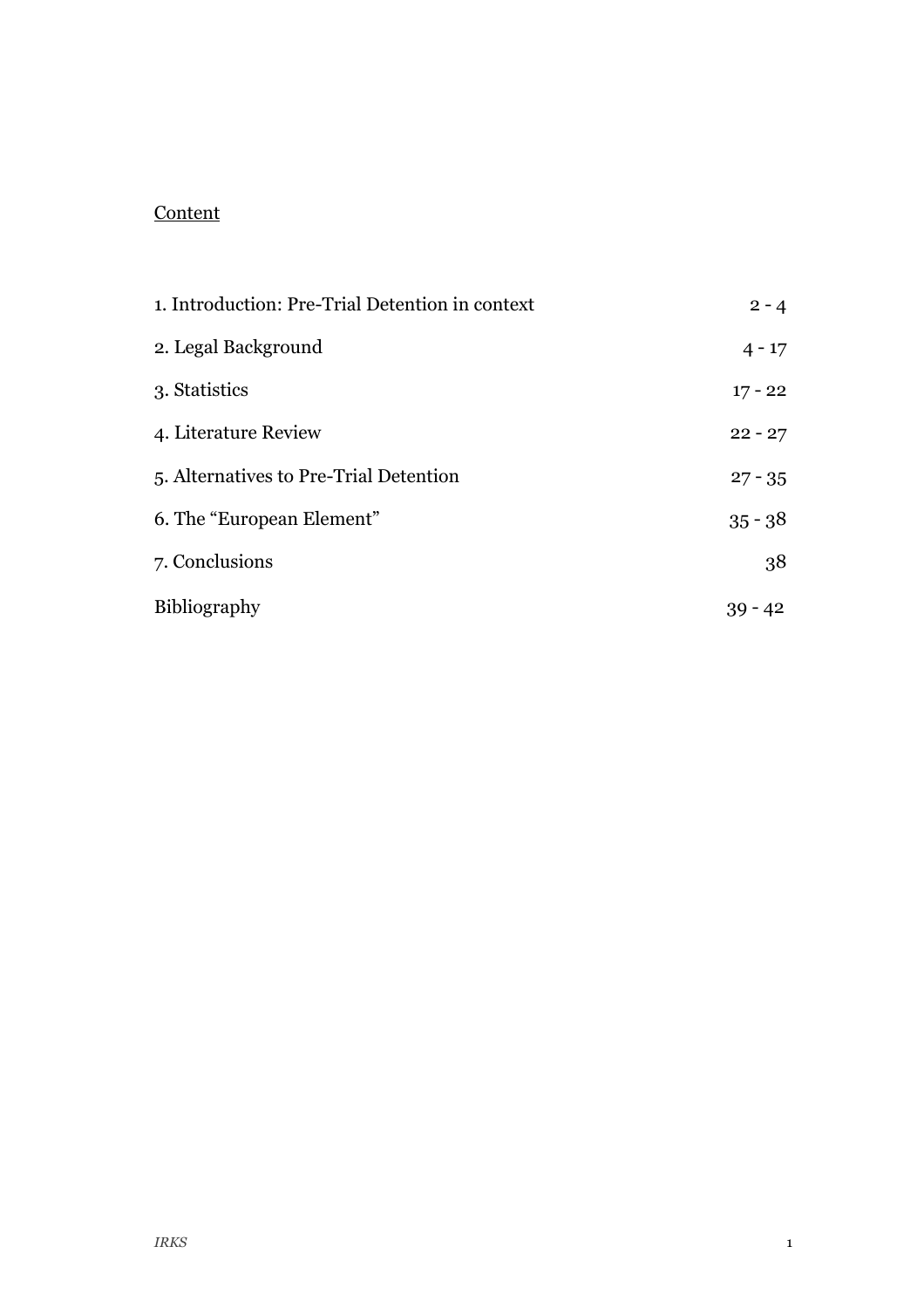#### **1. Introduction: Pre-trial detention in context**

Ireland is a common law jurisdiction, which has the presumption of innocence, the right to liberty and the right to a fair trial guaranteed within its Constitution.

Until the 1990s, the use of pretrial detention in Ireland was limited. A critical moment in the history of pretrial detention in Ireland occurred in 1997, when a referendum was passed to amend the constitution in order to permit the use of pretrial detention in circumstances where a court felt the accused person was likely to commit serious offences if not detained. Since then, Ireland has built a prison originally designed to house those detained pending their trial, and has seen its pretrial detention population rise to about 15% of its total prison population. This proportion has remained relatively stable over the last few years, with the overall numbers of those in pretrial detention falling, in line with a falling general prison population. There has been little research conducted into the use of pretrial detention in Ireland, or indeed the experiences of those in pretrial detention or subject to alternatives to pretrial detention until recently. The position of those individuals originally from outside Ireland has also received limited attention.

The long-established alternative to pretrial detention in Ireland is bail. As will be described below, this usually comes with conditions attached, but support services and intensive supervision of those on bail is not practiced widely with adults. It is important to clarify terminology at the outset. While the term *bail* in other contexts often refers to the actual financial guarantee provided to secure attendance at trial, the term *bail* in the Irish context is used to describe the alternative to custody in its entirety. An accused person who is granted bail or is "on bail" is simply a person who is not held in pretrial detention while the charges against him or her are pending before the courts. Conditions, including those of a financial nature, may be attached to the accused's bail.

Ireland has seen its legal framework for pretrial detention altered at times of political pressure, particularly around offences committed by people on bail. The 1997 referendum which made it more difficult to obtain bail is an example of this, but so too is the recent amendment to the law which attempts to make it more difficult to obtain bail where the offence charged is one of burglary. This reflects political attention on the crime of burglary in the recent past.

A number of prisons in Ireland are used to hold pretrial detainees. The main prison used in this regard is Cloverhill Prison, a medium security institution located in Dublin, which opened in 1999 as has operated since as a purpose-built remand prison. While Cloverhill Prison houses most of the pretrial detainees in Ireland, a number of other prisons, including Cork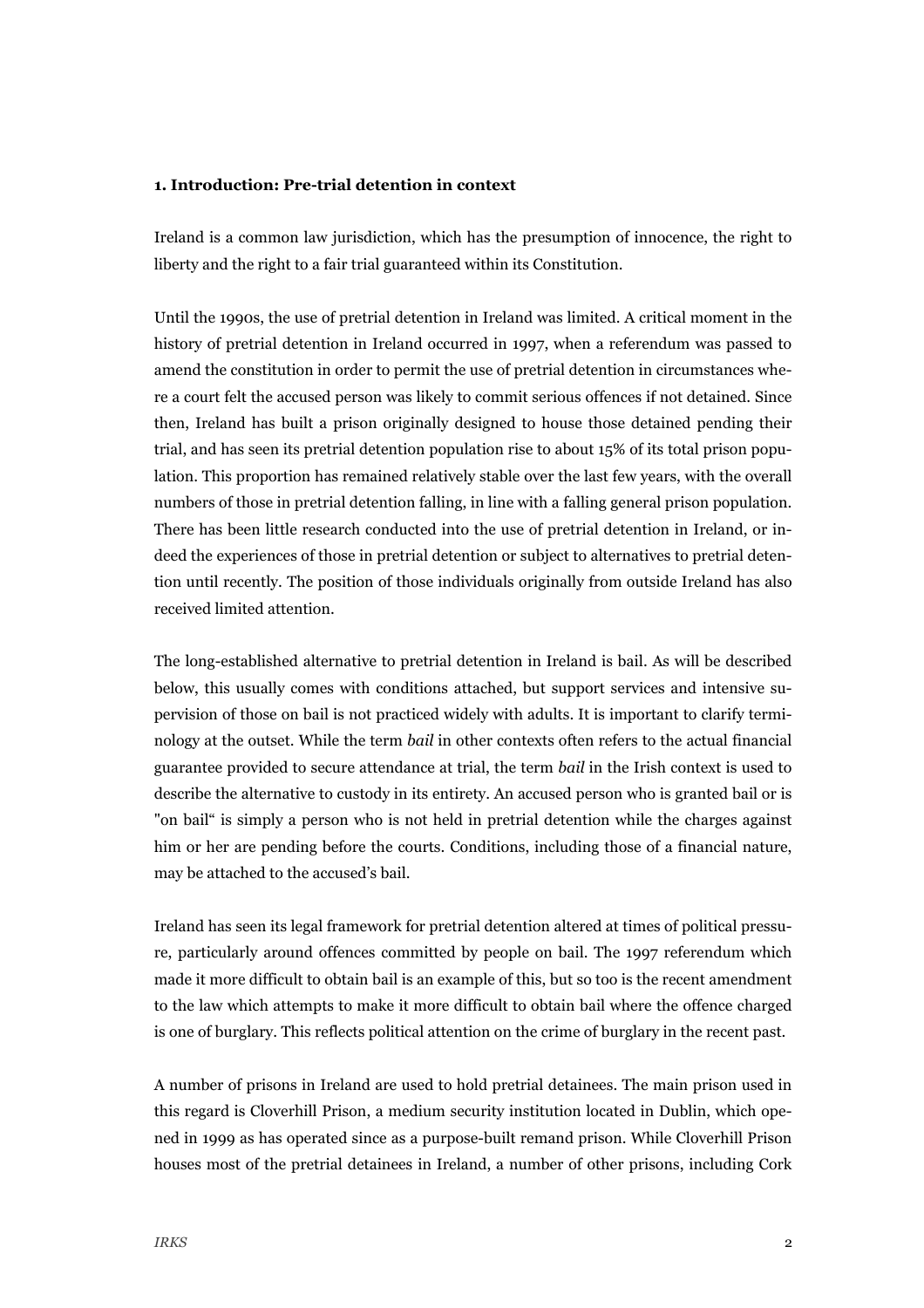Prison, Limerick Prison, Portlaoise Prison and Castlerea Prison, are used to hold pretrial detainees outside Dublin. In addition, as Cloverhill Prison is a male-only institution, female prisoners on remand in the Dublin area are held in the Dóchas Centre. Unlike Cloverhill Prison, these other institutions are not primarily designed to house remand prisoners, with the effect that those in pretrial detention are sometimes accommodated alongside convicted prisoners.

Ireland has been visited on a number of occasions over the last two decades by the European Committee for the Prevention of Torture, which has made various criticisms about the prevailing conditions in Cloverhill Prison. In the report published its 2002 visit, for example, the Committee noted that it had received complaints from prisoners relating to physical abuse and use of padded cells by prison officers, commented on the level of inter-prisoner violence prevalent in the institution, and criticised the "underdeveloped regime" and lack of meaningful activities provided to prisoners. The Committee noted that the cells had good lighting and ventilation, were well-equipped with facilities and were in a good state of repair, but expressed concern with the practice of using 11 metre squared cells to hold three prisoners and recommended that they be limited to double occupancy.1 Similar criticisms were made by the Committee regarding the underdeveloped reigme in Cloverhill and the triple occupancy of cells in the report published following its 2006 visit.2 More recent reports of the Committee from 2011 and 2015 have taken issue with the use of observation cells in Cloverhill Prison, the lack of appropriate psychiatric treatment facilities, and the use of Cloverhill Prison to detainee immigration detainees.3

In his 2010 Annual report, Ireland's Inspector of Prisons commented that Cloverhill Prison was clean and in good repair, but was "overcrowded" and lacked "adequate services and regimes".4 However, the Inspector has not conducted any detailed examination of the operation of Cloverhill Prison since this date. Other institutions in which remand prisoners are held

-

<sup>&</sup>lt;sup>1</sup> European Committee for the Prevention of Torture, "Report to the Government of Ireland on the Visit to Ireland Carried Out By the European Committee for the Prevention of Torture and Inhuman or Degrading Treatment or Punishment from 20 to 28 May 2002" (18th September 2003).

<sup>2</sup> European Committee for the Prevention of Torture, "Report to the Government of Ireland on the Visit to Ireland Carried Out By the European Committee for the Prevention of Torture and Inhuman or Degrading Treatment or Punishment from 2 to 13 October 2006" (10th October 2007).

<sup>3</sup> European Committee for the Prevention of Torture, "Report to the Government of Ireland on the Visit to Ireland Carried Out By the European Committee for the Prevention of Torture and Inhuman or Degrading Treatment or Punishment from 25 January to 5 February 2010" (10<sup>th</sup> February 2011); European Committee for the Prevention of Torture, "Report to the Government of Ireland on the Visit to Ireland Carried Out By the European Committee for the Prevention of Torture and Inhuman or Degrading Treatment or Punishment from 16 to 26 September 2014" (17th November 2015).

<sup>4</sup> Office of the Inspector of Prisons, "Annual Report 2010" (7th April 2011).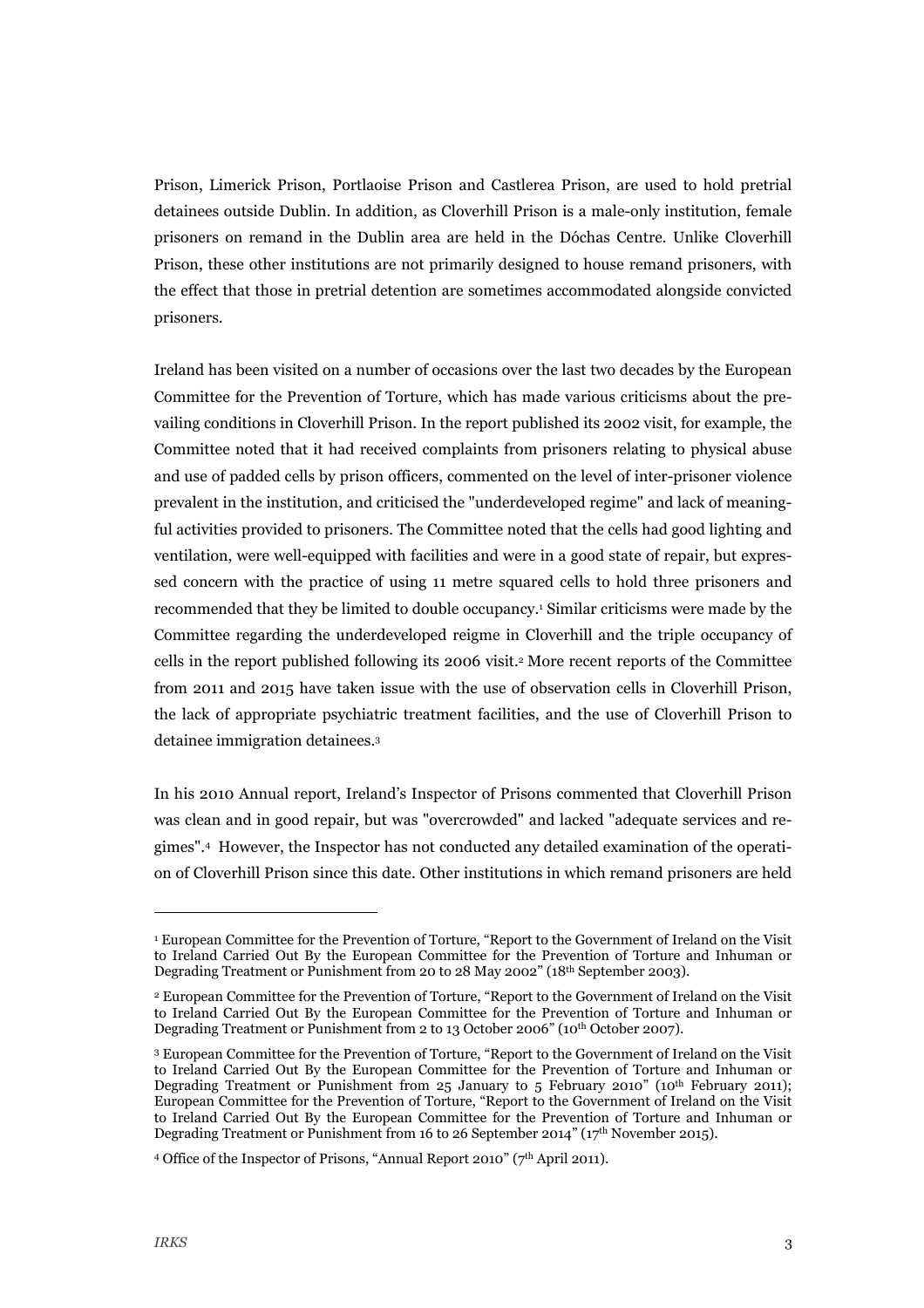have been the topic of frequent criticism by the Inspector. For instance, in a report published in 2011, the Inspector of Prisons criticised the level of overcrowding, existence of slopping out and lack of recreational facilities and workshops in Limerick Prison.5

Irish law prescribes a clear difference to be afforded in treatment between pretrial detainees and convicted prisoners. In particular, the Prison Rules 2007 provide that unconvicted prisoners have an enhanced entitlement to receive visits (at least three visits a week, as opposed to a minimum of one visit a week for convicted prisoners), make phone calls (at least five phone calls a week to friends and family and as many calls as are reasonably necessary to manage property and business affairs, compared to a minimum of one call a week for convicted persons), and to receive private medical care at their own expense. Rule 71 of the Prison Rules also provides that unconvicted prisoners should be accommodated separately from convicted prisoners "in so far as is practicable and subject to the maintenance of good order and safe and secure custody".

This report examines the legal background for the use of bail and the denial of bail, before providing some statistical information regarding the use of pretrial detention and alternatives in Ireland. The report then reviews existing literature, before exploring the decisionmaking process around the use of pretrial detention, and the operation of bail. The chapter concludes with an analysis of the impact of "European" law and policy on the legal framework and operation of pretrial detention in Ireland.

#### **2. Legal Background**

The law on pretrial detention in Ireland derives from case law, statutory provisions and certain Articles of the Irish Constitution.

#### *2.1 Circumstances in Which Pretrial Detention Can Be Used:*

It should be noted at the outset that under Irish law, the police have the power to detain persons for investigative reasons for a finite period of time without any charges being proferred. A series of authorisations by senior members of the police and the courts are needed to extend the duration for which a person is held in this form of investigative detention. The relevant powers of detention are set down in various statutes, as follows:-

 <sup>5</sup> Office of the Inspector of Prisons, *Report on an Inspection of Limerick Prison* (25th November 2011).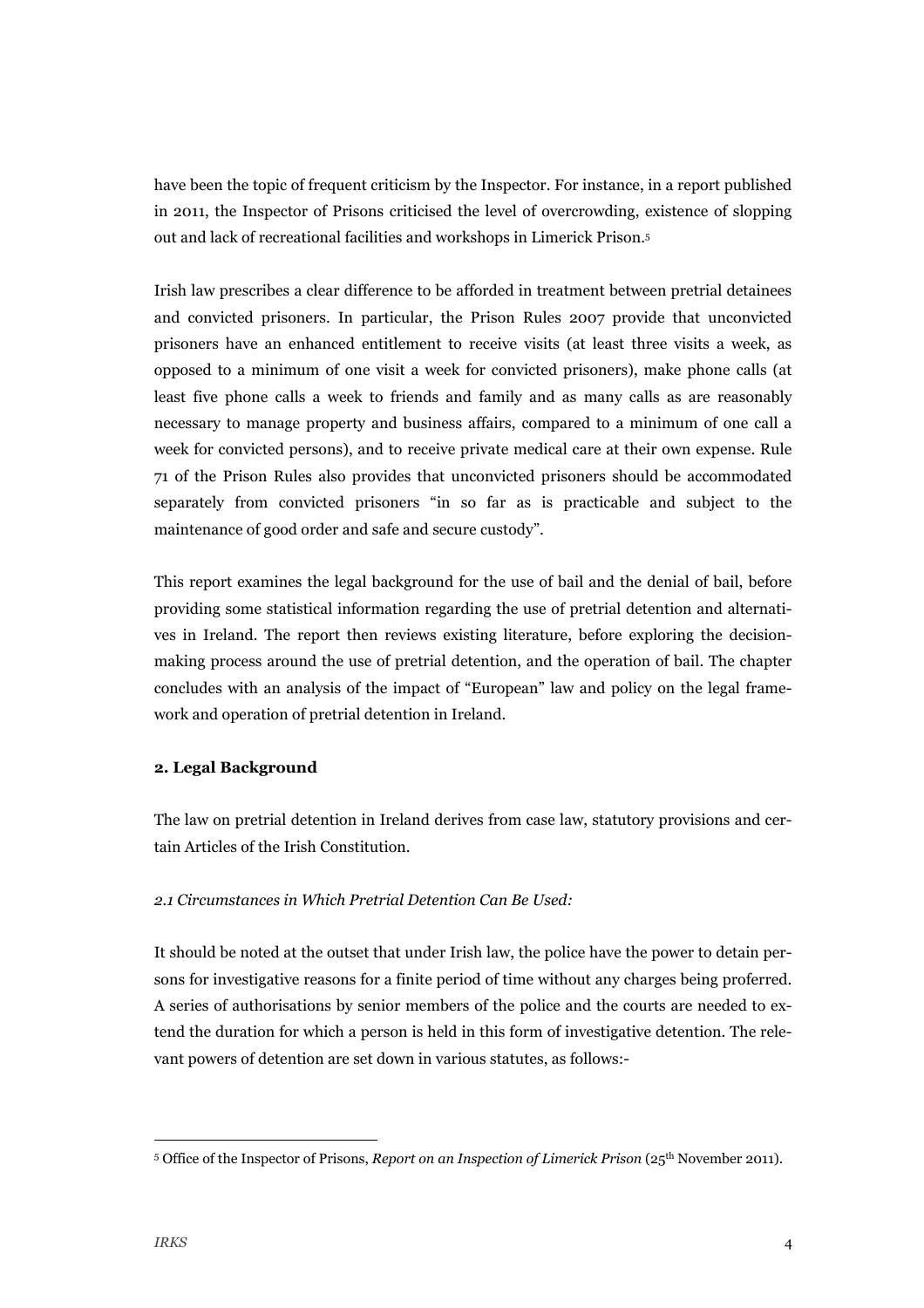- $\cdot$  Under s. 4 of the Criminal Justice Act 1984, the police may detain a person who has been arrested on suspicion of the commission of an "arrestable offence", i.e. an offence punishable by five years imprisonment or more. That detention must take place at a police station, must be authorised at outset by the "Member in Charge" of that police station as being necessary for the proper investigation of the offence, and can last for a total of 24 hours. 6 hours detention is permitted from the time of arrest. This can be extended by a further 6 hours, where directed by an officer not below the rank of Superintendent, and a further 12 hours in addition to this where directed by an officer not below the rank of Chief Superintendent.
- ! Section 30 of the Offences Against the State Act 1939 permits detention of a person arrested for a specific range of offences – typically involving firearms and subversive offences – which are contained in the Act or scheduled thereto. Detention must take place at a police station, prison or some other convenient place, and may last for a total of 72 hours. An initial 24 hours detention is permitted following arrest. This may be extended by a further 24 hours where directed by an officer not below the rank of Chief Superintendent, and a further 24 hours where authorised by a warrant obtained from the District Court on application by an officer not below the rank of Superintendent.
- ! Section 2 of the Criminal Justice (Drug Trafficking) Act 1996 provides a power for the Gardaí to detain a person arrested for a "drug traffcking offence", which includes any offence involving the possession of a controlled drug for unlawful sale or supply, offences involving the manufacture, preparation or importation of controlled drugs, and money laundering offences in relation to the proceeds of drug trafficking. Detention may take place at a police station or place of detention, and can last for a total of 144 hours. 6 hours detention is permitted from the time of arrest. A further 18 hours detention is permitted where directed by an officer not below the rank of Chief Superintendent. Detention can then be extended by 24 hours on further authorisation of an officer not below the rank of Chief Superintendent, or 72 hours where authorised by a warrant obtained from the District Court or Circuit Court on application by an officer not below the rank of Chief Superintendent. In the event of the latter extension being granted, a further 48 hours detention may be obtained where authorised by a second warrant obtained from the the District Court or Circuit Court on application by an officer not below the rank of Chief Superintendent.
- $\cdot$  A further power of investigative detention is provided for in s. 50 of the Criminal justice Act 2007. This provides for detention of a person arrested for a limited number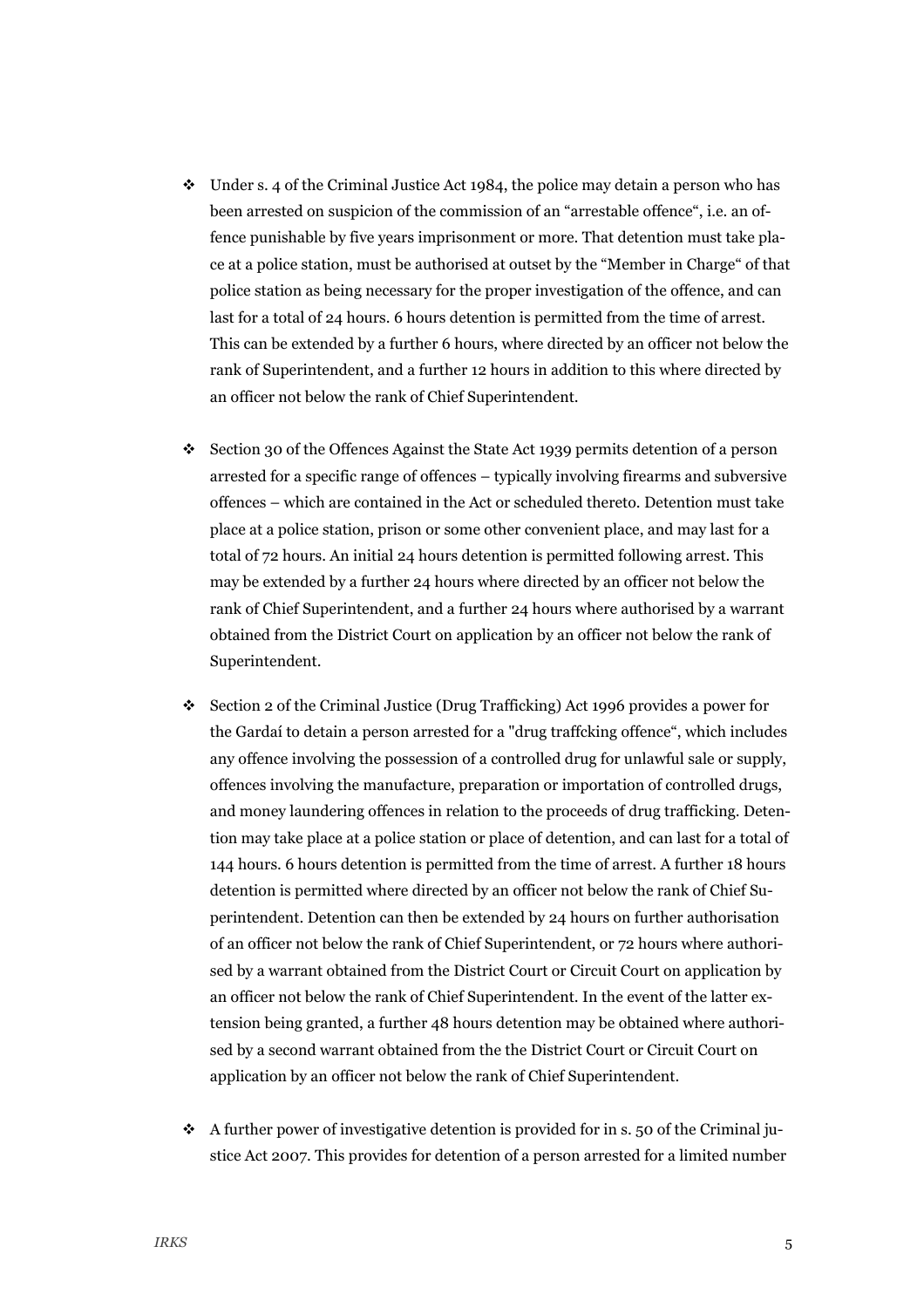of serious offences, including murder, capital murder, possession of firearms with intent to endanger life, endangerment with the use of a firearm, or an organised crime offence. Detention must take place at a police station, and can last for a total of 144 hours. 6 hours detention is permitted from the time of arrest. A further 18 hours detention is permitted where directed by an officer not below the rank of Chief Superintendent. Detention can then be extended by 24 hours on further authorisation of an officer not below the rank of Chief Superintendent, or 72 hours where authorised by a warrant obtained from the District Court or Circuit Court on application by an officer not below the rank of Chief Superintendent. In the event of the latter extension being granted, a further 48 hours detention may be obtained where authorised by a second warrant obtained from the the District Court or Circuit Court on application by an officer not below the rank of Chief Superintendent.

During this period of investigative detention, a detained person has a range of rights in relation to information which must be provided, legal advice and access to medical treatment.6 There is, however, no entitlement to apply for early release from detention or similar: detention may lawfully continue up until the maximum statutory period is reached, provided that the required authorisations are forthcoming. Once the maximum period has been reached or further detention is not authorised, the person must be released and can no longer be detained for the investigation of the offence at issue.

Those who are actually charged with criminal offences have a *prima facie* entitlement to be released on bail pending the resolution of those charges before the courts: see, for example, the comments of Kearns J. in *Vickers v. DPP.*<sup>7</sup> The reasoning for this entitlement was set out by Walsh J. in the seminal judgment of the Supreme Court in *People (Attorney General) v. O'Callaghan.*<sup>8</sup> There, he recognised that detaining a person in custody simply because he or she has been charged with a criminal offence is inconsistent with the presumption of innocence underlying the criminal law; that lengthy periods of pretrial imprisonment can have a very damaging effect on the private life of an accused person, in terms of employment and family life; and that pretrial detention will usually have an adverse effect on a defendant's prospects of acquittal, because it limits his or her ability to interact with legal advisors and capacity to prepare a defence.

 <sup>6</sup> See, for example, Criminal Justice Act 1984 (Treatment of Persons in Custody in Garda Síochána Stations) Regulatiosn 1987.

<sup>7</sup> [2009] IESC 58, [2010] 1 I.R. 548 at 558.

<sup>8</sup> [1966] I.R. 501.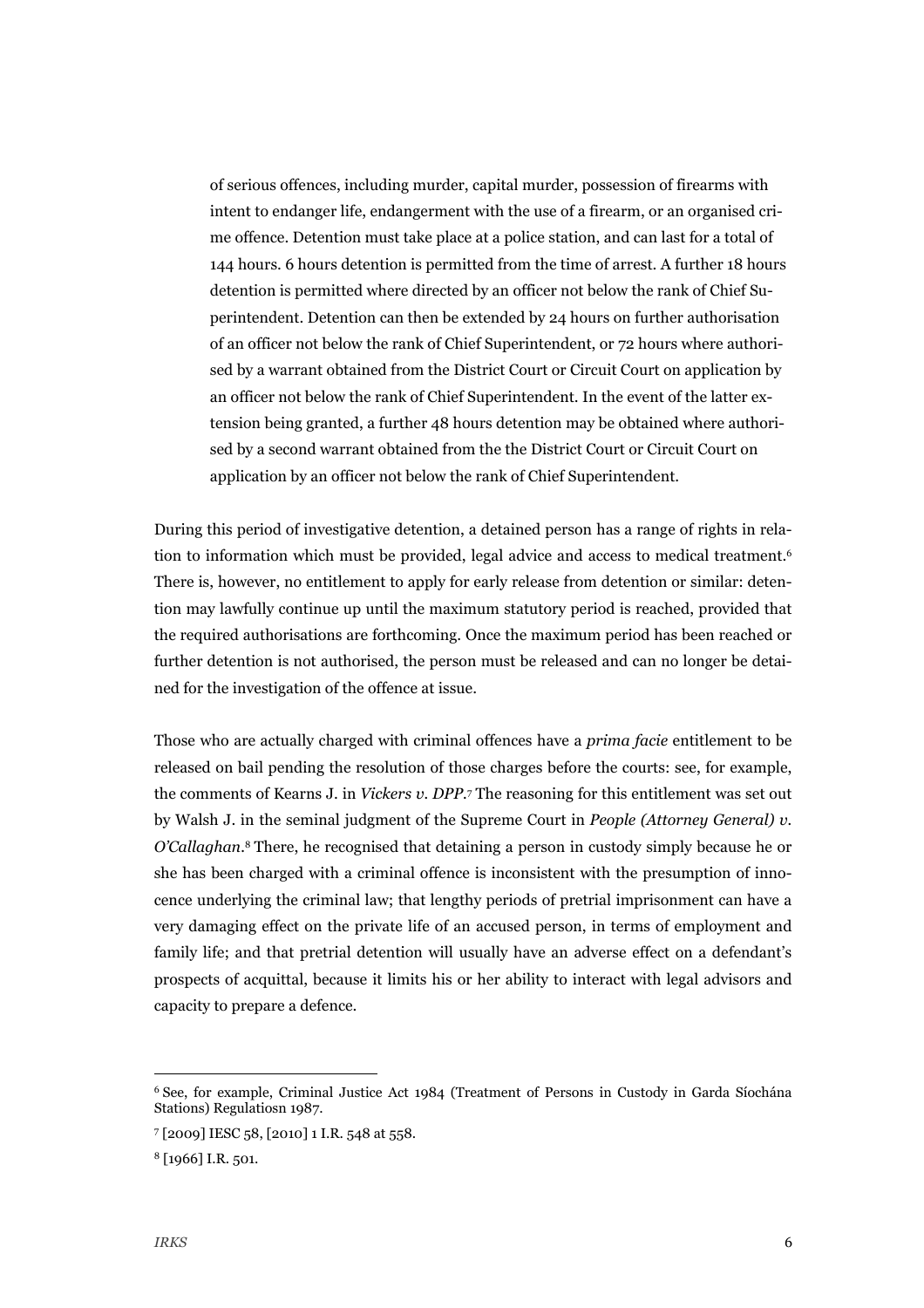As a result of this *prima facie* entitlement, an accused person may only be lawfully detained in pretrial detention where the prosecution can establish well-founded objections to bail: see *People (Attorney General) v. Gilliland.*<sup>9</sup> Under Irish law, there are only three such objections which are recognised as justifying the refusal of bail.

First, it is open to the courts to refuse bail where it appears probable that the accused will, if admitted to bail, abscond or otherwise evade justice by failing to appear for court to answer the charges against him or her: *People (Attorney General) v. O'Callaghan.*<sup>10</sup> For bail to be refused on this ground, the prosecution must satisfy a court that there is a likelihood of the defendant absconding; however, it need not go further by proving matters beyond a reasonable doubt. In *O'Callaghan,* Walsh J. set down a range of factors which should be considered by a court in determining whether this likelihood has been established. These include matters such as: the seriousness of the charge against the accused and the strength of the evidence; the likely sentence which the accused would face on conviction, based on the nature of the accusation and the accused's record of previous convictions; whether the accused has failed to answer bail in the past; and the length of time the accused would spend in custody if denied bail.

Secondly, an accused may be remanded in pretrial detention where it appears "reasonably probable" to the court that he or she will pervert the course of justice by interfering with prospective witnesses and jurors, tampering with evidence or disposing of illegally-acquired property: *People (Attorney General) v. O'Callaghan.*<sup>11</sup> The Irish courts have recognised that where such a probability is shown to exist, "the right to liberty must yield to the public interest in the administration of justice": *per* Henchy J. in *The People (DPP) v. McGinley.*<sup>12</sup>

Thirdly, bail may be refused where the prosecution satisfies a court that there is a real risk that the accused will commit serious offences if granted bail. It should be noted that in *People (Attorney General) v. O'Callaghan*13*,* the Supreme Court rejected the existence of such a risk as a proper basis for the refusal of bail. However, a referendum held in 1996 inserted a new Article 40.4.6 into the Irish Constitution, which effectively reversed the Supreme Court's ruling on this point and allowed for refusal of bail on the grounds that it is necessary to pre-

 <sup>9</sup> [1985] I.R. 643 at 646.

<sup>&</sup>lt;sup>10</sup> [1966] I.R. 501.

<sup>&</sup>lt;sup>11</sup> [1966] I.R. 501.

<sup>12</sup> [1998] 2 I.R. 408 at 414.

<sup>13</sup> [1966] I.R. 501.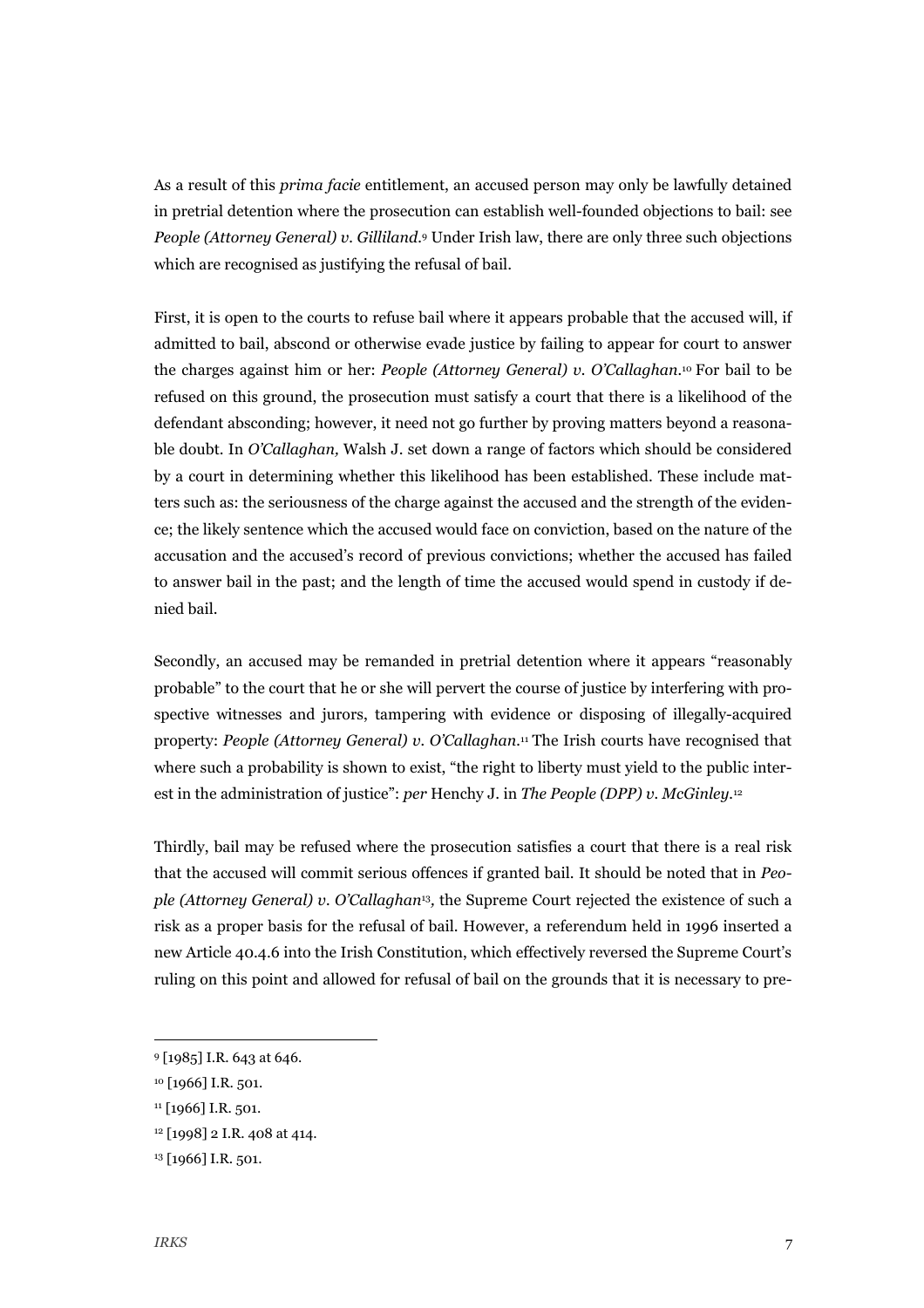vent the commission of criminal offences. This constitutional amendment in turn led to the enactment of the Bail Act 1997, s. 2 of which provides that:-

"Where an application for bail is made by a person charged with a serious offence, a court may refuse the application if the court is satisfied that such refusal is reasonably considered necessary to prevent the commission of a serious offence by that person."

In practice, an objection to bail by the prosecution on this ground has become colloquially known as a "section 2 bail objection".

It will be noted that a section 2 objection may only be raised where the accused is charged with a serious offence and it is also apprehended that a serious offence may be committed. The Schedule to the 1997 Act lists a finite but extensive number of offences which are considered to be "serious offences" in this context. These offences include murder, manslaughter, serious assaults, kidnapping, false imprisonment, rape, robbery, dangerous driving causing death or serious bodily harm, drug trafficking, firearms offences, theft, and sexual offences including rape and sexual assault.

In advancing a bail objection of this nature, the prosecution need not prove the existence of the risk of the commission of a serious offence beyond a reasonable doubt. In *Vickers v. DPP*, the Supreme Court said that that would be an "impossible burden" for the State to meet and held instead that the court considering whether to refuse bail must be simply satisfied "from all the evidence adduced that the risk is a real one".14 The Act of 1997 specifies a range of considerations that must be weighed up by the court in making a decision on whether or not the existence of a risk has been made out to the requisite level. These include matters such as the seriousness of the offence charged; the accused's record of previous convictions, particularly for offences committed while on bail; and any drug addiction issues which the accused might suffer from. This list of factors is non-exhaustive and a court is permitted to take into account other factors not listed in s. 2, including the accused's likely date of trial and the consequent length of time that would be spent in pretrial detention if bail were refused.15

The Act of 1997 was recently amended by the Criminal Justice (Burglary of Dwellings) Act 2015 to deal specifically with factors which must be considered by a court where an accused over the age of 18 seeks bail in respect of a charge of burglary of a dwelling and a s. 2 bail

 <sup>14 [2009]</sup> IESC 58, [2010] 1 I.R. 548 at 558.

<sup>15</sup> *Maguire v. DPP* [2004] 3 I.R. 241.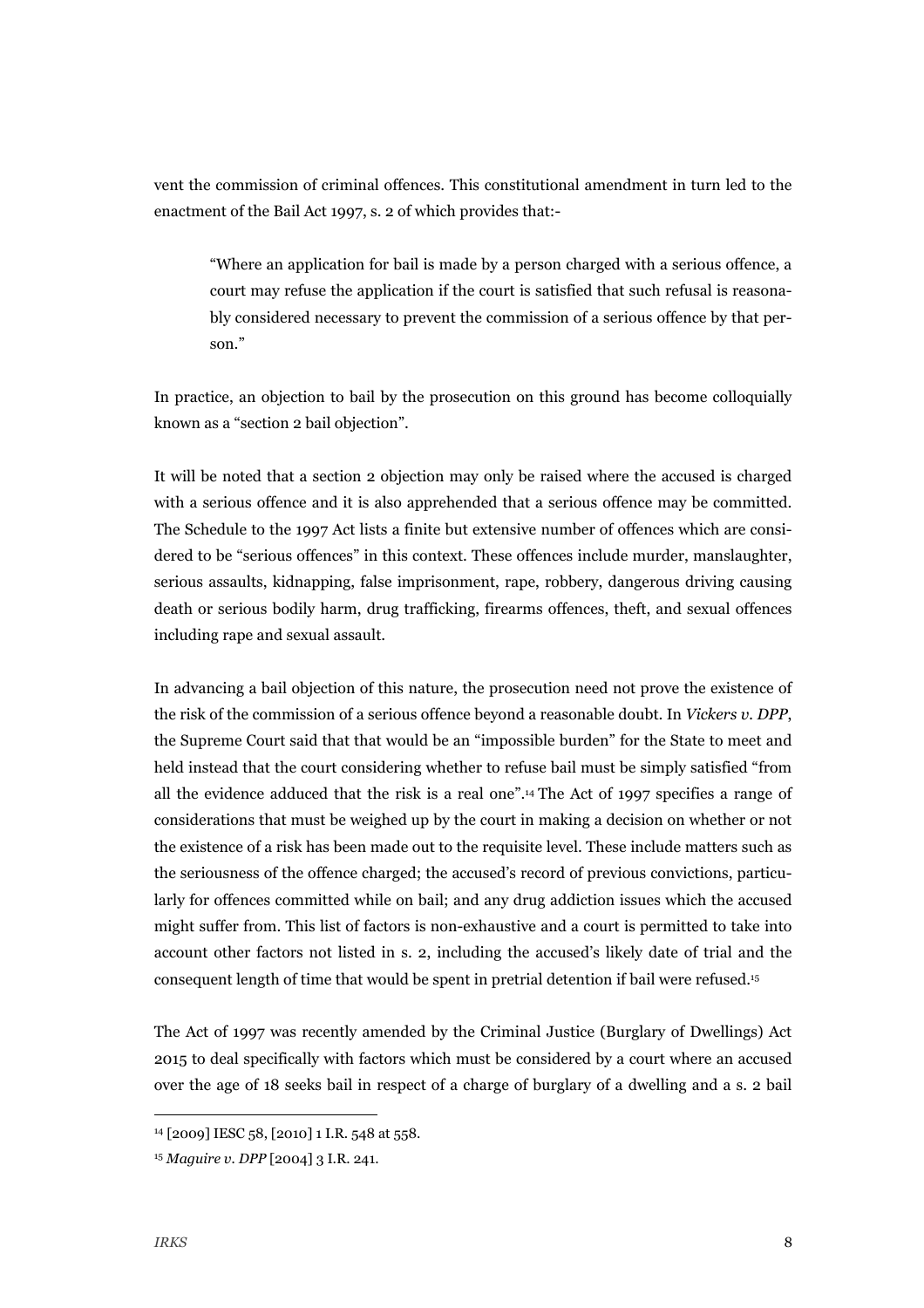objection is raised by the prosecution. The Act of 2015 provides that where an accused person applying for bail in that situation has a conviction for burglary of a dwelling within a period of 5 years immediately prior to the application for bail, and also has two or more convictions and / or pending charges for such offences alleged to have occurred within a period of 6 months before and ending 6 months after the alleged commission of the offence in respect of which bail is sought and after he or she attained the age of 18, these circumstances are to be taken as evidence by the court that the accused is likely to commit a burglary offence in a dwelling if granted bail. Essentially, the legislation – which arose following political pressure about burglar offences – creates a situation whereby pending charges or recent convictions for burglary of a dwelling can be taken as evidence of likelihood to commit such offences while on bail, with the stated purpose of making it more difficult for accused persons in such circumstances to obtain bail. The Act of 2015 came into effect on  $17<sup>th</sup>$  January 2016, and is too early to assess its impact and implications at this stage.16

The Irish courts have stressed on numerous occasions that it is unlawful for an accused to be denied bail and remanded in pretrial detention on any grounds other than the three considered above. For instance, in *People (Attorney General) v. O'Callaghan,* Walsh J. remarked that it would be "improper for any Court to refuse bail as a mark of disapproval of former conduct … or to refuse bail to an unconvicted person for the purpose of giving him a taste of imprisonment as a lesson."17 Similarly, in *People (DPP) v. Coffey*,18 Keane C.J. held that it would be unlawful to detain an accused person in pretrial detention as a means of protective custody given risks that might exist to the accused if released.

#### *2.2 Length of Pretrial Detention:*

As set out above, the use of investigative detention by the police – where a person is arrested and detained prior to any charges being proferred – is subject to strict time limits which are prescribed by statute. The total length of detention permitted depends on the particular power of detention which is used by the police: for instance, a total of 24 hours detention is permitted where a person is detained pursuant to s. 4 of the Criminal Justice Act 1984 for investigation of an "arrestable offence", whereas detention pursuant to s. 2 of the Criminal Justice (Drug Trafficking) Act 1996 for investigation of a "drug trafficking offence" allows for detention of up to 144 hours. Authorisations from senior police officers and the courts are required at certain intervals during detention in order to keep the detention ongoing. If a

 <sup>16</sup> Criminal Justice (Burglary of Dwellings) Act 2015 (Commencement) Order 2016, S.I. No. 15 of 2016.

<sup>17</sup> [1966] I.R. 501 at 517.

<sup>18</sup> [2002] 4 I.R. 526.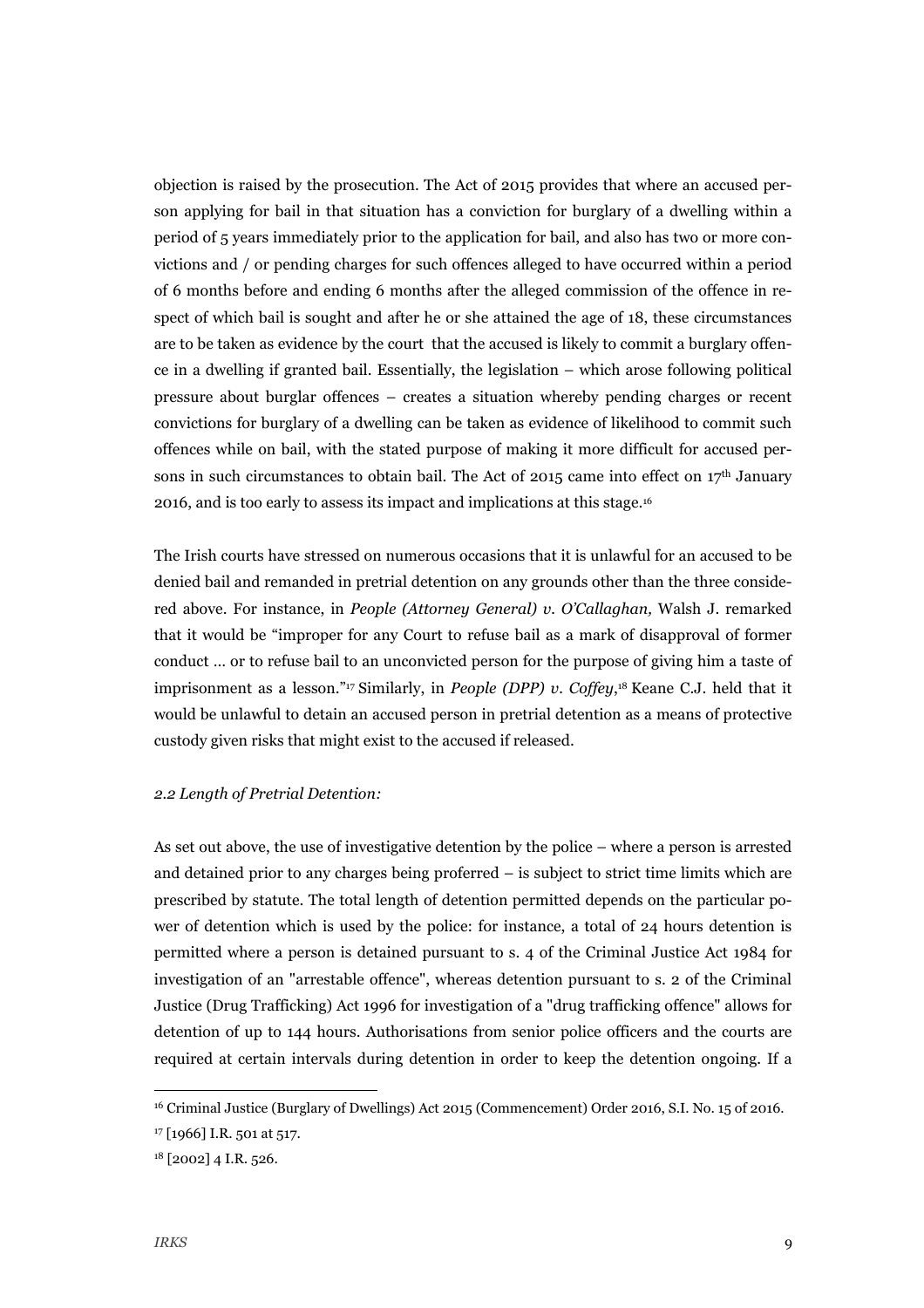required authorisation is not forthcoming or if the maximum permitted duration of detention is reached, the detained person can no longer be lawfully held.

A different situation arises where a person is actually charged with an offence following investigation and remanded in pretrial detention pending the resolution of that charge before the courts. Irish law does not lay down a maximum time in statute for the overall duration of this pretrial detention or provide for automatic reviews of the necessity of detention. Legislation does, however, provide time limits in terms of the maximum length for which a person may be remanded in custody between court appearances in the District Court. In particular, detention on remand may only be ordered by the District Court for eight days at the first appearance of the accused before that Court. At subsequent appearances, the accused may be remanded in custody for a period of up to 15 days, or up to 30 days with the consent of the accused and the prosecution.19 Similar time limits do not, however, apply to pretrial detention in respect of proceeding before higher courts, such as the Circuit Court, Central Criminal Court or Special Criminal Court.

The length of time a person may spend in pretrial detention is a factor to which a court must have regard when deciding on whether or not to grant bail.<sup>20</sup> In addition, the length of detention is also subject to section 3 of the Bail Act 1997. This section provides that when a person has been charged with a "serious offence" and refused bail, and when the trial has not started within four months of the date of refusal, the accused person can apply to the court for bail on the basis of delay by the prosecution. The court can release the person on bail if satisfied the interests of justice so require. The Supreme Court in *Maguire v. DPP*21 and *Maguire v. DPP (No. 2)<sup>22</sup>* has held that the elapse of four months is sufficient to trigger a consideration of whether the interests of justice require release. Delay on the part of the prosecution is not essential for such a consideration: court process delay could be enough. Where an application is made for bail, the "interests of justice" is the sole criterion of whether that application should be granted.

#### *2.3 Bail Procedure:*

The primary alternative to pretrial detention in Ireland is release on bail pending trial. Bail may be granted to an accused by either the police or by the courts.

 <sup>19</sup> Section 24, Criminal Procedure Act 1967.

<sup>20</sup> *Maguire v. DPP* [2004] IESC 53, [2004] 3 I.R. 241; [2005] 1 I.L.R.M. 53.

 $21$  [2004] IESC 53, [2004] 3 I.R. 241; [2005] 1 I.L.R.M. 53.

<sup>22 [2004]</sup> IESC 113, [2005] 1 I.R. 371.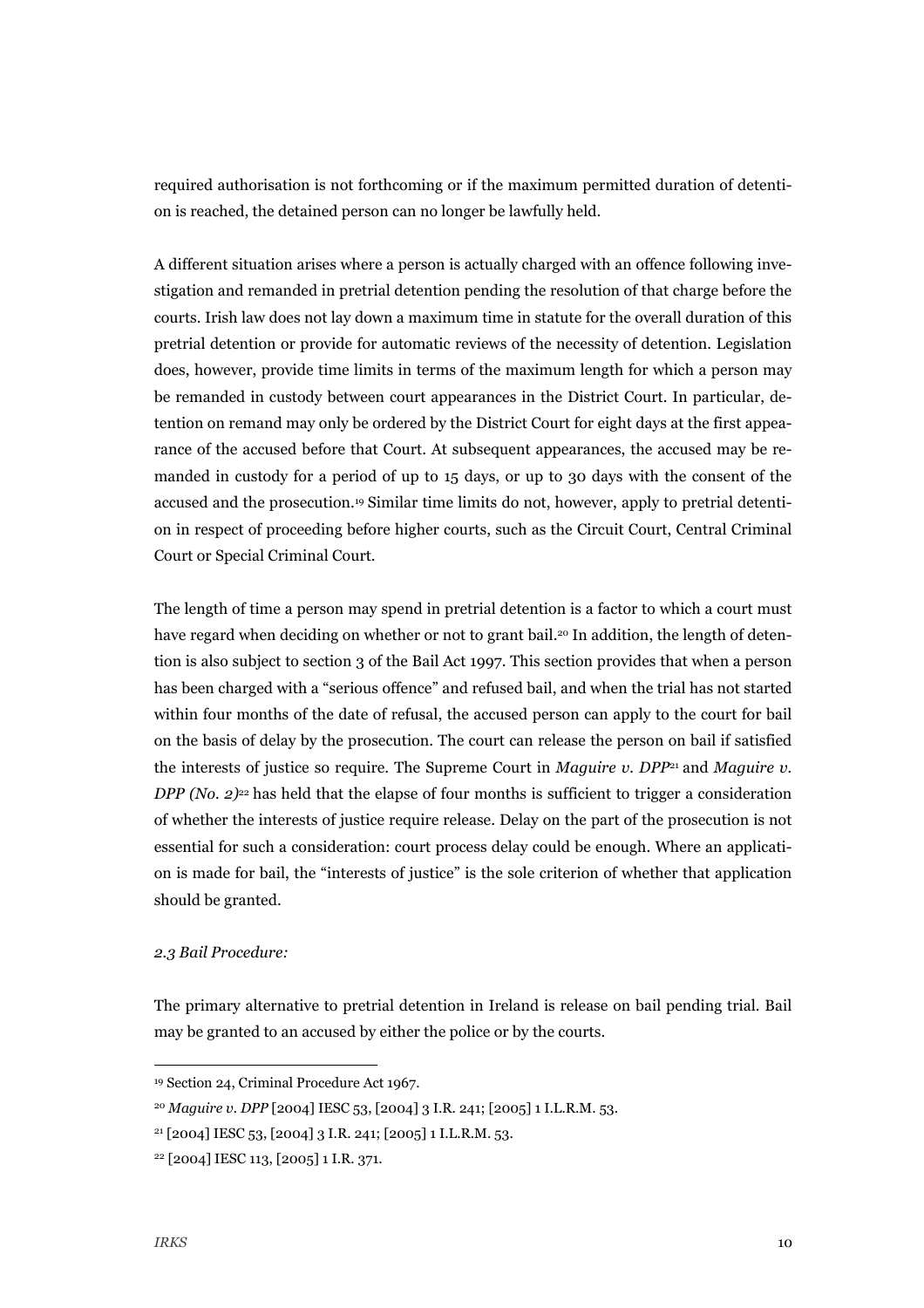Section 31 of the Criminal Procedure Act 1967, as amended, regulates the circumstances in which the police may grant so-called "station bail" to an accused person. This section provides that when a person is brought by a member of the Gardaí to a police station in custody, the sergeant or the member in charge may release that person on bail once there is no warrant requiring the person's detention. The police officer granting bail can require the person to enter a recognisance, with or without sureties or a cash lodgment. This is to guarantee the person's appearance before the next sitting of the District Court. Such an appearance may be before the next sitting of the District Court where the person is arrested, or at any sitting of the court in that area during a period of 30 days following that sitting. The police have no express power to attach any other conditions to release.

Station bail is an alternative to pretrial detention which has been in existence for around 200 years. It is not an option open in respect of all charges, however. As discussed further below, there are certain serious charges in respect of which only the High Court may grant bail and in respect of which station bail cannot be granted. Further, station bail does not apply to a person arrested under s. 251 of the Defence Act 1954, which concerns desertion from the army. In addition, the lack of ability to attach conditions may make station bail unsuitable in certain cases.

If a person is charged with an offence and the decision is made by the police not to grant station bail, the accused must be brought as soon as practicable before a judge of the District Court having jurisdiction to deal with the offence.23 Thereafter, the accused person will have the opportunity to apply to the courts for release on bail. In most cases, an application for bail may be made before the District Court itself, on the date of the first appearance or a subsequent court date. Under s. 28 of the Criminal Procedure Act 1967, the District Court has jurisdiction to determine whether or not to grant bail and must admit a person to bail if it appears to the judge to be a case in which bail ought to be allowed. According to O'Malley, this suggests that once the conditions for bail are met, the District Court judge does not have further residual discretion to refuse bail.24 However, as *per* s. 29 (1) of the Criminal Procedure Act 1967, those charged with the most serious categories of offences – including murder, piracy, treason and genocide – can only be granted bail by the High Court. In practice, the District Court and High Court are the primary venues for bail applications in Ireland; however, it should be noted that the Circuit Court, Special Criminal Court, Court of Appeal and Supreme Court all have jurisdiction to grant bail in the cases which come before them.

 <sup>23</sup> Section 15 (2), Criminal Justice Act 1951.

<sup>24</sup> O'Malley, *The Criminal Process* (2009, Round Hall) at 421.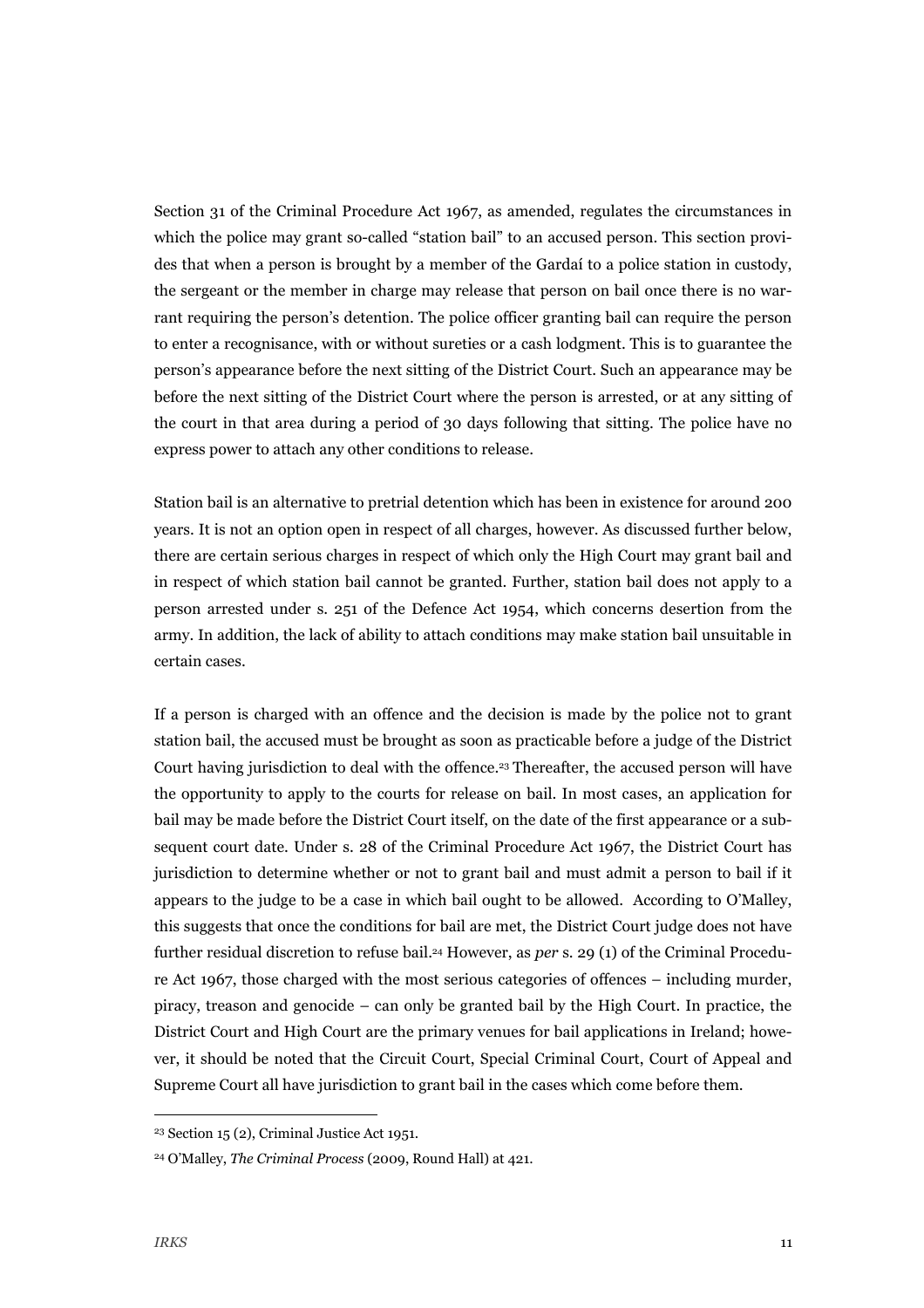If bail is refused, an accused person may generally renew an application for bail at any point while in custody awaiting trial.<sup>25</sup> In practice, however, most judges will require that there be a change in circumstances before granting bail in a case where it has been previously refused; otherwise, the matter will be simply deemed "*res judicata*", with no further order forthcoming. By way of exception to this general situation, a bail application which has been refused on foot of s. 2 of the Bail Act 1997 may *only* be renewed where the trial of the accused has not commenced within four months from the date of the refusal. Where such a renewed application is brought, the court must consider whether "the interests of justice" require the release of the accused on bail.26

An accused person who is refused bail or granted bail on overly onerous conditions in the District, Circuit or Special Criminal Courts may appeal that decision to the High Court.27 The prosecution has a similar right of appeal in respect of a grant of bail. Where the District Court has remanded the person in custody and the offence is triable by the High Court, the High Court may transfer that appeal to the Circuit Court, with the possibility of further appeal to the High Court.

As the loss of liberty is potentially at stake, the principles of natural and constitutional justice must be respected during a court hearing on whether or not to grant bail. When there is an objection to bail by the prosecution, it must be supported by appropriate evidence and the accused person is generally entitled to have that evidence given *viva voce.*28 Hearsay evidence may however be admitted in the context of a bail hearing where "the court hearing the application is satisfied that there are sufficient grounds for not requiring the witness to give *viva voce* evidence".29 Even where hearsay evidence is admitted, however, it is for the court hearing the application to determine the weight that should be given to the evidence in the particular circumstances of the case.

Section 2A into the Bail Act 1997 also allows a senior Garda not below the rank of Chief Superintendent to give evidence of his or her belief that the refusal of bail is reasonably necessary to prevent the commission of a serious offence by the applicant, to be evidence that refusal of the application is reasonably necessary for that purpose. This is taken as evidence

 <sup>25</sup> Section 28 (2), Criminal Procedure Act 1967.

<sup>26</sup> Section 3, Bail Act 1997.

<sup>27</sup> Section 28 (3), Criminal Procedure Act 1967.

<sup>28</sup> *People (DPP) v. McGinley* [1998] 2 I.R. 408.

<sup>29</sup> *Ibid* at 413.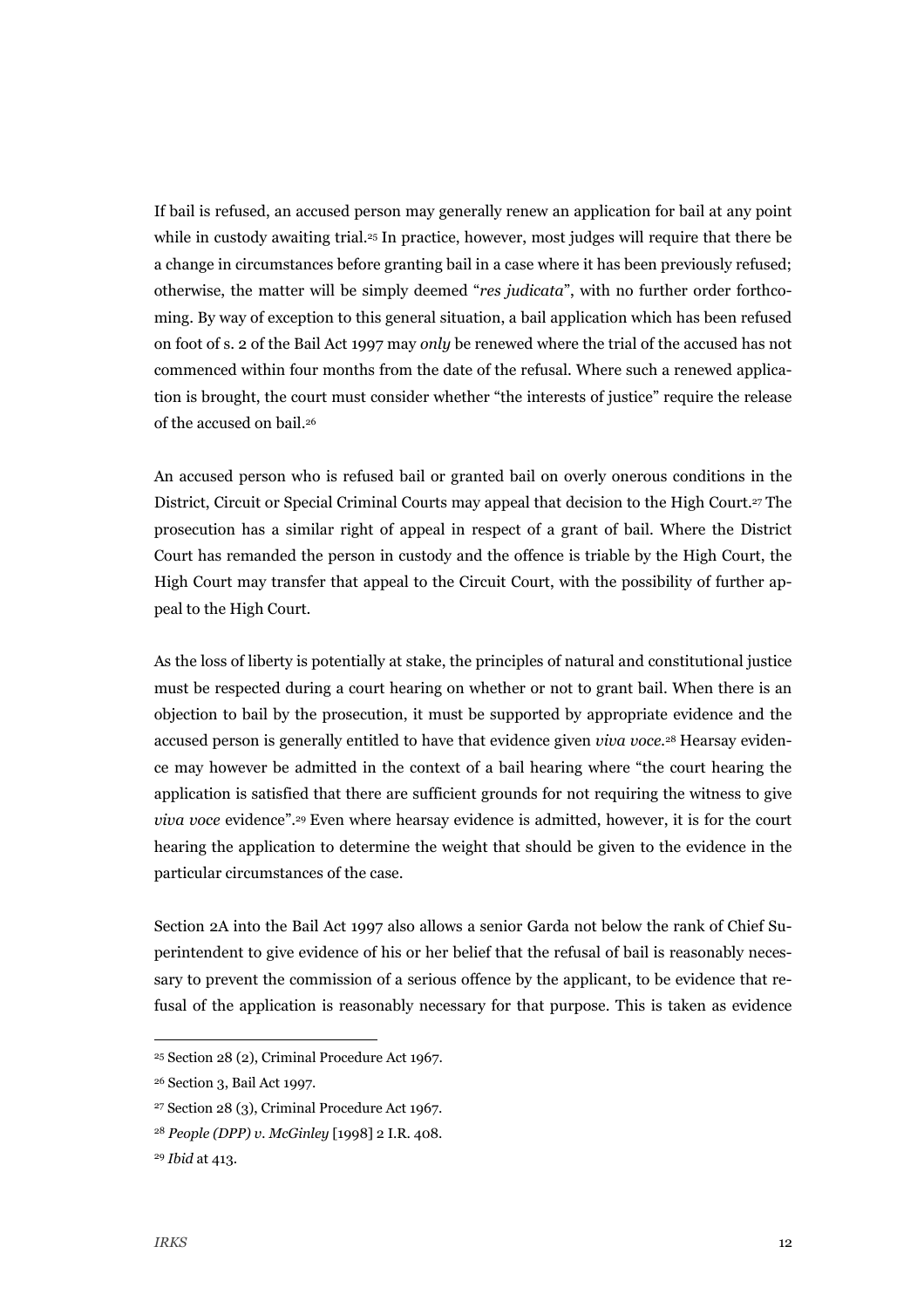when an objection to bail is made regarding the person's likelihood to commit offences while on bail.

Any ground on which a judge refuses bail must have an adequate basis in evidence.<sup>30</sup> If it is intended to object to bail on the grounds permitted by s. 2 of the Bail Act 1997, the accused person must be put on notice of that fact. The accused person must also have a proper opportunity by means of evidence or through legal submissions to challenge any such objection.31

It is usual in Ireland that the accused person would be present and represented by a lawyer at all applications for bail and all hearings regarding pretrial detention. Under the Criminal Justice (Legal Aid) Act 1962 and various implementing regulations, an accused person is entitled to legal aid in the District Court where his or her means are insufficient to obtain legal aid and where, by reason of the gravity of the charge or of exceptional circumstances it is essential in the interests of justice that legal aid be provided for the preparation and conduct of the defence. In practice, this means that bail hearings in the District Court are generally funded by legal aid, allowing a solicitor and / or barrister to represent the accused. A specialised legal aid scheme is also available for bail applications heard in the High Court. Under the Legal Aid (Custody Issues) Scheme, *ex gratia* payments are available for High Court bail applications where recommended by the judge hearing the case. In practice, such payments are generally made as a matter of routine in High Court bail cases, ensuring that the accused is represented by both solicitor and barrister.

#### *2.4 Bail Conditions:*

Where an accused person is granted bail, it is open to a court to impose certain terms and conditions which must be complied with by the accused.

It is a mandatory condition of every bail bond that the accused appear before the court when required, refrain from committing any offence whilst on bail, and otherwise be of good behaviour.32 Where a court sets bail, it has a wide discretion to go beyond these mandatory conditions and impose such terms as it "considers appropriate having regard to the circumstances of the case".<sup>33</sup> Common conditions, which are expressly authorised by s. 6 (1)(b) of the Bail Act 1997, include:-

 <sup>30</sup> *McDonagh v. Governor of Cloverhill Prison* [2005] IESC 4, [2005] 1 I.R. 394.

<sup>31</sup> *Ibid.*

<sup>32</sup> Section 6 (1)(a), Bail Act 1997.

<sup>33</sup> Section 6 (1)(b), Bail Act 1997.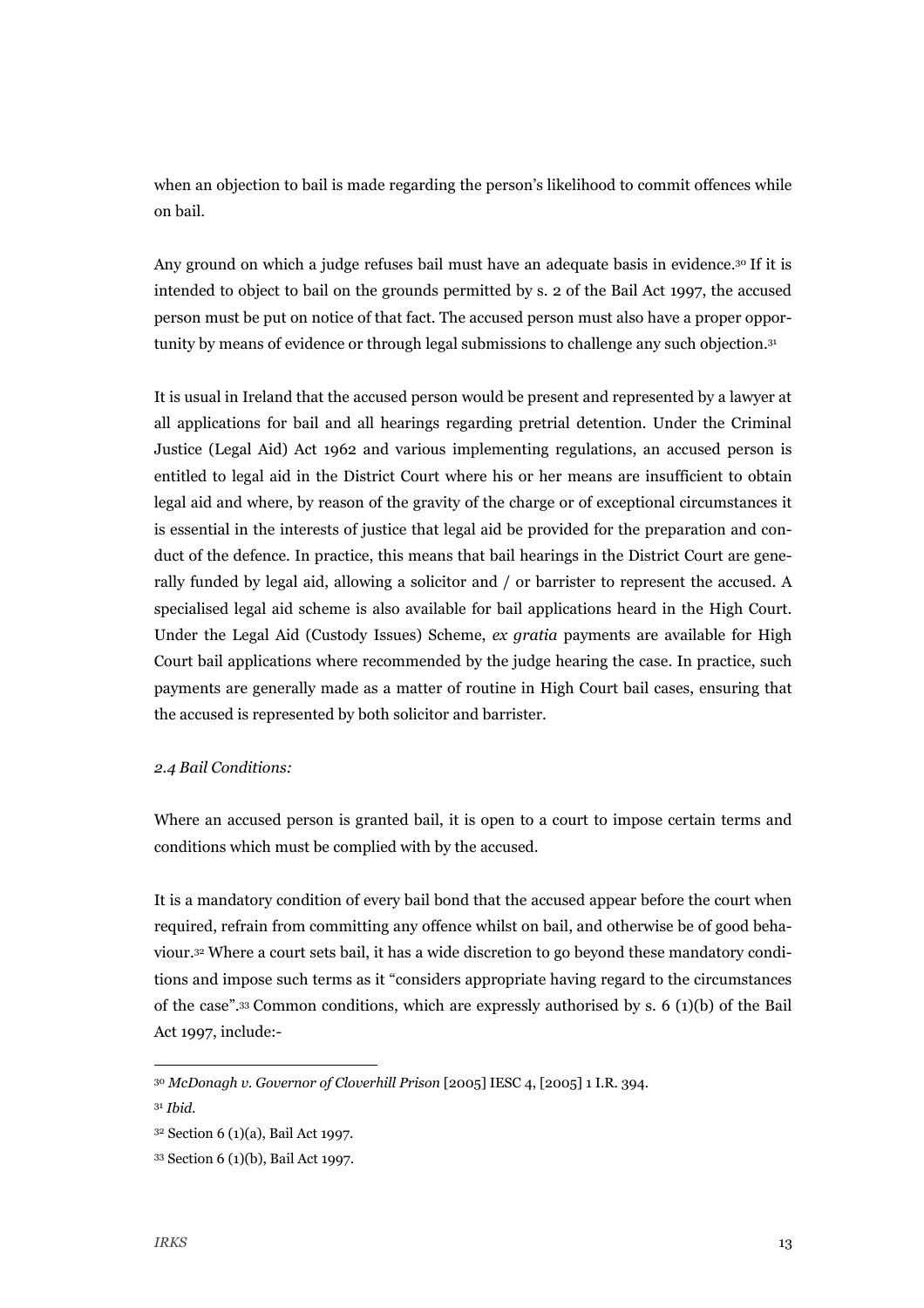- $\bullet$  A residence condition, i.e. that the accused resides or remains in a particular district or place within the State;
- $\bullet$  A condition that the accused reports to and signs on at a specified Garda Síochána station at specified intervals and during particular times;
- $\bullet$  A condition that the accused person refrains from having any contact with such person or persons as the court may specify.

While the Bail Act 1997 lists certain conditions such as the above that may be imposed as part of bail, it does not do so in an exhaustive manner and it is open to a court to impose a range of other conditions intended to meet any concerns arising regarding the release of the accused on bail. Other frequently imposed conditions include a condition that the accused complies with a curfew and does not leave his or her place of residence between specified times each day, and a condition that the accused engages with designated rehabilitative services.

However, as an important proviso to the above, a judge does not enjoy free licence under Irish law in relation to bail conditions that are imposed. Any conditions imposed must be justified on the basis of the evidence which has been put before the court and must not amount to an unreasonable restriction upon the liberty of the accused.34 For instance, in *Brennan v. Brennan*35*,* a District Court judge had imposed as a condition of bail that the accused remain confined to his house for 24 hours a day. The High Court held that there was no evidence to justify the making of an order which constituted such a disproportionate, unreasonable and unlawful interference with the liberty of the citizen.

Section 6B of the Bail Act 1997 provides the courts with the jurisdiction to impose a condition regarding the electronic monitoring of an accused person released on bail. However, whilst this section is contained on the statute books, it has not yet been commenced and therefore is not in force at present. When it enters into force, this section will permit electronic monitoring of those over 18 years who have been charged with a serious offence, or those who are appealing a sentence of imprisonment which has been imposed by the District Court (which gives rise to an automatic entitlement to release). Under the legislation, electronic monitoring is permitted only when the person is released on bail subject to a condition such

 <sup>34</sup> *Ronan v. Coughlan* [2005] IEHC 370, [2005] 4 I.R. 274.

<sup>35</sup> [2009] IEHC 303, (Unreported, High Court, 18th June, 2009, Peart J.).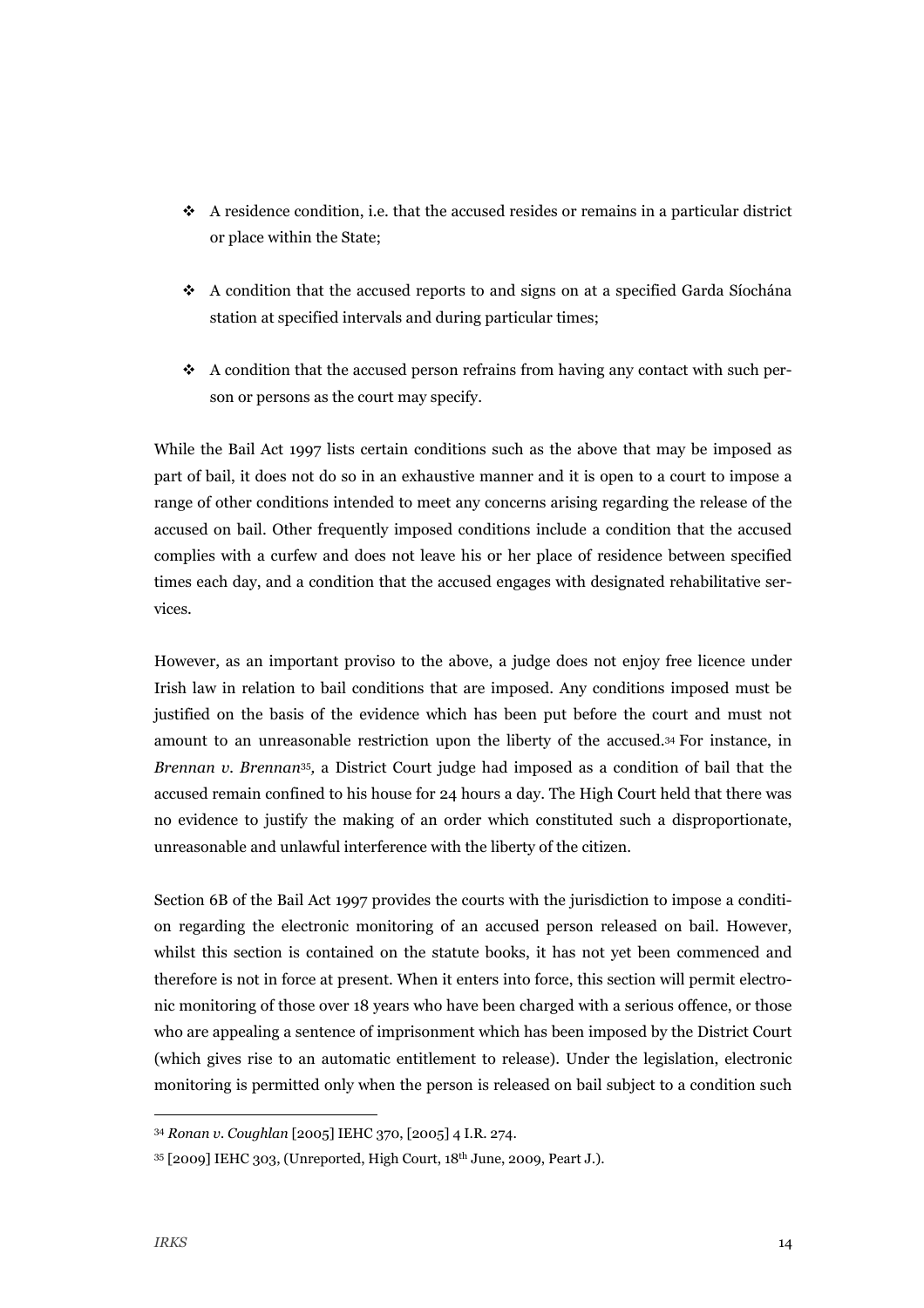as a requirement to reside at a particular place, to report to a Garda station, or surrender a passport or travel documents. These conditions may not be included unless the person consents to them.

Bail – whether granted by the police or by the courts – will always be subject to a financial bond which provides a concrete incentive for compliance with all related conditions, including attendance at court. In some cases, the accused person might be required to lodge a specified sum of cash with the courts in advance of taking up bail, which will be lost in the event of non-compliance with bail conditions. However, it is not always necessary for the accused person to actually lodge money up front before being released on bail. Instead, he or she may be admitted to bail on entering into an "own bond" in a specified amount, which need not be put forward in advance but which the accused will become lawfully obliged to pay in the event of non-compliance with bail conditions. Finally, it is open to a court to require an accused to put forward a suitable independent surety to put forward cash on the accused's behalf for bail purposes. The surety will lose this money in the event of noncompliance by the accused with bail conditions.

A court enjoys considerable discretion in setting the monetary amount attached to bail; however, in *People (Attorney General) v. O'Callaghan,* Walsh J. noted that the figure should be set by reference to the means, condition and ability of the accused as well as the nature of the offence, and should not be "so large as would in effect amount to a denial of bail and in consequence lead to inevitable imprisonment."36 In *DPP v. Broderick,* the Supreme Court held that the court must conduct an inquiry into the accused's means and take account of same before fixing bail. 37 Likewise, in *Li Jiuan Choong v. DPP,* the Supreme Court held that a judge must consider all of the circumstances of the case in setting the amount required of an independent surety, including the surety's ability to pay, the nature and gravity of the offence and the probability that the accused will fail to appear for trial.38

Under section 9 of the Bail Act 1997, if a person on bail fails to appear in court or otherwise breaches the conditions of bail, the court can order that any money entered by the accused or the surety be "estreated" or forfeited. It is a criminal offence for a person to breach the conditions of their bail by not appearing in court when required to do so.39 Further, a bench warrant will generally issue for the arrest of a person who fails to show up in court in accordance

 <sup>36</sup> [1966] I.R. 501 at 518.

<sup>37 [2006]</sup> IESC 34, [2006] 1 I.R. 629.

<sup>38</sup> [2014] IESC 35, [2014] 2 I.R. 721.

<sup>39</sup> Section 13, Criminal Justice Act 1984.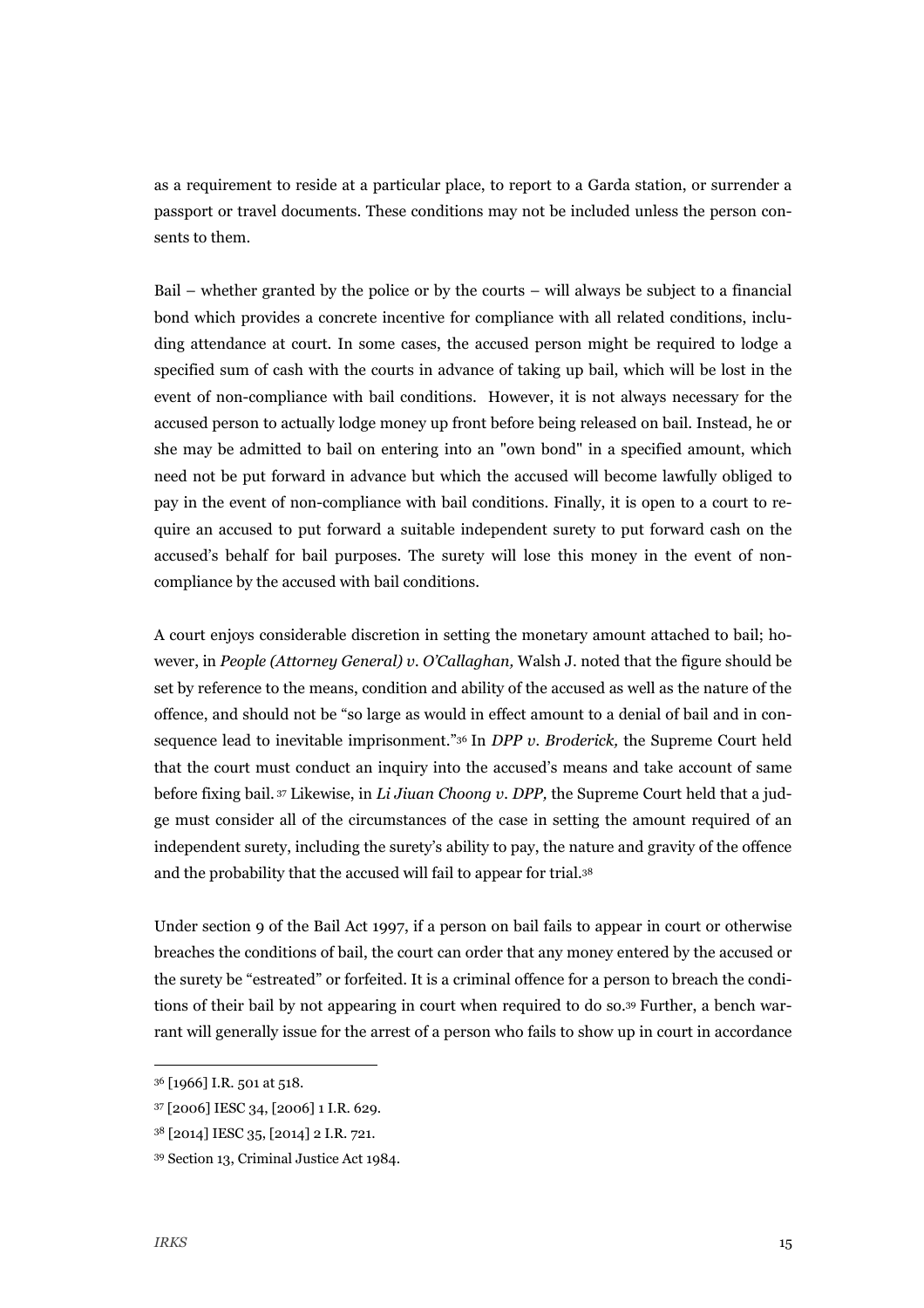with their bail; this has the effect of permitting his or her arrest by a member of An Garda Síochána for the purposes of being brought back before a court, where the question of bail will be reconsidered. The court may commit the person to prison until the trial, or until s/he enters fresh recognisances, or further remand him.

A court may also issue a warrant for the arrest of an accused person if a surety or a member of the Gardaí makes a written information on oath that the accused is about to breach one of the conditions of the recognisance. Following such an arrest, the accused must be brought before the court that made the order directing the recognisances as soon as practicable.

#### *2.5 Proposed Changes to Legislation*

A General Scheme for a proposed Bail Bill was released in 2015.40 It is unclear if this Bill will be enacted in the near future, or at all.

The proposed Bill will require courts to consider persistent serious offending in the past by the accused person in decisions on whether or not to grant bail. The courts will have to have regard to the nature and seriousness of any danger presented by the grant of bail where the accused person is charged with an offence which carries a penalty of ten years' imprisonment or more. In certain cases, when a person is seeking bail after s/he has been convicted, but before sentence, the courts will be required to hear evidence from the victim of the crime in deciding whether or not to grant bail.

The Bill also proposes to extend the possible time period before a person is brought back to court when remanded in prison to over 15 days where there is "good and sufficient reason" to do so.

The proposed legislation will also require judges to give written reasons for a decision to grant or refuse bail, and any conditions which are imposed. It is of note, however, that the proposed legislation states that an applicant for bail *shall* be granted bail, except when it is not permitted under the act.

# **3. Statistics**

For clarity, it should be noted that the below figures for those held in pretrial detention include all of those who are awaiting trial or sentence following charge. They do not include

 <sup>40</sup> General Scheme of the Bail Bill 2015.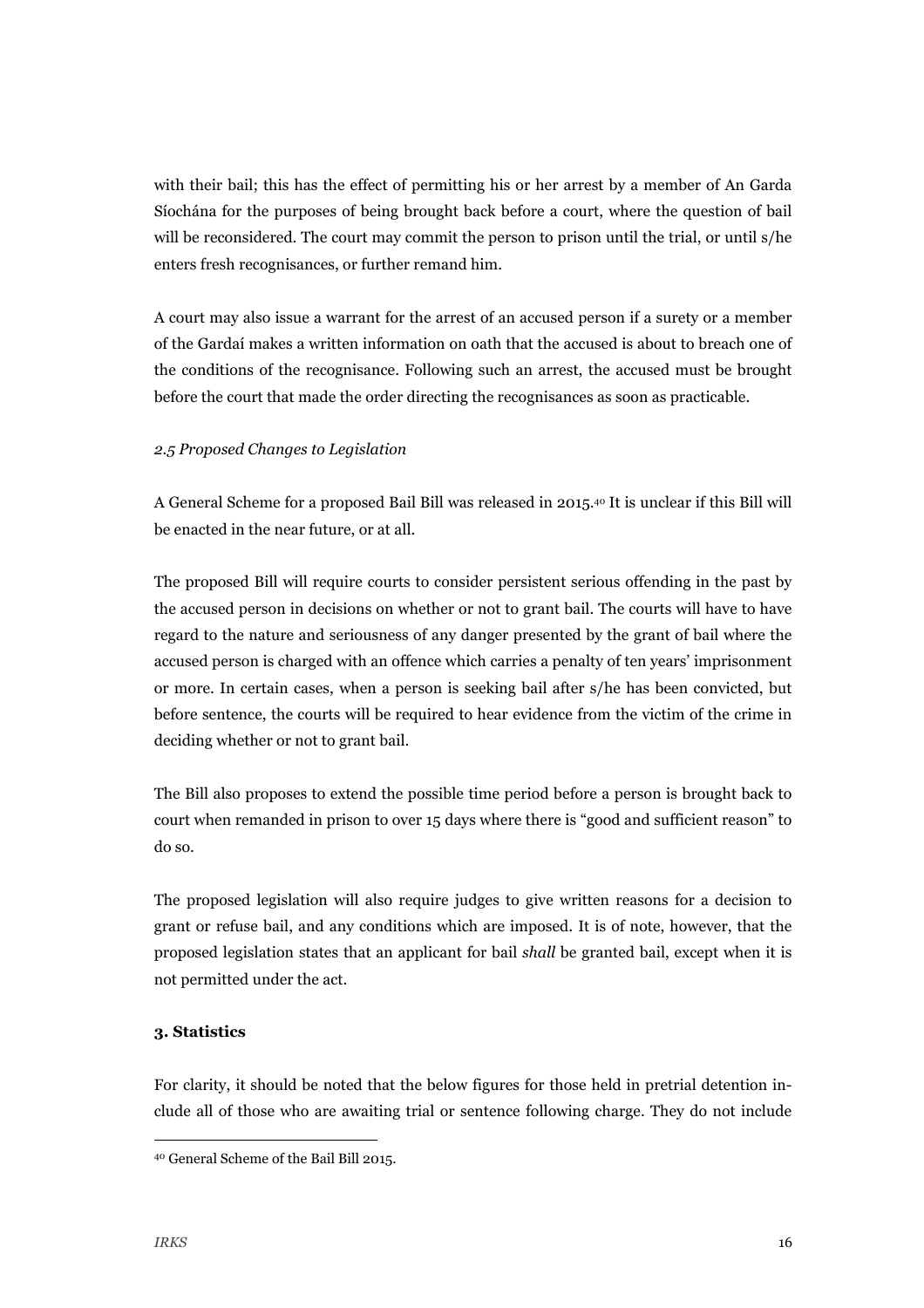those who have been already been convicted and are detained pending appeal of the sentence: these are considered to be prisoners held and committed under sentence.

As illustrated in figure 1, Ireland has experienced a considerable rise in the number of total annual committals to prisons over the last decade. This is largely accounted for by a marked increase in those receiving prison sentences in the Irish courts. By contrast, the annual number of individuals committed to pretrial detention in Irish prisons has remained relatively stable, with a slight decrease in recent years.



**Fig. 1:** Annual totals for committals to Irish prisons, 2007 – 2014. (Source: Irish Prison Service Annual Reports)

In percentage terms, committals of sentenced prisoners have accounted for an increasing proportion of the overall number of annual committals between  $2007 - 2014$ , with a corresponding decrease in the overall share of committals accounted for by pretrial detention. This trend is demonstrated by figure 2.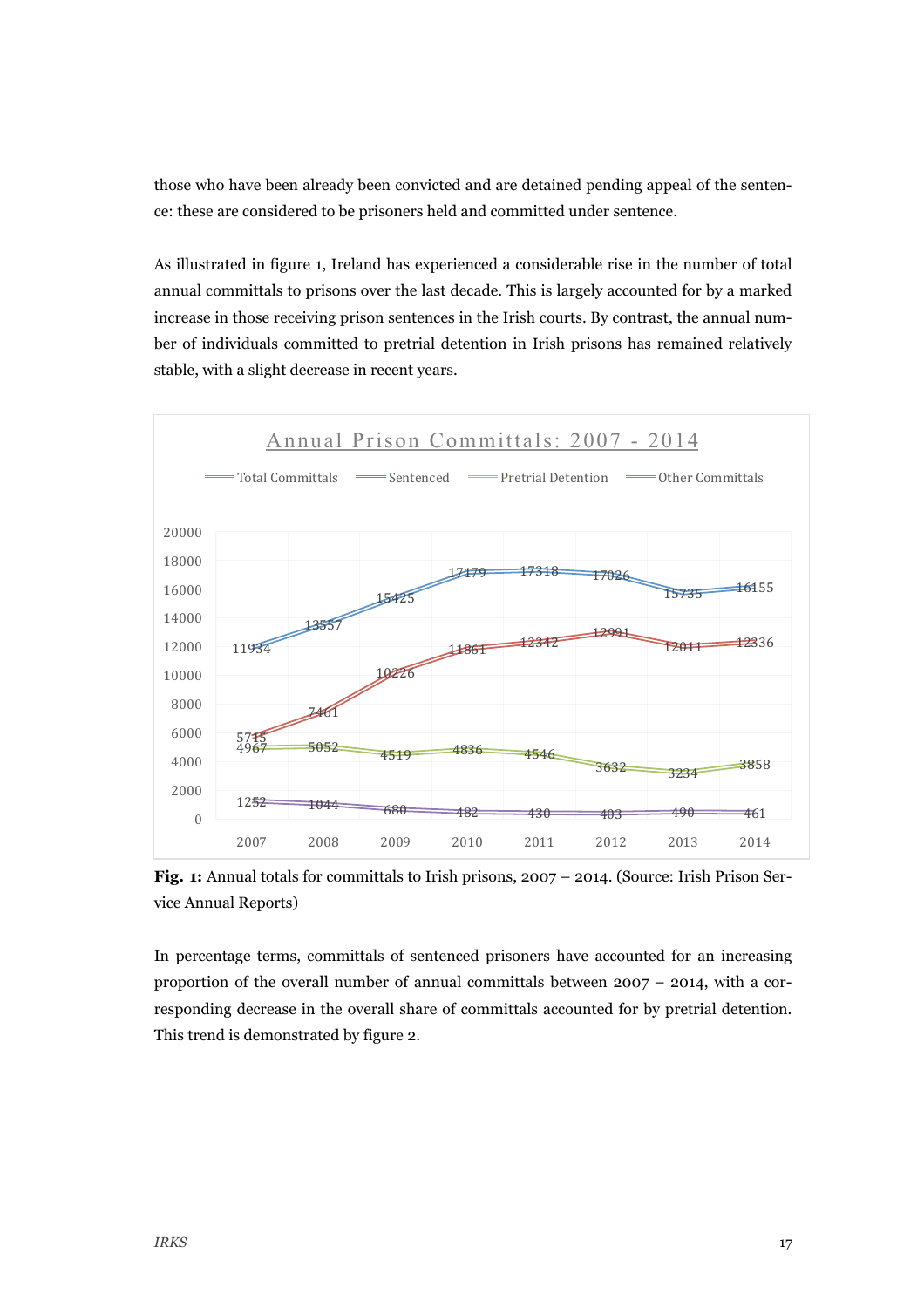

**Fig. 2:** Distribution in percentile terms of annual committals to Irish prisons, 2007 – 2014. (Source: Irish Prison Service Annual Reports)

The extent to which pretrial detainees make up the overall prisoner population in Ireland on a given day can be assessed by analysing the Council of Europe's SPACE-I statistics, which provide the daily prisoner population in Irish prisons on 1st September every year between 2006 and 2014. As illustrated in figure 3, these figures indicate that pretrial detainees make up a small number of the daily total population in Irish prisons, and that the total daily numbers in pretrial detention have remained relatively stable over time notwithstanding a general increase that has taken place in the Irish prison population over the last decade. Figure 3 also illustrates the extent to which the total number of pretrial detainees is made up of nonnational prisoners, as a proportion of the total number of non-national prisoners in the system.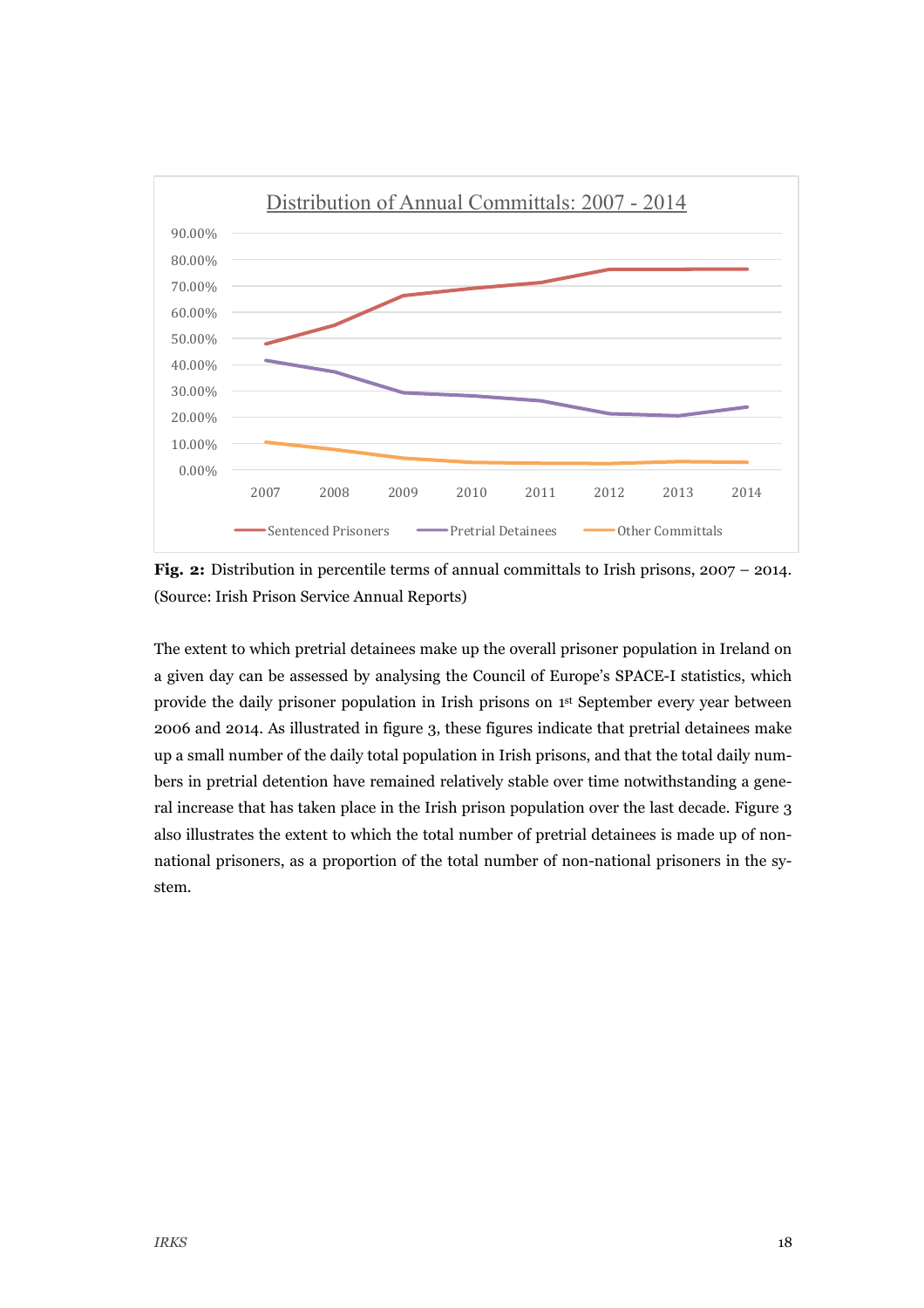

**Fig. 3:** Composition of daily prison population as of 1<sup>st</sup> September, 2006 – 2014. (Source: Council of Europe SPACE-I)

It is worth noting in relation to the above that, in percentage terms, the number of nonnational prisoners encompassed within the category of pretrial detainees is considerably larger than the number of non-national prisoners making up the prison population as a whole. A basic illustration of this is provided in the table below:

|       | Percentage of Total Popula- | Percentage of Pretrial Detai- |
|-------|-----------------------------|-------------------------------|
| Year: | tion made up of Foreign     | nee Population made up of     |
|       | Detainees                   | <b>Foreign Detainees</b>      |
|       |                             |                               |
| 2014  | 13.29%                      | 23.13%                        |
| 2013  | 13.75%                      | 26.57%                        |
| 2012  | 12.88%                      | 29.84%                        |
| 2011  | 12.26%                      | 23.36%                        |
| 2010  | 13.58%                      | 24.45%                        |
| 2009  | 13.04%                      | 30.93%                        |
| 2008  | 12.96%                      | 26.27%                        |
| 2007  | 14.34%                      | 34.74%                        |
| 2006  | 12.60%                      | 24.86%                        |
|       |                             |                               |

Prison Population as of 1st September: 2006 - 2014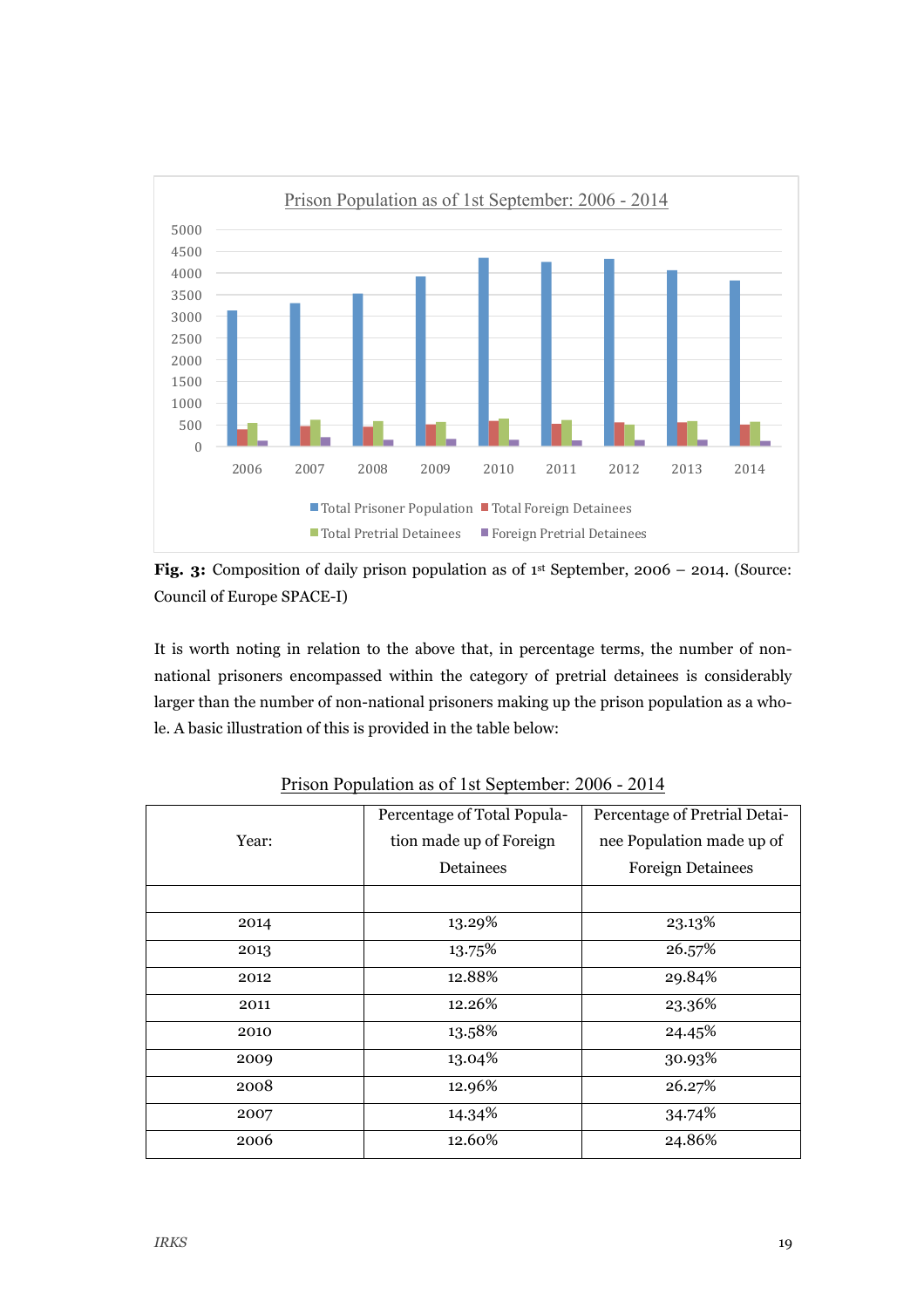**Fig. 4:** Composition of daily prison population as of 1<sup>st</sup> September, 2006 – 2014. (Source: Council of Europe SPACE-I)

The latest national statistics provide a similar picture of the Irish prison population in terms of the overall use of pretrial detention. As of  $19<sup>th</sup>$  August 2016, there were a total of 3,746 prisoners in custody in the State. 496, or 13%, were pretrial detainees, whereas the rest were held pursuant to sentence or for immigration reasons. 290 pretrial detainees were held in Cloverhill Prison, while the bulk of the remainder were held in the Midlands Prison (43), Cork Prison (40), Limerick Prison (52) and Castlerea (38).



**Fig. 5:** Composition of Irish prison population as of 19<sup>th</sup> August 2016. (Source: Irish Prison Service Daily Statistics)

As depicted in figure 6, the Council of Europe SPACE-I statistics indicate that the percentage of the daily prison population made up of pretrial detainees (as of 1st September each year) has varied between 11.7% to 18.64% over the last decade, with decreases in this figure evident in more recent years.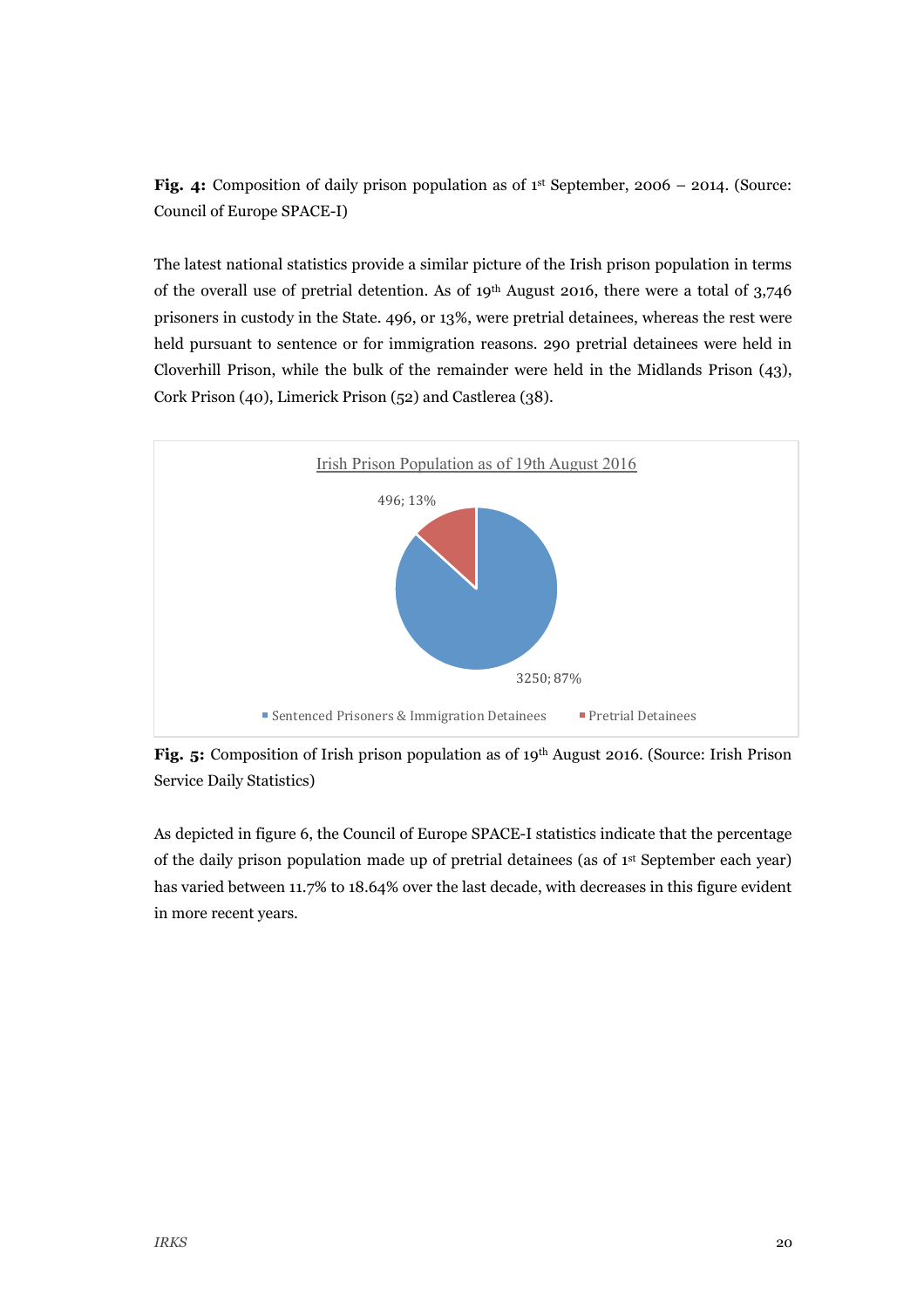

**Fig. 6:** Percentage of prison population held in pretrial detention as of 1<sup>st</sup> September, 2006 – 2014. (Source: Council of Europe SPACE-I)

Similarly, as illustrated in figure 7, the SPACE-I statistics demonstrate that the daily number of individuals held in pretrial detention, when measured against the population as a whole, has experienced downwards fluctuation in recent years.



Fig. 7: Rate of change of pretrial detention levels, as measured based on daily prison population as of 1st September, 2006 - 2014. (Source: Council of Europe SPACE-I)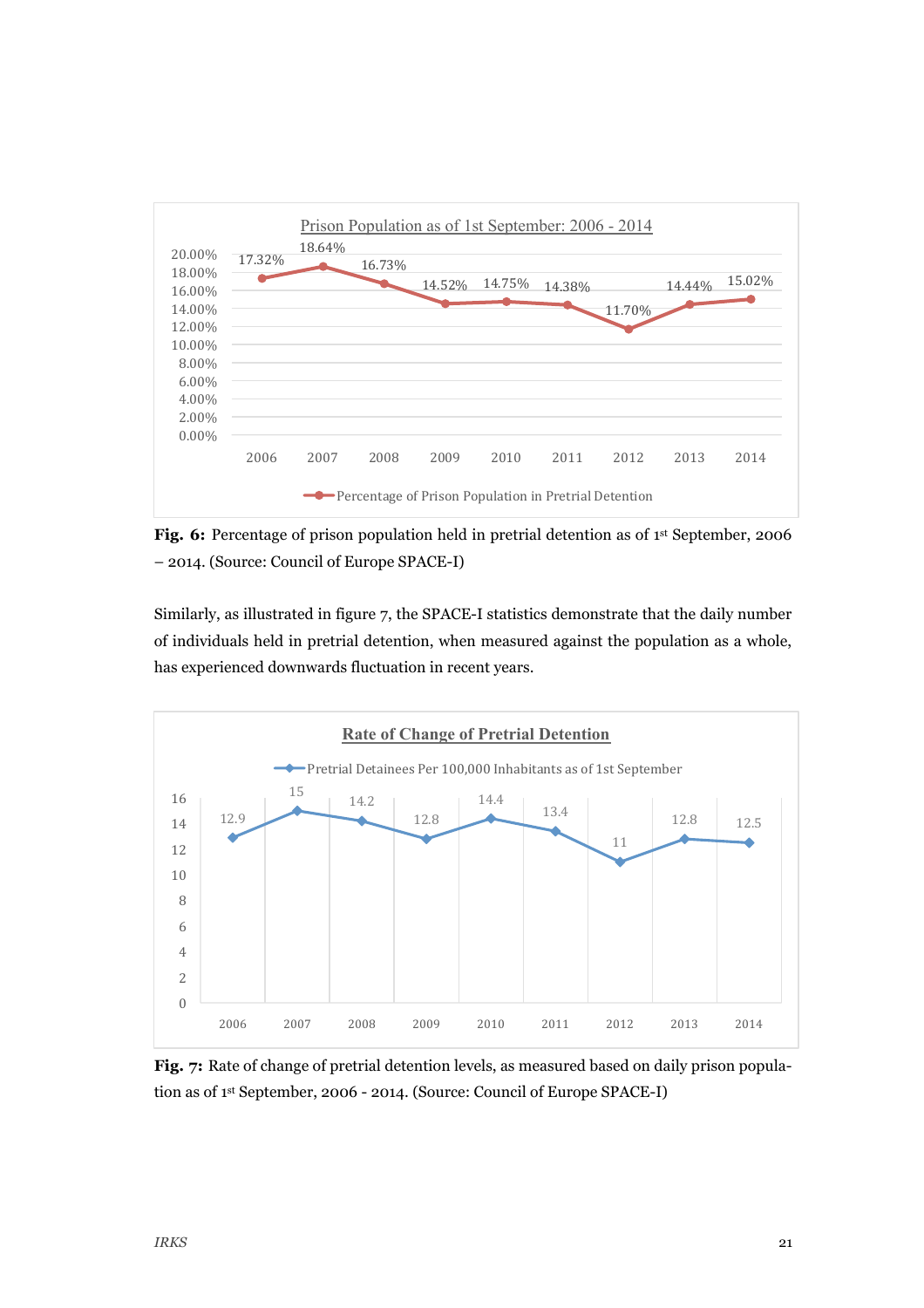Comprehensive statistics are not available for the total number of bail applications made or for the number of individuals granted bail in Ireland in a given year. However, figures are available for High Court bail applications granted and refused between 2000 and 2013, and these are illustrated in figure 8. These applications relate both to situations where bail has been applied for and refused in a lower court, as well as instances where the application for bail is made for the first time before the High Court.





While figure 7 indicates that a relatively large number of High Court bail applications were granted each year between 2000 and 2013, it must be stressed that this does not necessarily mean that the individuals who were granted bail were in a financial position to take up same. Unfortunately, while figures are available for the total number of bail applications dealt with by the High Court in 2014 and 2015, the Courts Service Annual Reports for these years do not provide a breakdown of the number of applications granted or refused and it is impossible therefore to comment on more recent trends relating to the grant or refusal of bail by the Irish courts.

#### **4. Literature Review**

Research on the use of pretrial detention and alternatives in Ireland has tended to focus on the legal framework and decisions of the courts on the principles which should guide decisi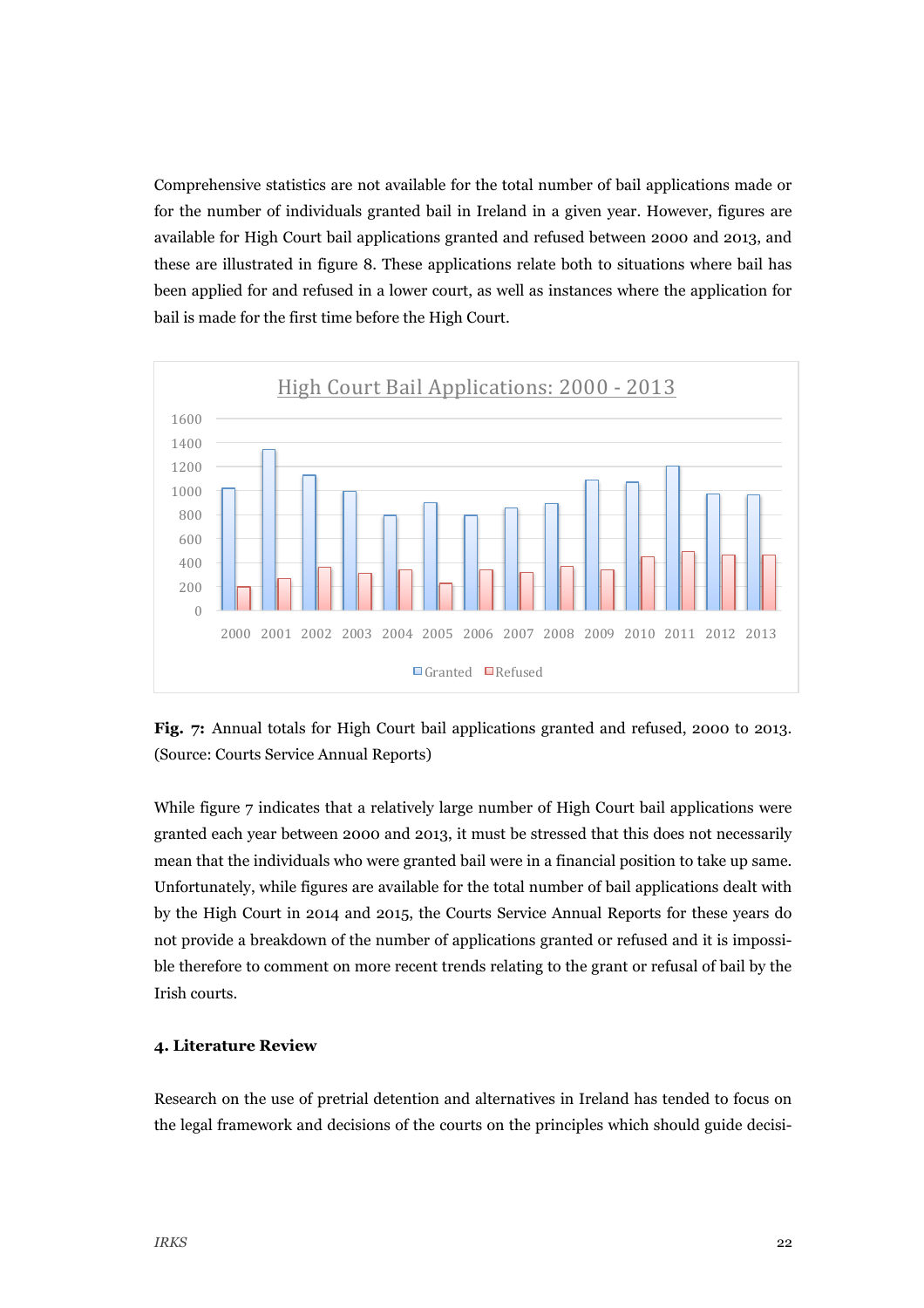on-makers. Empirical research into the factors which influence such decision-making is less common, though is increasing.

An empirical study into the experiences of young people in pretrial detention in Ireland found considerable uncertainty amongst young people about their future. Freeman and Seymour interviewed 62 young people (aged between 16 and 21) at three prisons in Dublin.41 The interviews examined issues such as the backgrounds of the young people, their experiences on remand, their perceptions of uncertainty and future plans and aspirations. The vast majority were male, and most were Irish. Nine young people self-described as "Irish Traveller", two as "African", two as "English" and one as "Romanian". Two-fifths stated that the reason for their detention on remand was due to breaking their bail conditions, or failing to appear in court. One third said they were detained on remand due to the nature of their offence or their risk of reoffending. One-fifth said they were detained because they had no fixed abode, or because they could not afford bail surety or because they were awaiting placement in a drug detoxification centre.

In keeping with the international literature which shows that remand populations consist largely of prisoners with an array of vulnerabilities, Freeman and Seymour found that the young people they interviewed were vulnerable because of their age, lack of familiarity with the prison environment and their life experiences. One in six had previously been in residential care, more than one in five were homeless at the time of committal, almost one in four had experienced the death of a parent or sibling, and one in three had experienced parental separation. Almost one half reported that before their current period of detention, they had received assistance for difficulties such as aggression, depression or conduct disorder.

Feelings of uncertainty, about the length of their detention, and about the unpredictability of their situation were felt very strongly by the participants.

Freeman has also studied the reasons why young people aged up to 21 years were denied bail and remanded in custody. Using court observations and semi-structured interviews, Freeman found that young people often ended up in remand custody as a result of noncompliance with bail conditions.

During the court observation, which involved 207 cases, and 203 separate individuals, nine individuals were remanded in custody. The reason for remand in eight of these cases was

 <sup>41</sup> Freeman, S., and Seymour, M. "'Just Waiting': The Nature and Effect of Uncertainty on Young People in Remand Custody in Ireland" (2010) 10(2) *Youth Justice* 126-142.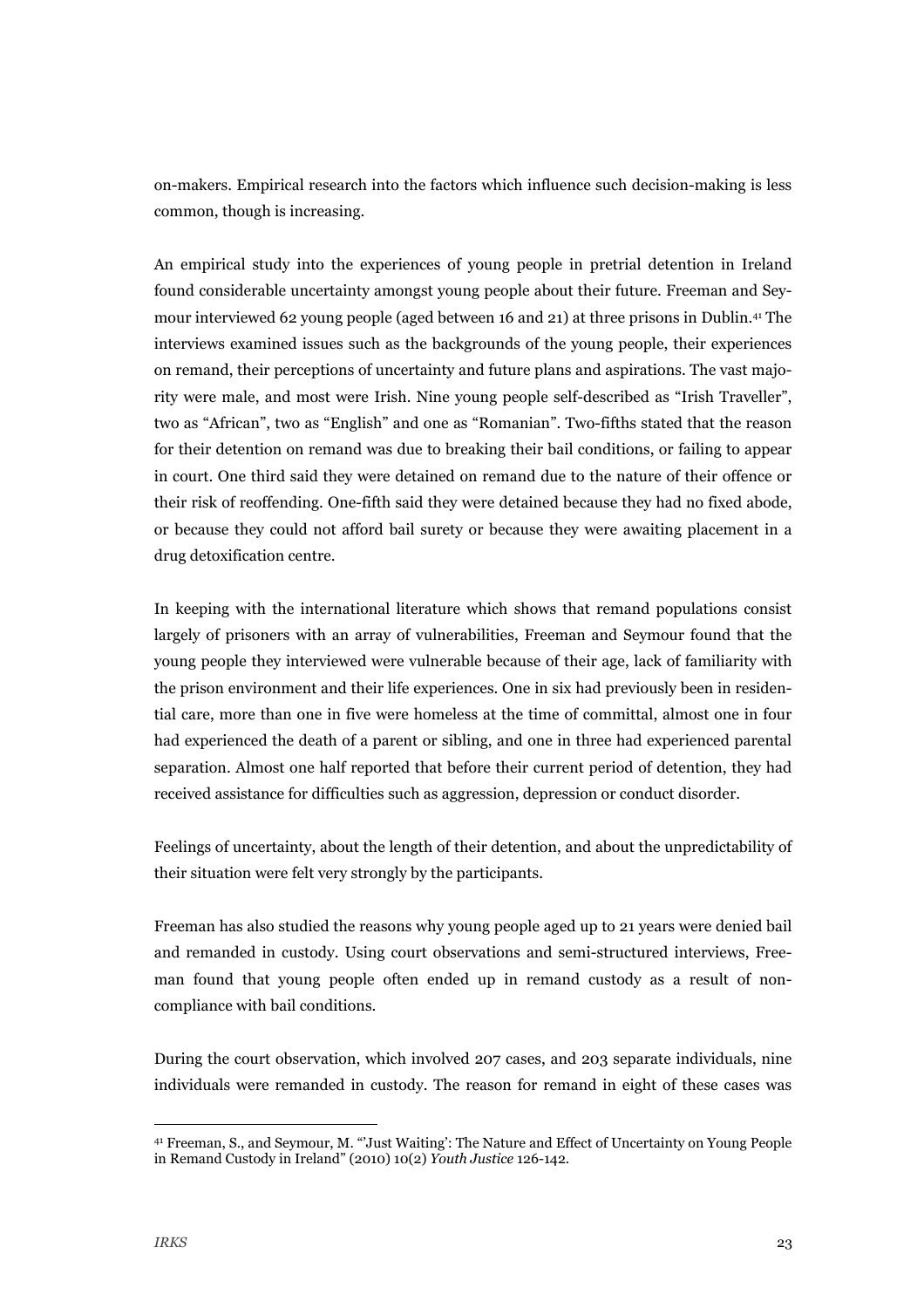non-compliance with bail requirements. Of the 62 remand prisoners who were interviewed, one-half stated that they had been originally released on bail, but ended up in remand custody due to reoffending, failing to attend court, or breaching bail conditions during the bail period. A limitation of this study is that the reasons given for remand in custody by the research participants are self-reported, rather than being drawn from a contemporaneous record of the proceedings.

Analysis of the data indicated that the vast majority of the young people's lives prior to remand in custody were chaotic, with little structure or stability. As Freeman notes, "in essence, the lack of a structured foundation meant that many of the young people had become unaccustomed to performing certain tasks or being in particular places at pre-defined times".42 The regular consumption of drugs was identified as a destabilising influence during the bail period, and was problematic both as a contributor to offending behaviour, and as an impediment to compliance with bail conditions. Forward planning or goal setting was not evident within this group. Some reported that their parents would not come to court with them, and that they had to deal with the court process and the bail conditions on their own. Freeman calls for bail supervision schemes to support people to attend court, and to abide by bail conditions, cautioning that such schemes should be evaluated to ensure that the correct individuals are selected and the most effective practices are implemented.

Seymour and Butler have also examined the experience of young people on remand.43 The authors interviewed young people, parents, and those working with young people in a professional capacity, engaged in a consultation survey with professionals, and observed cases. The young people interviewed were between the ages of 13 and 19, and 28 of the 30 were male. With the exception of one case, the young people had been on bail in the previous two years and all of them had broken the conditions of their bail. 26 young people had been previously detained in the juvenile or adult justice system. One-quarter were living in residential care or living independent. 28 were not in school. Half reported psychological and/or learning difficulties.

Most of the young people had been excluded from mainstream education and training from an early age and spent much of their time engaging in unstructured activities. The young people had easy access to drugs and were vulnerable to physical violence as a result of drug debts. The authors concluded that there was a need for a number of services and supports to

 <sup>42</sup> *Ibid* at 131.

<sup>43</sup> Seymour, M. and Butler, M., "Young People on Remand". Report commissioned by the Office of the Minister for Children and Youth Affairs, Department of Health and Children, Ireland. 2008.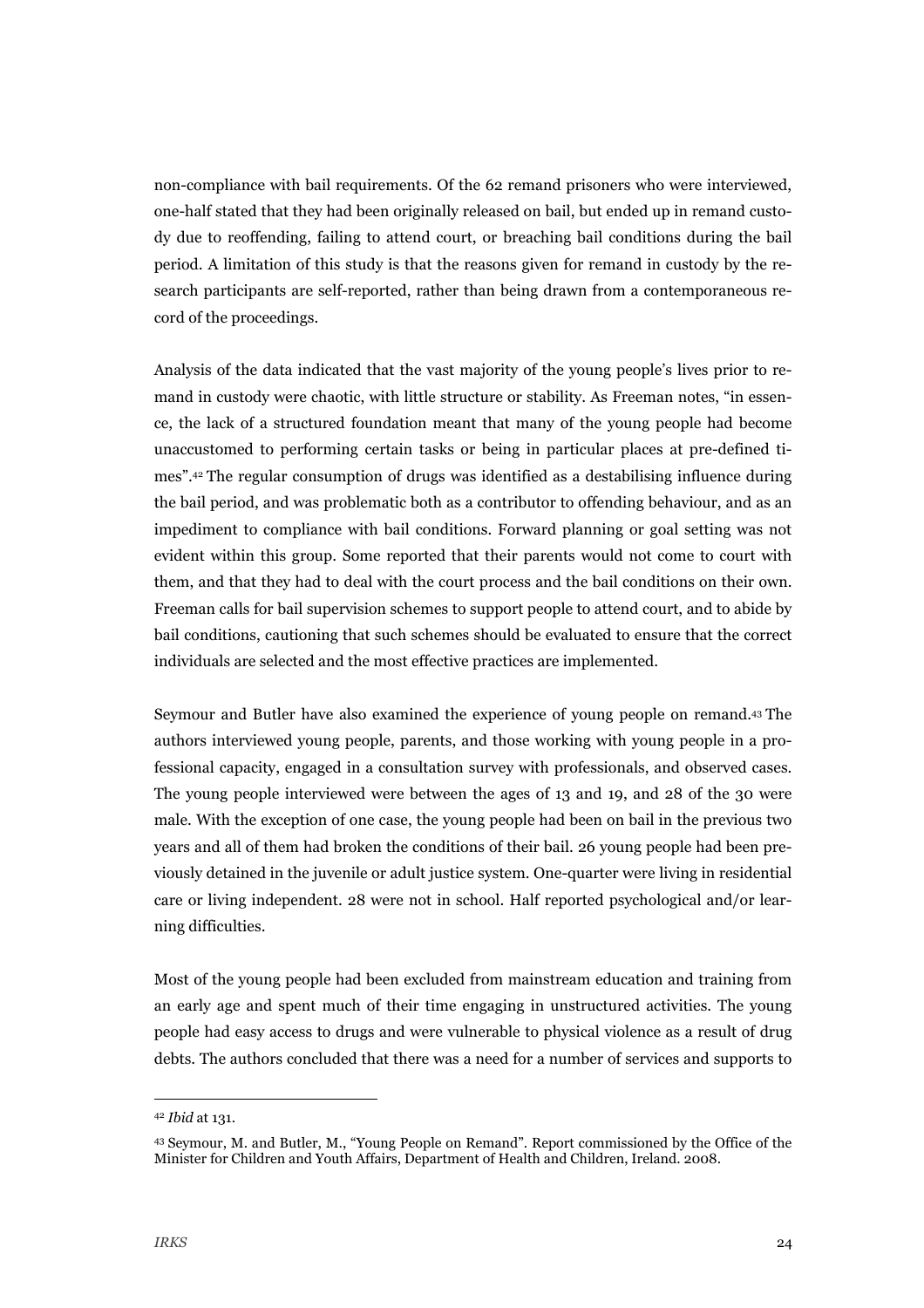address the underlying problems faced by the young people. These challenging circumstances were the context in which the conditions of bail were set, and in which young people were expected to comply with them.

Seymour and Butler found that young people were able to recall the general terms of their bail conditions, but were not able to recall the consequences of not complying with those conditions so clearly. Many were immature in their outlook and lacked insight into their circumstances. Those traits, combined with poor educational experience, meant that the young people were in a difficult position when trying to comply with their bail conditions. The professionals interviewed also felt that young people did not understand bail or the conditions of bail in many instances. 120 professionals were surveyed and 39% felt that young people rarely or never understood the conditions of bail, and 57% thought they sometimes understood. Some felt that judges thought young people understood bail because they were regularly before the courts, whereas the professionals felt that was not the case.

Judges and lawyers were constrained in their ability to explain the conditions of bail because of the time pressures they were under and the large numbers of cases they were dealing with. Young people and their families were ill-informed of the conditions of bail as a result. There was also a consensus view among professionals that it was unrealistic to expect young people to comply with strict bail conditions without providing support. Professionals were unanimous in their view that there was a need to provide proper housing supports and safe facilities for young people who were out of home in order to avoid detaining them on remand. Bail hostel accommodation and remand fostering were two strategies suggested. A bail review programme, where cases would be examined regularly to address any impediments to bail was also approved of by professionals. Professionals were also of the view that family support services, to help parents support their children including compliance with bail conditions were needed, as were structured educational and vocational support services.

The authors recommended training in awareness and communication skills for the judiciary and legal professionals in order to facilitate more effective communication with young people about the consequences of breaching the conditions of bail. A designated bail officer who would provide and explain information to young people and their families immediately after the court hearing was also recommended. A bail information scheme was also recommended as a mechanism to coordinate information about young people required at the hearing. As well as providing the information the judge needs efficiently, it would also act to reduce delays.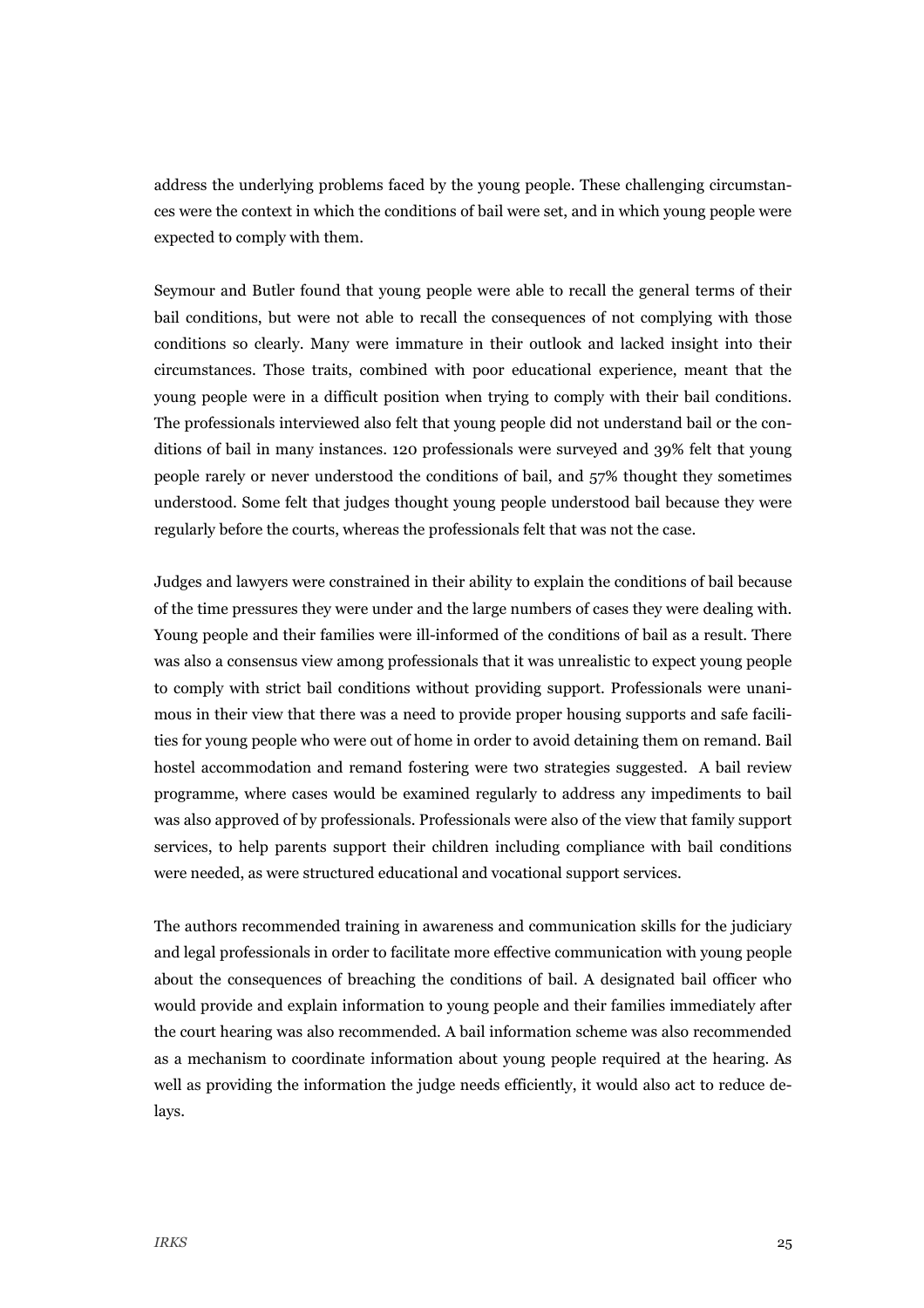Bail support and alternatives to detention on remand were strongly recommended by Seymour and Butler. Services to address the needs of the young person and their family should be part of these support schemes. Bail hostels and remand foster care were recommended to support alternatives to the use of detention on remand.

Carroll and Meehan have also found that there can be delays arising out of adjournments of cases concerning children accused of breaking the law. These delays can lead to a child being on bail or in pretrial detention for over a year.44

Much of the other research in Ireland on bail and pretrial detention is of a legal nature, exploring the legal requirements for the grant or refusal of bail.

A recent report by the Irish Penal Reform Trust has examined contemporary practices in the use of pre-trial detention in Ireland.45 This study involved court observation, analysis of court files, a survey of defence lawyers, and interviews with judges, police, and prosecution lawyers. The study concluded that the consensus amongst interview participants was that the bail system in Ireland was compartively fair. 47 observations were conducted in the High Court, in which 22 applications for bail were granted. The research found differences amongst urban and rural courts, with judges in courts outside Dublin more likely to use pretrial detention, in the view of the researcher, although this must be interpreted with caution as statistical analysis was not conducted.

An overreliance on bail conditions and a *pro forma* rather than individualised approach to applicants was also noted. There was no case amongst the 44 instances of bail be granted in which no conditions were attached to bail. The research also concluded that there was inadequate monitoring of compliance with bail conditions. Concern was expressed in the research that this overuse of conditions, and the imposition of unduly onerous conditions amounted to an interference with the right to liberty.

It is of note that the research found that interviewees largely did not consider European Court of Human Rights law to be particularly relevant to Irish practice, with much more emphasis placed on, and awareness of, domestic legal rules. \

This report further recommended that the police should receive training in the law of bail and adopt an approach which avoids seeking conditions which are not absolutely necessary

 <sup>44</sup> Carroll, J. and Meehan, E., "The Children Court: A National Study." 2007.

<sup>45</sup> The Irish Penal Reform Trust, "The practice of pre-trial detention in Ireland research report." 2016.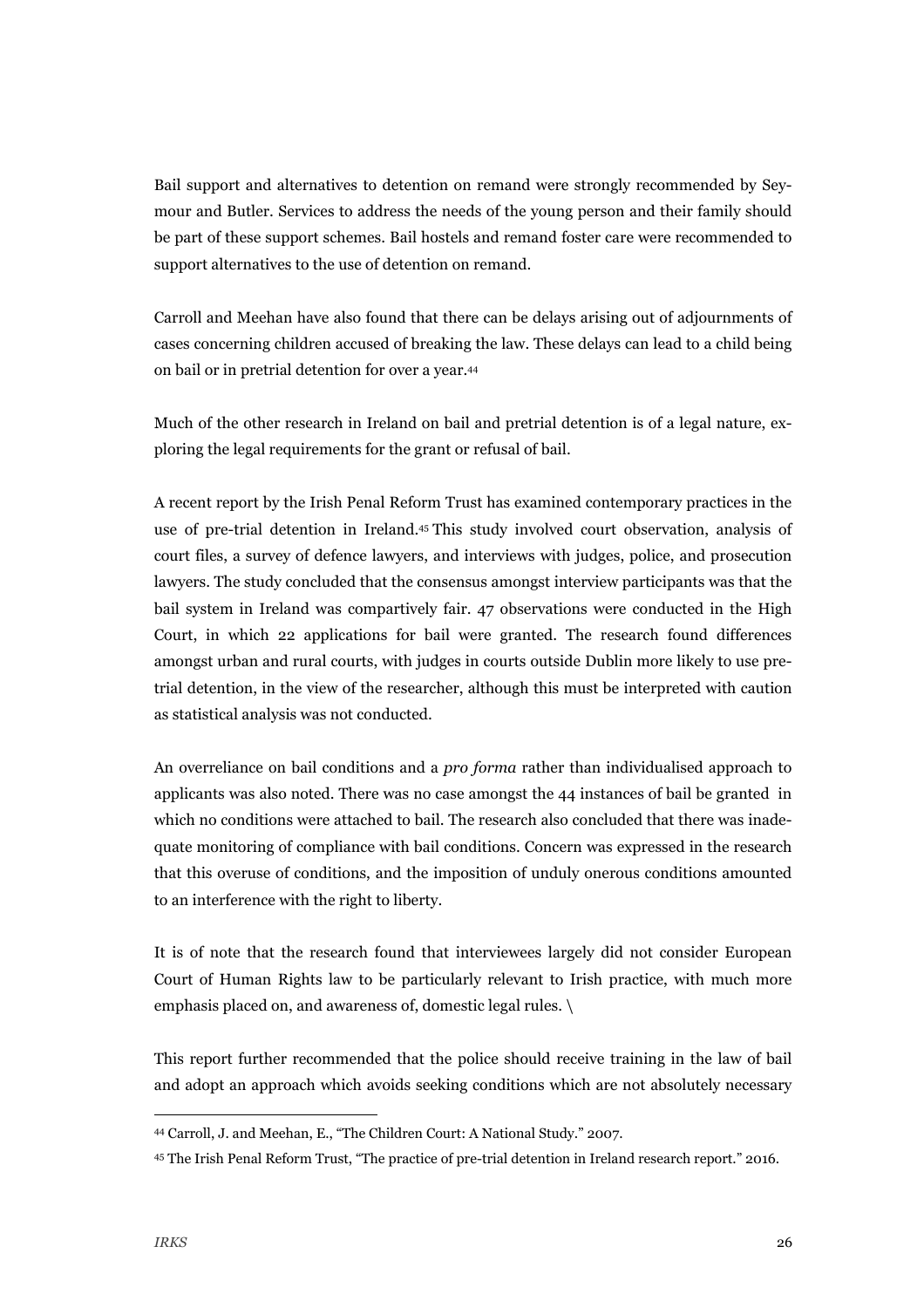to meet their concerns. A pro forma approach to the imposition of bail conditions should also be avoided, and written reasons for decisions to grant or refuse bail should be provided by all judges, in the view of the researcher.

#### **5. Alternatives to Detention**

#### *5.1 Decision-making*

The police may in most cases make the decision to simply release an accused person on socalled "station bail" following charge, and in that way make a decision on pretrial detention at the very outset of most criminal proceedings. There are no legal provisions or court decisions directing how such a decision is to be approached or made by the police.

In any case, station bail is not an option where the accused is charged with one of the prescribed serious offences in respect of which only the High Court may grant bail46, or if the police wish to have conditions attached to bail. In addition, the police may simply wish for an accused person to be remanded in pretrial detention. In these circumstances, the decision as to whether an accused is remanded in pretrial detention or is granted bail is in the hands of the courts. The circumstances in which the courts go about making this decision are discussed briefly below.

# *5.2 Bail Applications in the District Court:*

For the purposes of legal jurisdiction, Ireland is divided into 24 geographical districts, with a number of District Courts located in each. These District Courts – which are courts of local and limited jurisdiction, at the bottom of the hierarchy of the Irish court system – only have the power to try and determine minor criminal charges, with more serious matters being sent forward to be tried in superior courts like the Circuit Court or Central Criminal Court. Despite this, all criminal matters start life initially in the District Court, and it has the power to determine routine procedural matters for most criminal charges prior to trial of same. This means that a District Court judge will usually have the first say as to whether or not bail is to be granted in respect of a given criminal charge.

A person who is charged in police custody but is not released on station bail must be brought before the next sitting of the local District Court, and will remain in police custody on a tem-

 <sup>46</sup> See s. 29 (1), Criminal Procedure Act 1967.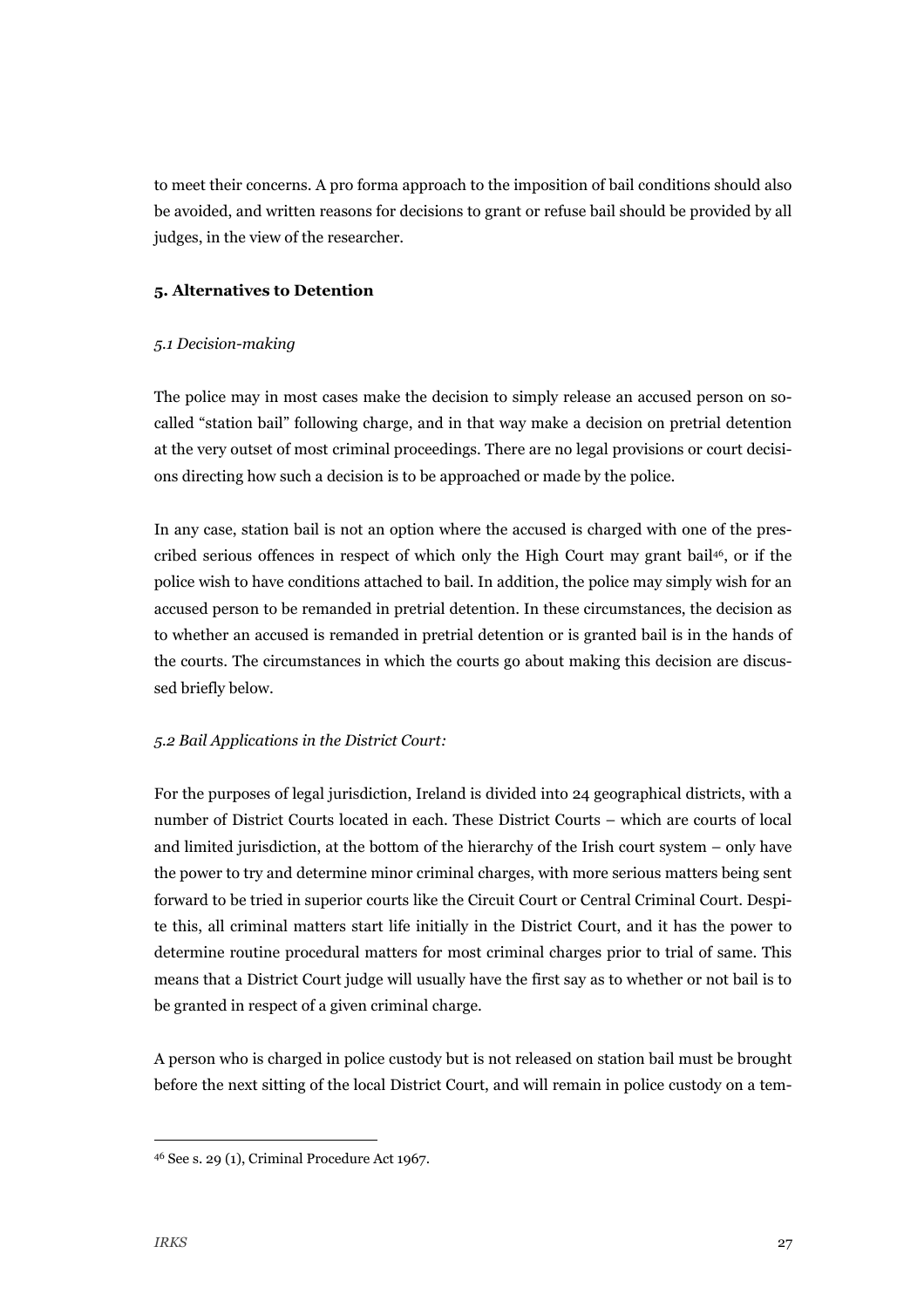porary basis until this is done.47 Upon coming before the District Court for this initial appearance, the accused will have the opportunity to make a bail application, unless he or she is charged with one of the serious offences in respect of which only the High Court may grant bail.48 It is also open to the accused to forego a bail application and consent to being remanded in custody on this first appearance, with the possibility of making a bail application in the District Court during a later appearance. This consent may be forthcoming in a variety of circumstances, such as where the accused wishes to gather witnesses or documentary evidence for the purpose of putting forward the best bail application possible. There may be incentive to do so for the reason that, as noted above, once the District Court makes a decision to refuse bail, a subsequent sitting of the Court will generally deem the matter *res judicata* unless there has been a material change in circumstances.

There is no designated date, time or list for the District Court to hear bail applications. Instead, such matters come before the District Court at short notice and are dealt with amongst the Court's other business. Further, it is not necessary for the accused to furnish any preliminary paperwork prior to making an application for bail.

The decision on whether to grant bail or resort to pretrial detention is made by a District Court judge sitting alone after hearing evidence and representations from the prosecution and defence relating to bail objections and the suitability of the accused or release on bail. A court registrar will always be present to assist the judge by calling cases, keeping track of the court list and recording the orders made by the judge, but holds no role in the decisionmaking process.

While it is open to the prosecution to secure representation from a solicitor or barrister for a District Court bail hearing, this occurs very rarely in practice. Instead, the prosecution at a District Court bail hearing is usually represented by the actual member of An Garda Síochána who investigated the alleged offence and charged against the accused, or another Garda who formed part of the investigation. However, depending on the particular District Court in which the bail application is heard, the prosecution might be represented by a senior member of An Garda Síochána, such as a Sergeant, Inspector or Superintendent, who takes responsibility for prosecuting all cases in that particular District Court.

The accused person will invariably be present for the District Court bail hearing. The positioning and location of the accused and the particular security arrangements in place tend to

 <sup>47</sup> S. 15, Criminal Justice Act 1951.

<sup>48</sup> These offences are set out in s. 29 (1), Criminal Procedure Act 1967.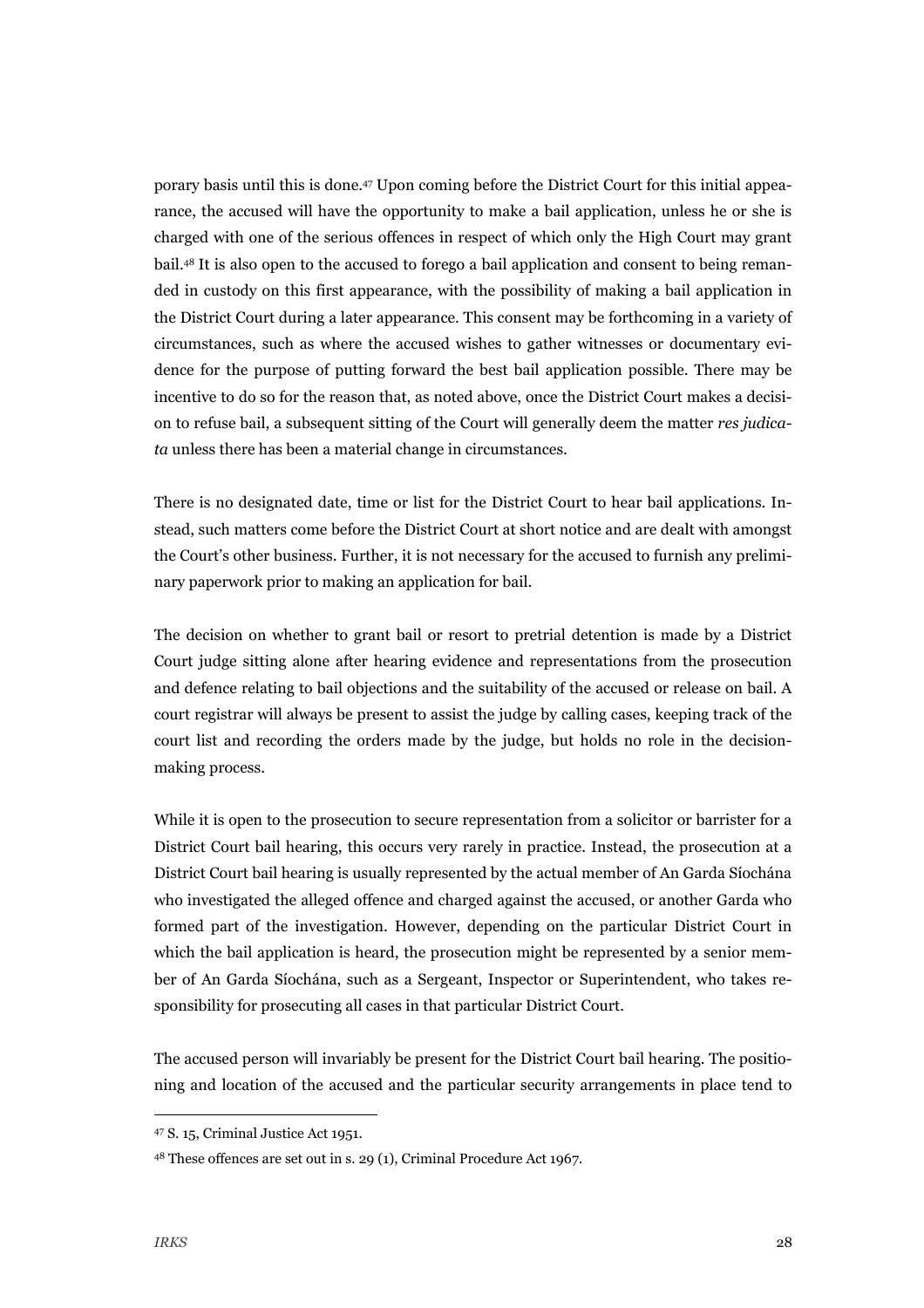depend on the particular District Court in which the matter is being heard. The accused will usually be represented at the hearing by a solicitor, a barrister or both. Under the Criminal Justice (Legal Aid) Act 1962 and various implementing regulations, an accused person is entitled to legal aid in the District Court where his or her means are insufficient to obtain legal aid and where, by reason of the gravity of the charge or of exceptional circumstances it is essential in the interests of justice that legal aid be provided for the preparation and conduct of the defence. Legal aid applications are usually dealt with on the date of the first appearance in court, and if granted will fund the cost of legal representation for the bail hearing as well as for subsequent appearances in the District Court. In practice, this means that bail hearings in the District Court are generally funded by legal aid, allowing a solicitor and / or barrister to represent the accused. An accused person might arrange for legal representation to be present when the matter comes before the District Court. Alternatively, if no legal representation has been arranged in advance, it is common in practice for a District Court judge to either allow the accused to seek assistance from a solicitor who is present in court, or to ask a solicitor present to assist the accused in the making of the bail application.

The District Court will generally be open to the public during the hearing of a bail application and, as discussed above, usually deals with bail hearings amongst its other criminal and civil business. For this reason, other persons not involved in the case will be present in the courtroom during the course of the hearing, such as legal practitioners, accused persons and Gardaí involved in other cases listed before the court, members of the press and members of the public. There is, however, limited provision under law for the District Court to direct that a bail application be heard *in camera* and exclude those not directly involved in proceedings from the court room.49

There are no formal practice directions or statutory provisions dictating the format for bail hearings in the District Court. The typical practice, however, is that hearings proceed as follows:-

 $\cdot \cdot$  The prosecution will present its bail objections to the court, calling any witness evidence necessary to substantiate these. Any witnesses called are open to crossexamination by the accused or the accused's legal representative.

 <sup>49</sup> For instance, s. 4 (2) of the Bail Act 1997 permits a court to direct that a hearing relating to a s. 2 bail objection "shall be heard otherwise than in public" or to "exclude from the court during the hearing all persons except officers of the court, persons directly concerned in the proceedings, *bona fide*  representatives of the Press and such other persons if any as the court may permit to remain."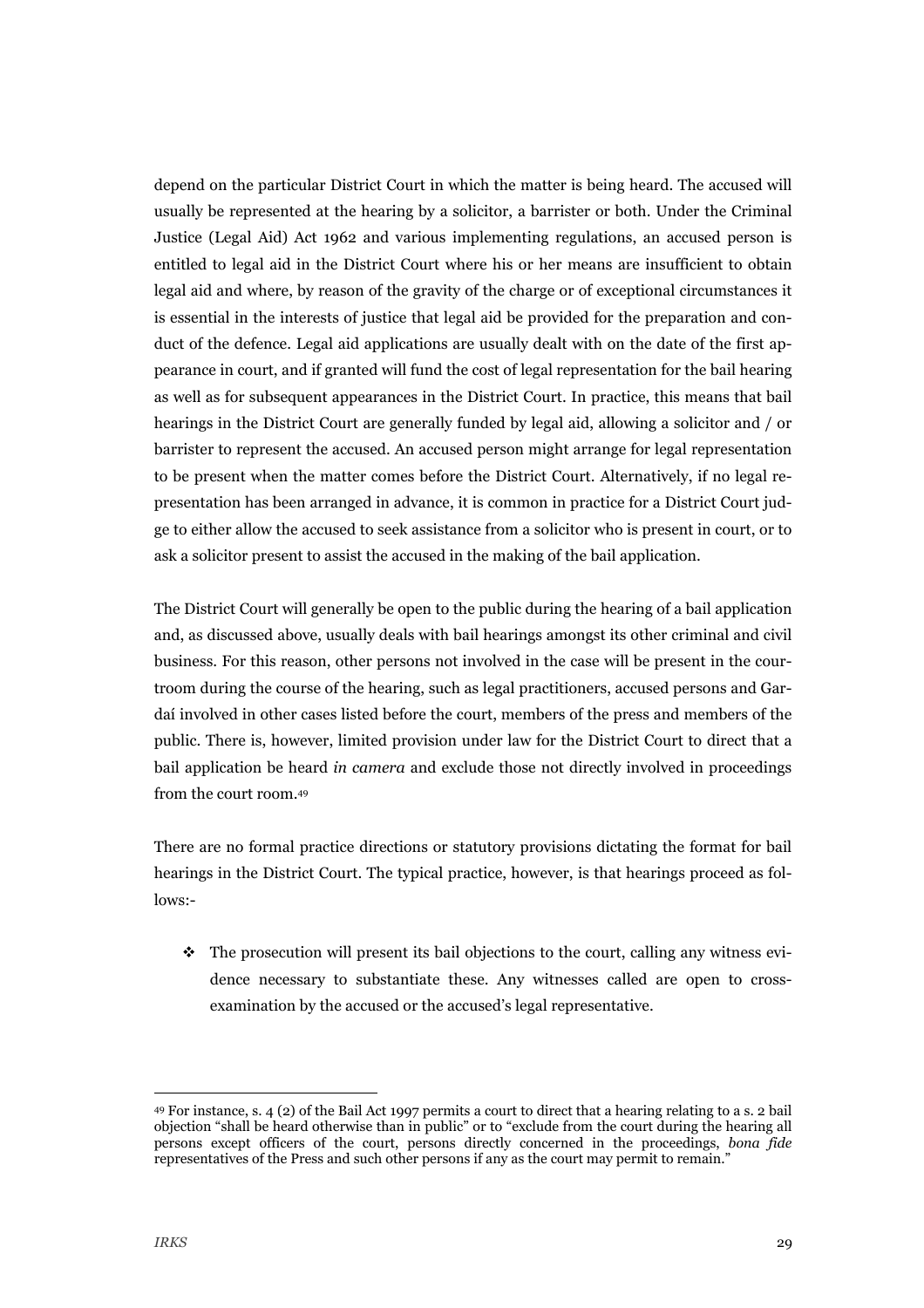- $\cdot \cdot$  The accused then has the option of presenting his or her own evidence. The accused might give evidence personally, for example, or evidence might be called from other persons to outline the supports that would exist in the event of a release on bail. Documentary evidence can be presented as appropriate.
- $\cdot \cdot$  The prosecution and accused then both have the opportunity of making oral arguments to the judge as to whether or not the granting of bail is appropriate. The judge will then make a decision on whether or not to grant bail.

In practice, the degree to which the hearing adheres rigidly to the above steps will depend on the nature and extent of the objections raised. There is a considerable variance in the cases that come before the District Court, and accordingly bail hearings differ greatly in terms of their overall length and complexity.

### *5.3 Bail Applications in the High Court:*

The High Court hears appeals from both the prosecution and accused persons relating to the grant, refusal or terms of bail set by a subordinate court such as the District Court. In addition, where an accused person faces one of a number of serious designated charges, such as murder, piracy or treason, the application for bail must be heard by the High Court.50

All High Court bail hearings take place during the course of a dedicated list which, as of the date of writing, operates in the courthouse located at Cloverhill Prison in West Dublin. Since 15th February 2016, in accordance with a Practice Direction issued by the President of the High Court, bail applications from prisoners detained in the greater Dublin area are heard on Tuesdays (and, if necessary, Wednesdays), while applications for bail from prisoners detained in prisons outside of the greater Dublin area are heard on Thursdays.51 The sole business of the court on these days is the hearing of bail applications.

In marked contrast to the District Court, there are a number of formalities that must be complied with before the High Court will entertain a bail application. In particular, the accused person who is applying for bail must swear an affidavit which sets out in full the basis upon which the application is made and particular information including the proposed place of residence if granted bail, the identity of any proposed independent sureties, and whether any warrants have previously issued for the applicant's arrest due to a failure to appear in

 <sup>50</sup> Section 29 (1), Criminal Procedure Act 1967.

<sup>51</sup> HC63, Bail Applications at Cloverhill Courthouse.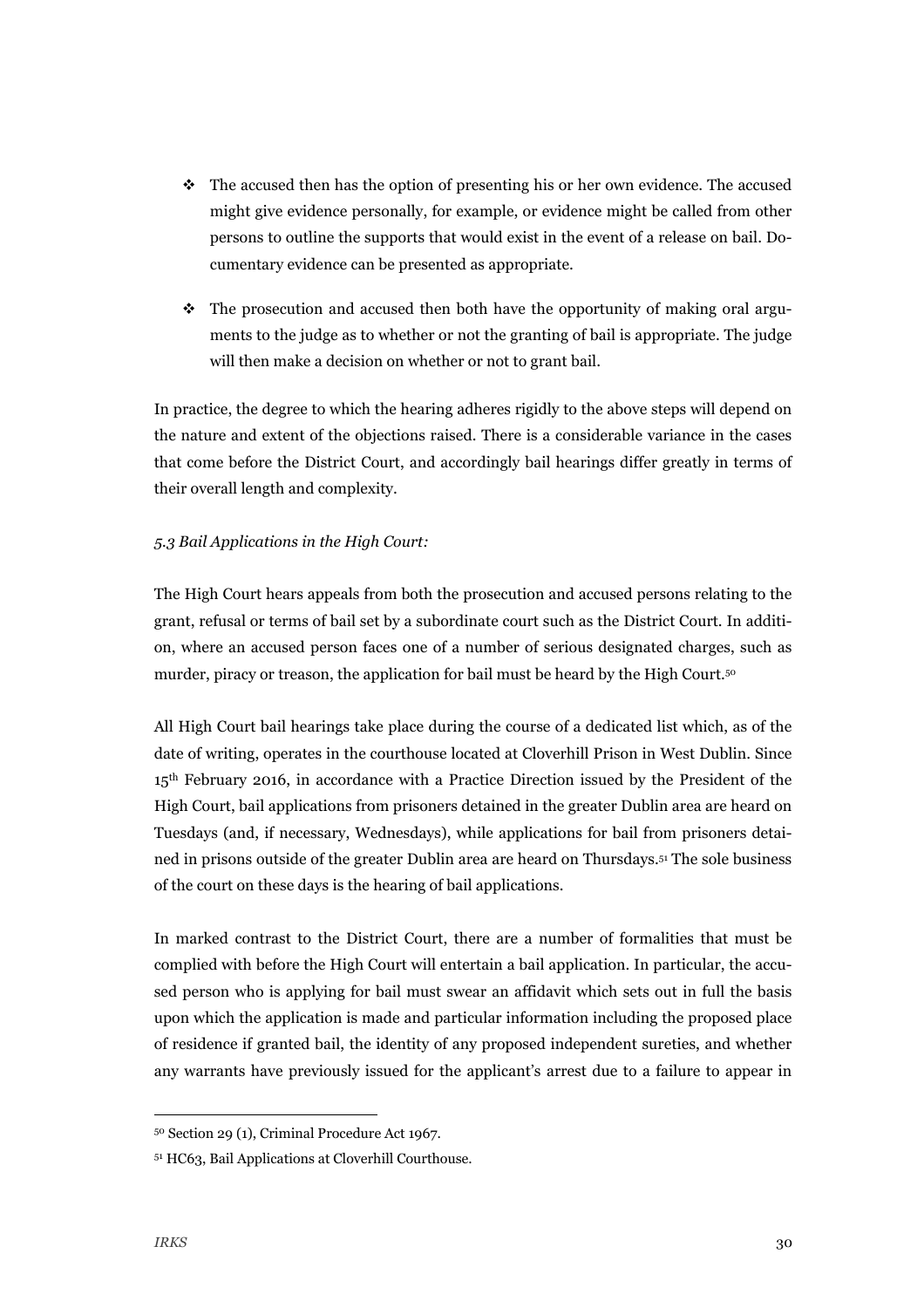court.52 This affidavit must be filed together with a document known as a notice of motion at the Central Office of the High Court, located in the Four Courts in Dublin, in order to secure a date for hearing of the bail application. The documents must then be served on the Chief Prosecution Solicitor. In order to have a case heard during the Tuesday list, service must be effected by the preceding Thursday; similarly, to have a case heard during the Thursday list, service must be effected by the preceding Monday. If not possible to meet these deadlines, it is necessary to make an application for short service before the High Court.

It should be noted that it was formerly the position that an affidavit sworn by the accused's solicitor was sufficient for the purposes of a High Court bail application. By virtue of a statutory instrument which entered into force on 23rd November 2015, this is no longer the case and the accused must swear the affidavit personally.53 In accordance with a Practice Direction issued by the President of the High Court, the filing of an affidavit sworn in this manner has been a necessary prerequisite for the obtaining of a hearing date since 8<sup>th</sup> February 2016.54

Bail applications at Cloverhill courthouse are decided upon by a judge of the High Court sitting alone. As with the District Court, a registrar is present to assist the judge in managing the court list and recording the orders made, but plays no role in the decision-making process.

During a High Court bail application, the prosecution is always represented by a solicitor from the Chief Prosecution Solicitor's office and a barrister drawn from the Director of Public Prosecution's bail panel. The applicant for bail will always be present for the hearing and will typically be represented by a solicitor and a barrister. Legal representation for the accused is facilitated by a specialised legal aid scheme: under the Legal Aid (Custody Issues) Scheme, *ex gratia* payments may be made by the Legal Aid Board for High Court bail applications where recommended by the judge hearing the case.

As with the District Court, the High Court will generally be open to the public during the hearing of a bail application and other persons not directly involved in the case will be present in the courtroom during the course of the hearing, such as legal practitioners, Gardaí involved in other cases, and members of the public. It is open to the High Court to direct in

 <sup>52</sup> O. 84, r. 15 (3) Rules of the Superior Courts 1986.

<sup>53</sup> Rules of the Superior Courts (Bail Hearings) 2015 (S.I. No. 470 of 2015).

<sup>54</sup> HC63, Bail Applications at Cloverhill Courthouse.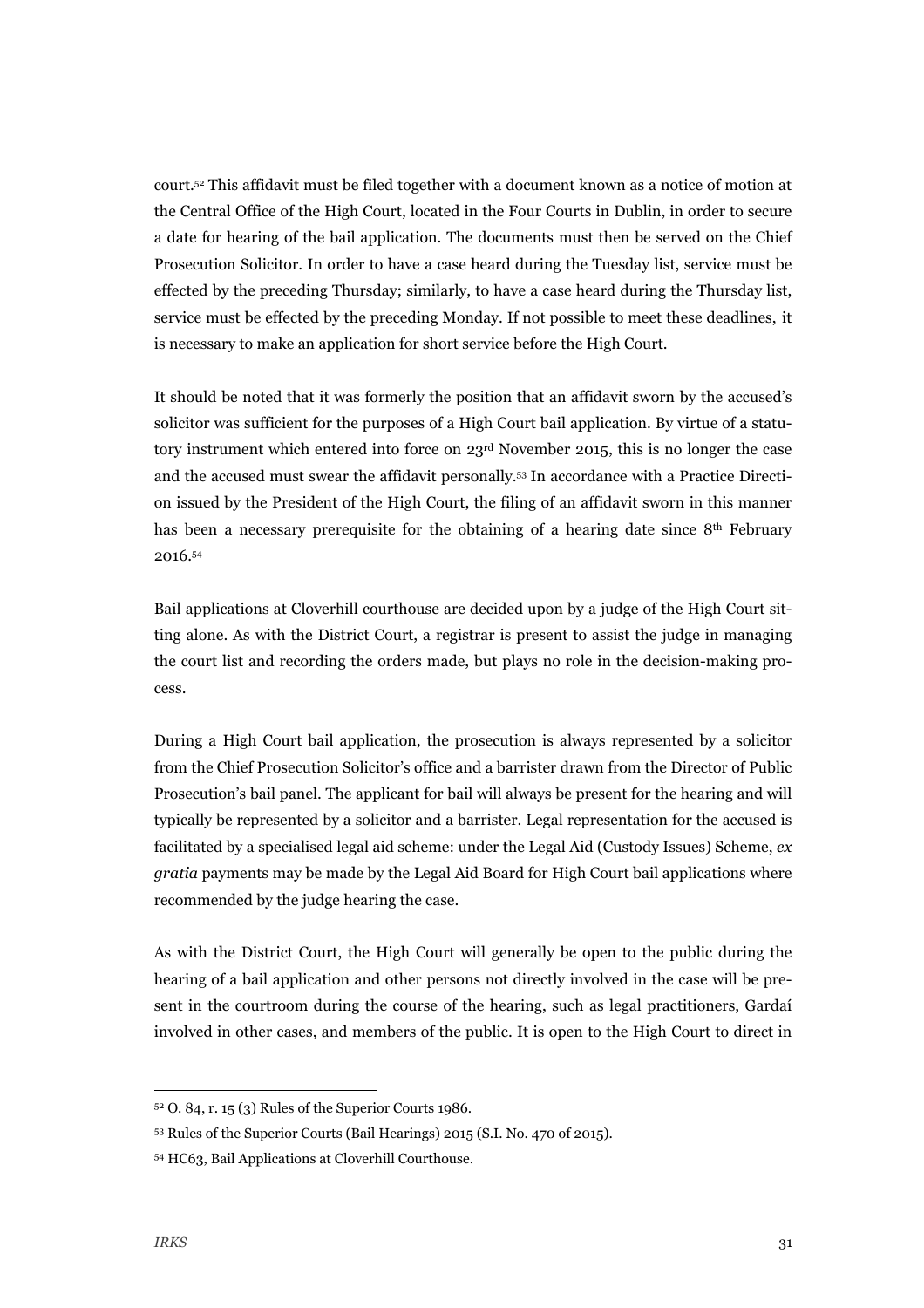certain circumstances that a bail application be heard *in camera,* with those not directly involved in the proceedings excluded from the court room.55

It is open to the prosecution to agree terms of bail with an applicant and, where this can be done, the High Court will simply make a "consent order" granting bail on those terms. Where, however, no agreement can be reached, the matter will proceed to hearing. Regardless of whether the application is being heard for the first time or is an appeal from a decision made by a subordinate court, the matter is treated as being "*de novo*", with the following practice adopted:-

- $\cdot \cdot$  The prosecution will present its bail objections to the court. This will typically be done by calling a Garda witness, such as the individual member of An Garda Síochána who conducted the investigation, or sometimes a more senior Garda, such as a sergeant, who is familiar with the facts of the case. Prosecuting counsel will, through a series of questions, ask the witness to outline the nature of the objections being put forward. Further witnesses may be called as necessary to substantiate the prosecution objections. Any prosecution witnesses called are open to cross-examination by the applicant's legal representative.
- $\bullet$  Following the close of the prosecution's evidence, the applicant may present evidence in support of the granting of bail but is not obliged to do so. Where evidence is called, it will typically be from the applicant or those willing to support the applicant in the event of bail being granted. Any witnesses called by the applicant are open to cross-examination by the prosecution.
- $\bullet$  Once all evidence is concluded, prosecuting counsel is given an opportunity to make oral representations as to why good objections to bail have been made out. Following these submissions, counsel for the applicant is afforded a similar opportunity to make representations. The presiding judge will then make a decision on whether or not to grant bail.

Cases may often be adjourned from time to time to allow an applicant to put forward the best case possible for bail. It is open to an applicant to reapply for bail in the event of a refusal. For the reasons discussed above, this is unlikely to be successful unless a material change in circumstances from those pertaining at the time of the original hearing can be demonstrated

 <sup>55</sup> For instance, s. 4 (2) of the Bail Act 1997 permits a court to direct that a hearing relating to a s. 2 bail objection "shall be heard otherwise than in public" or to "exclude from the court during the hearing all persons except officers of the court, persons directly concerned in the proceedings, *bona fide*  representatives of the Press and such other persons if any as the court may permit to remain."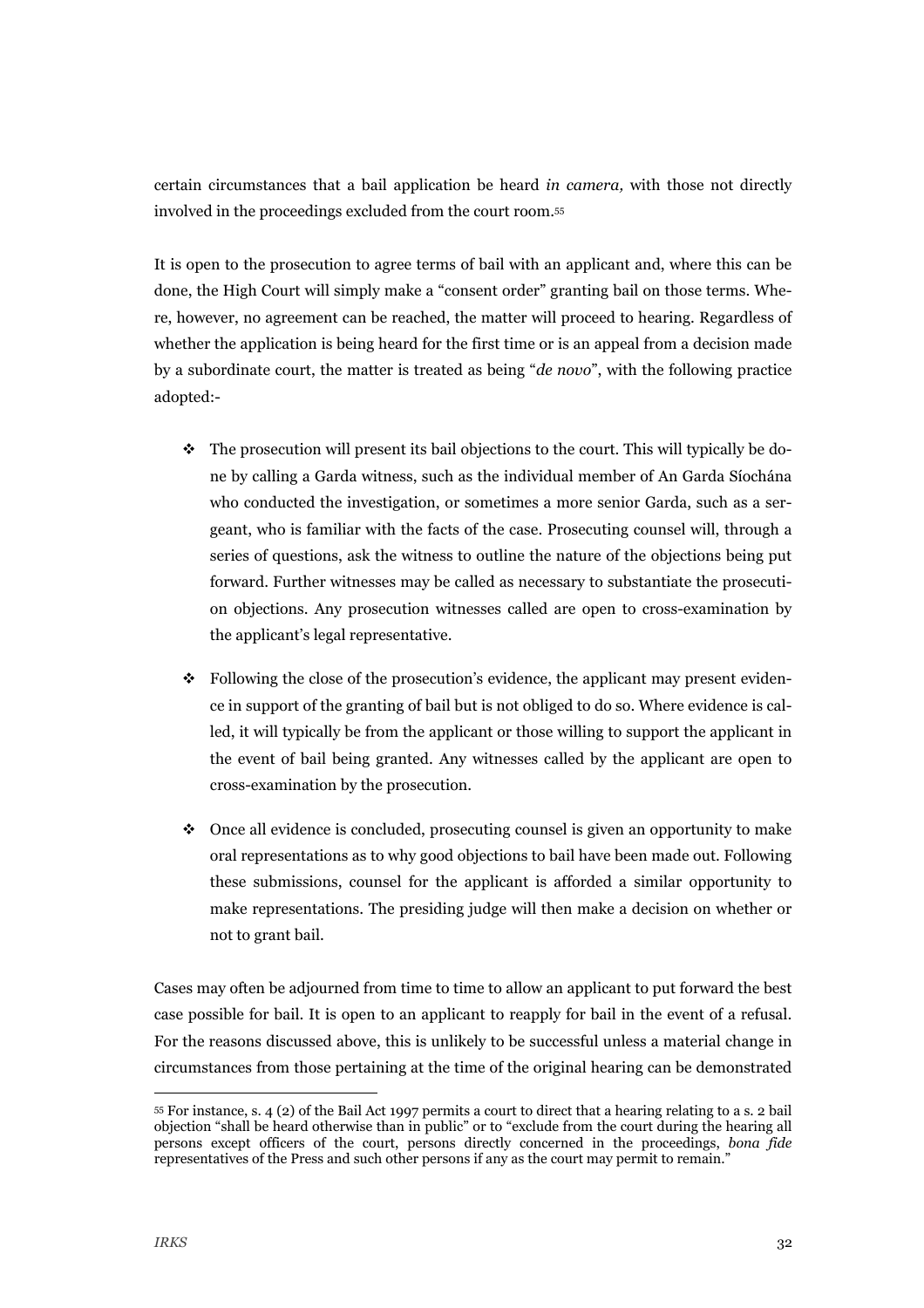to the court or, where bail is refused following a section 2 objection, there has been a four month delay between rejection of the bail application and the bringing of the applicant's case on for trial.56

#### *5.4 Bail Applications in Other Courts:*

The vast majority of bail applications in Ireland are determined in either the District Court, given that criminal cases start life there, or the High Court, given its appellate jurisdiction and sole ability to deal with bail for certain serious charges. However, it should be noted that other courts, including the Circuit Court, Central Criminal Court and Special Criminal Court, have full jurisdiction to deal with questions of bail and pretrial detention in the cases that come before them.

This will generally occur where an accused person fails to appear in court to answer bail, and a bench warrant issues for his or her arrest. In such circumstances, the accused if arrested will be brought back to the court which issued the bench warrant and the question will arise as to whether he or she should be readmitted to bail or demanded in custody. This will be determined by way of a bail hearing similar to that occurring in the District Court, though it is material to note that the Special Criminal Court, unlike others, will make this decision through three judges sitting together. It is also open to these courts to change terms of bail, revoke bail or indeed grant bail on foot of an appropriate application being made during the course of proceedings.

#### *5.5 Conditions*

In situations where police seek to have an accused person remanded in pretrial detention, the courts may as an alternative direct that that person be placed on bail and subject to such conditions as our deemed appropriate. The primary conditions of bail, mandated by statute, are to turn up to court, be of good behaviour and refrain from committing any offences.57 As discussed above, the courts enjoy a large degree of freedom when it comes to imposition of conditions beyond these which are considered "appropriate having regard to the circumstances of the case".58 The incentive to comply with bail conditions is provided by a financial bail bond, for an amount that will be forfeited or for which the accused or independent surety will be liable if the conditions are breached.

 <sup>56</sup> Section 3, Bail Act 1997.

<sup>57</sup> S. 6 (1)(a), Bail Act 1997.

<sup>58</sup> S. 6 (1)(b), Bail Act 1997.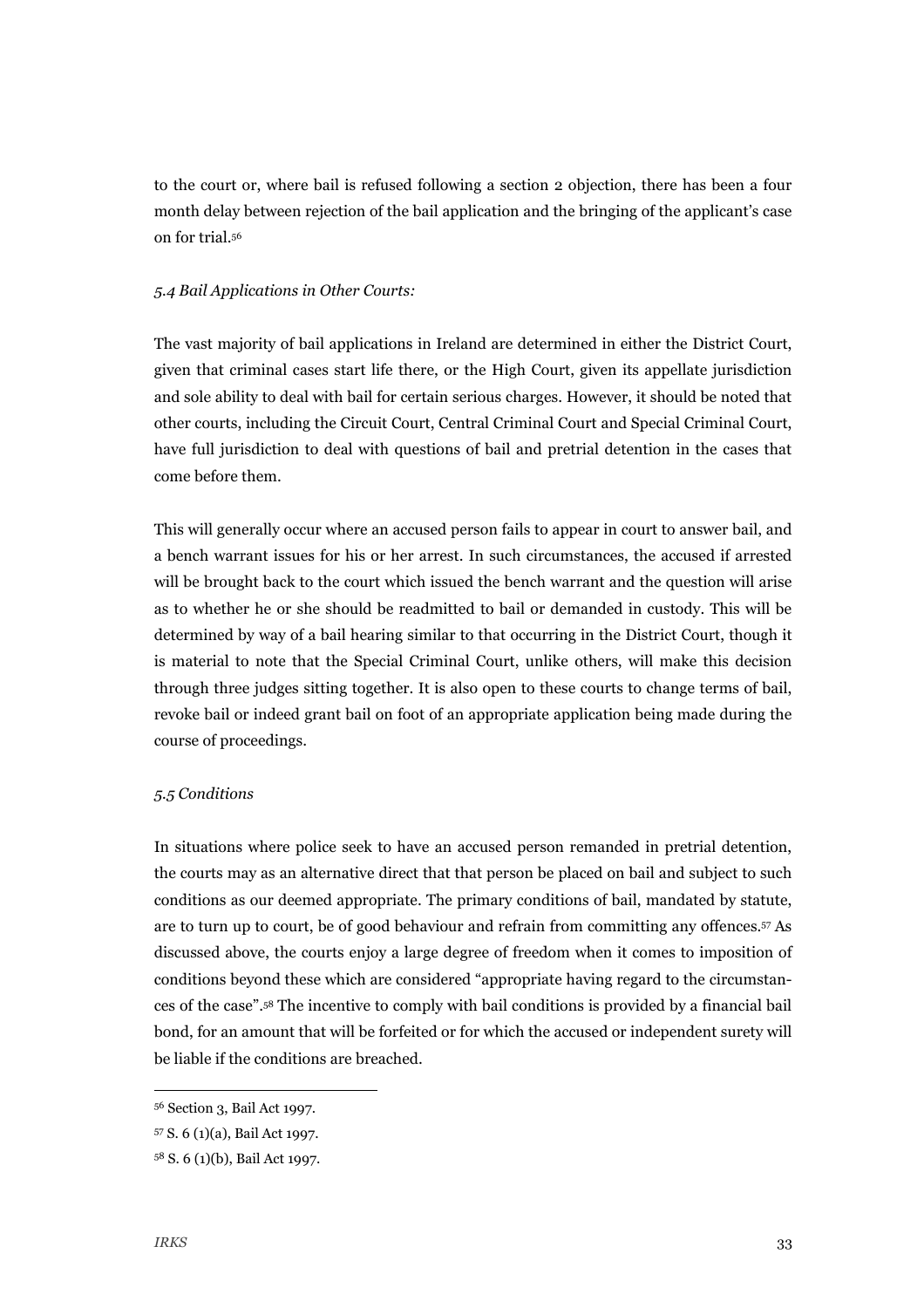However, the discretion of the courts to impose bail conditions is not unlimited: any conditions imposed must be justified on the basis of the evidence which has been put before the court59 and, further, the conditions must not amount to an unreasonable restriction upon the liberty of the accused.<sup>60</sup> In *Brennan v. Brennan*, for instance, the High Court held that it was unlawful for a District Court judge to impose a 24 hour curfew as a bail condition given the lack of evidence justifying the need for such a condition, and indicated that such an extreme order was inherently problematic in any event.

There are practical issues in relation to the sort of conditions that might be imposed as part of bail in Ireland. While the legislation is on the statute books to allow for electronic monitoring of accused persons to be implemented, this section has not yet been commenced and it would appear that any such bail condition could not be lawfully applied at present.61 Further, there is no dedicated body tasked with supervision of those on bail. The Probation Service, an agency of the Department of Justice, plays a role in assessing, supervising and assisting convicted offenders who are referred by the courts, but it plays no role in dealing with supervision of those on bail *per se* and no equivalent body exists to play such a monitoring role. Instead, the possibility of supervision whilst on bail such as might assuage the concerns of a court must be provided by the police or by such arrangements as the accused can make.

Notwithstanding these limitations, there are a number of general conditions which the Irish courts can impose as part of bail:-

- $\cdot \cdot$  The Irish courts may impose bail conditions which place the accused under a level of supervision by the police. For instance, a person might be required to reside at a particular address; to obey a curfew and be present at that address during particular times; to remain contactable on a specific phone number at all times; and to attend at a local Garda station to sign on at regular intervals. The level of supervision tends to be commensurate with the strength of the bail objections raised.
- $\cdot$  Where there is the possibility of a flight risk, it is open to the Irish courts to direct that an accused surrender his or her travel documentation to the police and refrain from applying for any fresh such documentation during the currency of the criminal proceedings against him or her.

 <sup>59</sup> *Ronan v. Coughlan* [2005] IEHC 370, [2005] 4 IR 274.

<sup>60</sup> *Brennan v. Brennan* [2009] IEHC 303, (Unreported, High Court, 18th June, 2009, Peart J.).

<sup>61</sup> S. 6 B, Bail Act 1997.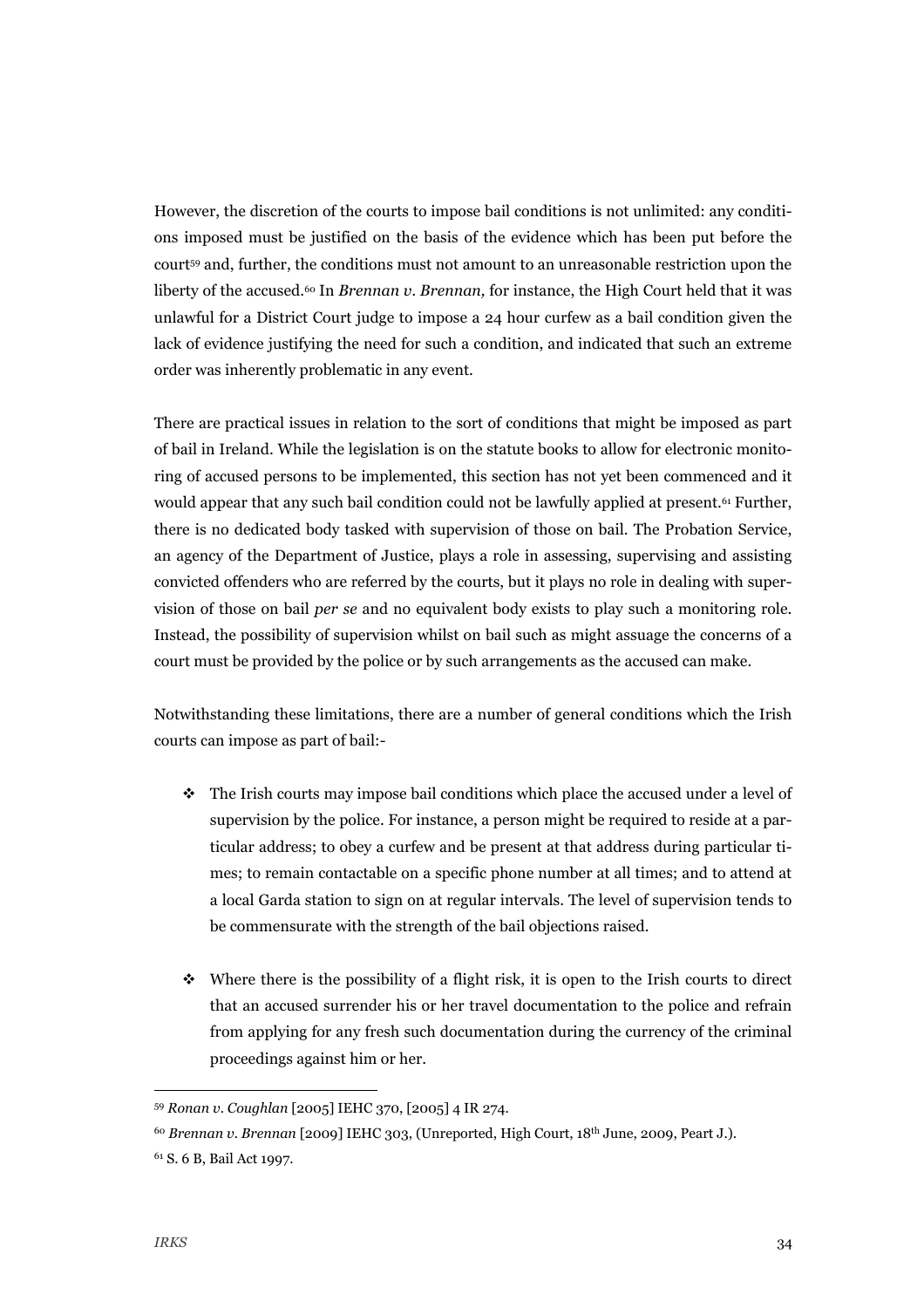- $\cdot$  To deal with the prospect that an accused might commit further offences or interfere with witnesses in some way, the courts may impose conditions requiring the accused to remain outside of a particular area or avoid interacting with particular persons.
- $\cdot \cdot$  The accused may also be required to engage with drug or medical treatment of some description. The accused might in this regard be required to attend a particular residential drug treatment programme which is open to him or her, or to engage in some other way with issues which give rise to a risk of offending.

#### **6. The "European Element"**

The Irish courts and legislature have given little consideration to the decisions of the European Court of Human Rights in developing domestic law on bail. In particular, important decisions of the Irish courts concerning the circumstances in which bail can be refused and the considerations that must be taken into account<sup>62</sup>, on the type of evidence that is admissible in bail hearings<sup>63</sup> and on the principles that apply to the setting of the monetary amount of bail64 have all been made without a single reference to a decision of the Strasbourg court. The decision in *Brennan v. Brennan*<sup>65</sup> contains seemingly the only reference by an Irish court to the jurisprudence of the European Court of Human Rights in relation to bail. There, the High Court made reference to the decision in *Nikolova v. Bulgaria*<sup>66</sup> in reaching the conclusion that s. 6 of the Bail Act 1997 did not permit the imposition of a 24 hour house arrest condition as part of bail terms.

Despite this lack of consideration, Irish law nevertheless prescribes a number of the same principles in relation to bail as those which have been set down in the jurisprudence of the European Court of Human Rights. For instance:-

\* The European Court of Human Rights has held that a person charged with an offence must always be released on bail pending trial unless the State can show relevant

 <sup>62</sup> See, for example, *People (Attorney General) v. O'Callaghan* [1966] I.R. 501; *Maguire v. DPP* [2004] IESC 53, [2004] 3 I.R. 241; *McDonagh v. Governor of Cloverhill Prison* [2005] IESC 4, [2005] 1 I.R. 394; and *People (DPP) v. Mulvey* [2014] IESC 18, [2014] 1 I.R. 119.

<sup>63</sup> See, for example, *People (DPP) v. McGinley* [1998] 2 I.R. 408; *Vickers v. DPP* [2009] IESC 58, [2010] 1 I.R. 548; *People (DPP) v. McLoughlin* [2009] IESC 65, [2010] 1 I.R. 590; and *Clarke v. Governor of Cloverhill Prison* [2011] IEHC 199, [2011] 2 I.R. 742.

<sup>64</sup> See, for example, *Broderick v. DPP* [2006] IESC 34, [2006] 1 IR 629 and *Li Juan Choong v. DPP*  [2014] IESC 35, [2014] 2 I.R. 721.

 $65$  [2009] IEHC 303, (Unreported, High Court, Peart J.,  $18<sup>th</sup>$  June, 2009).

<sup>66</sup> App. No. 40896/98, 30th September, 2004.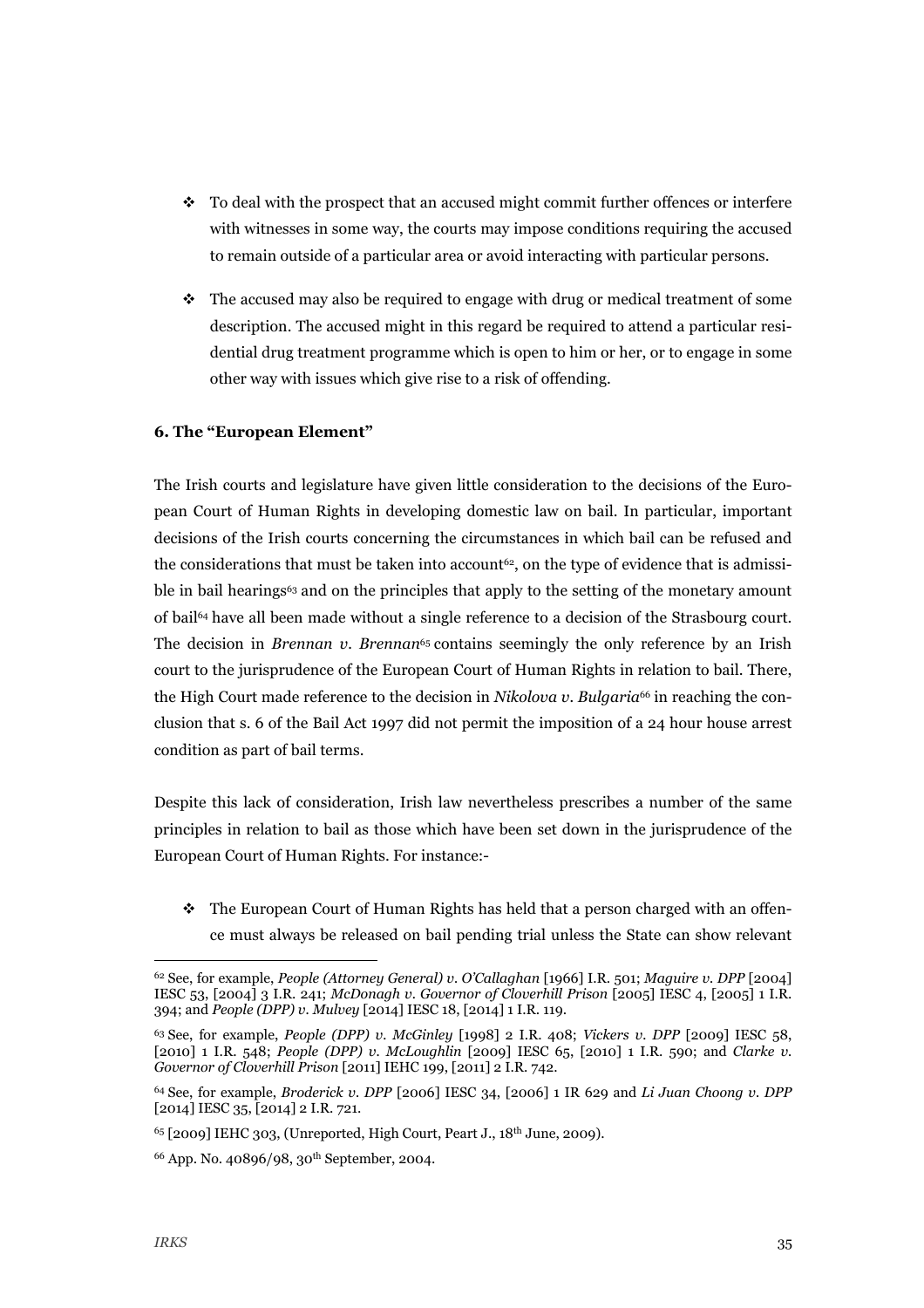and sufficient reasons to justify continuing pretrial detention in the individual circumstances of the case and where the imposition of bail conditions or other reasonable preventative measures cannot deal with any risk that exists.67 Similarly, under Irish law, there is a *prima facie* entitlement to bail which can only be displaced where the prosecution establishes a legitimate objection to bail through properly admissible evidence.

- ! The European Court of Human Rights has held that bail may be justifiably refused pursuant to Article 5 § 3 of the Convention where there is a risk that the accused will fail to appear for trial; the risk that the accused, if released, would take action to prejudice the administration of justice; and the risk that the accused would commit further offences or cause public disorder. 68 These effectively mirror the three grounds under which bail may be refused in Irish law.
- $\cdot$  The case law of the European Court of Human Rights indicates that in assessing whether the danger of absconding is such as to justify refusal of bail, a range of different factors must be considered.69 The risk cannot be gauged solely on the basis of the severity of the sentence risked or the state of the evidence against the accused.70 While the Irish courts have not gone so far as to hold that a decision to refuse bail might never be based on the severity of a sentence or the state of the evidence, it is clear from *People (Attorney General) v. O'Callaghan*<sup>71</sup> that a range of additional factors are to be considered before bail is refused on the basis of flight risk.
- $\cdot$  The European Court of Human Rights has accepted that an accused might justifiably kept in pretrial detention to avoid the commission of offences, but that there must be a plausible danger of further offences given the past history and factors such as previous convictions of the accused.72 Section 2 of the Bail Act 1997 prescribes similar

 <sup>67</sup> See, for example, *Yagci and Sargin v. Turkey* (App. No. 16419/90, 8th June 1995); *Wemhoff v. Germany* (App. No. 2122/64, 25th April 1968); and *Jablonksi v. Poland* (App. No. 33492/96, 21st December 2000).

<sup>68</sup> See, for example, *Tiron v. Romania* (App. No. 17689/03, 7th April 2009); *Smirnova v. Russia* (App. No. 46133/99, 24th July 2003); and *Piruzyan v. Armenia* (App. No. 33376/07, 26th June 2012).

<sup>69</sup> *Panchenko v. Russia* (App. No. 11496/05, 11th June 2015).

<sup>70</sup> See, for example, *Idalov v. Russia* (App. No. 5826/03, 22nd May 2012); *Garycki v. Poland* (App. No. 14348/02, 6th February 2007); *Chraidi v. Germany* (App. No. 65655/01, 26th October 2006); *Ilijkov v.*

*Bulgaria* (App. No. 33977/96, 26th July 2001); and *Dereci v. Turkey* (App. No. 77845/01, 24th May 2005).

<sup>71 [1966]</sup> I.R. 501.

<sup>72</sup> *Matznetter v Austria* (App. No. 2178/64, 10th November 1969).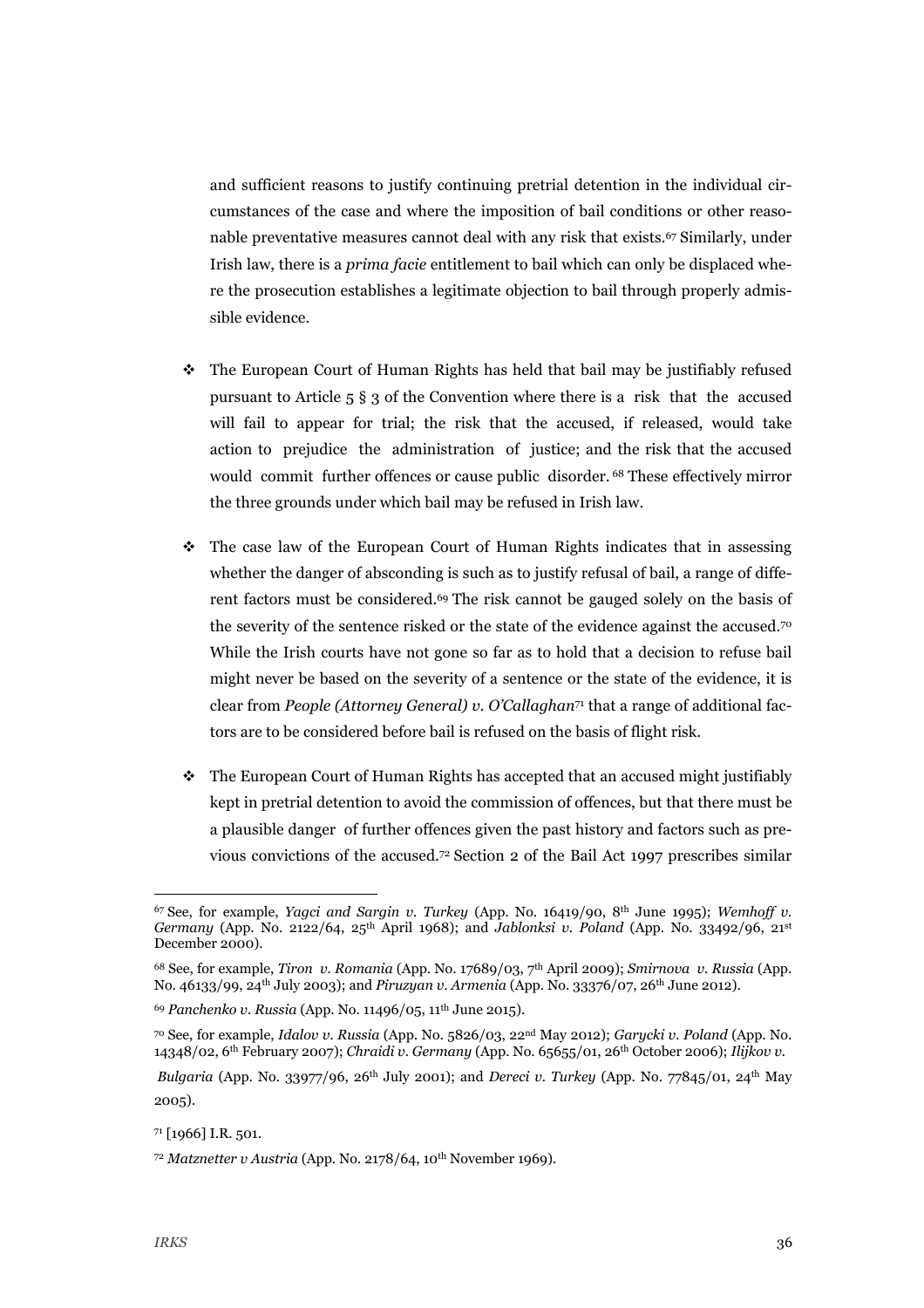requirements under Irish law before bail might be refused on the ground of a risk of commission of serious offences.

 $\cdot$  Article 5 § 3 of the Convention has been interpreted as requiring that the amount of any bail be assessed principally "by reference to [the accused], his assets and his relationship with the persons who are to provide the security, in other words to the degree of confidence that is possible that the prospect of loss of the security or of action against the guarantors in case of his non-appearance at the trial will act as a sufficient deterrent to dispel any wish on his part to abscond."73 The amount set for bail must take into account the accused's means and capacity to pay.74 The Irish courts have set down similar principles in their jurisprudence.

There are, however, other areas where the standards set down by the European Court of Human Rights have not made their way into Irish law. For example, insofar as the Strasbourg court has held that domestic courts are under an obligation to review the continued detention of persons pending trial with a view to ensuring release when circumstances no longer justify the continued deprivation of liberty in pretrial detention, no such standard has been prescribed for the Irish courts.75

Ireland has not taken steps to implement the 2009 Framework Decision on the application of the principle of mutual recognition to decisions on supervision measures as an alternative to provisional detention.76 As such, this Decision has not had any impact on bail law and pretrial detention in Ireland to date.

#### **7. Conclusion with Issues for Further Investigation**

There is a high degree of procedural fairness evident in the Irish approach to the use of pretrial detention. The fact that legal representation for the accused is provided almost as a matter of course is another strong protection for the accused person. In addition, the adversarial nature of the proceedings and the presumption of entitlement to bail are further safeguards for those facing the prospect of pre-trial detention. Further investigation is needed as to

 <sup>73</sup> *Mangouras v. Spain* (App. No. 12050/04, 28th September 2010) at § 78.

<sup>74</sup> See *Hristova v. Bulgaria* (App. No. 60859/00, 7th December 2006) and *Toshev v. Bulgaria* (App. No. 56308/00, 10th August 2006).

<sup>75</sup> See, for example, *McKay v. United Kingdom* (App. No. 543/03, 3rd October 2006); *Bykov v. Russia* (App. No. 4378/02, 10th March 2009); and *Idalov v. Russia* (App. No. 5826/03, 22nd May 2012).

<sup>76</sup> Council Decision 2009/829/JHA of 23.10.2009.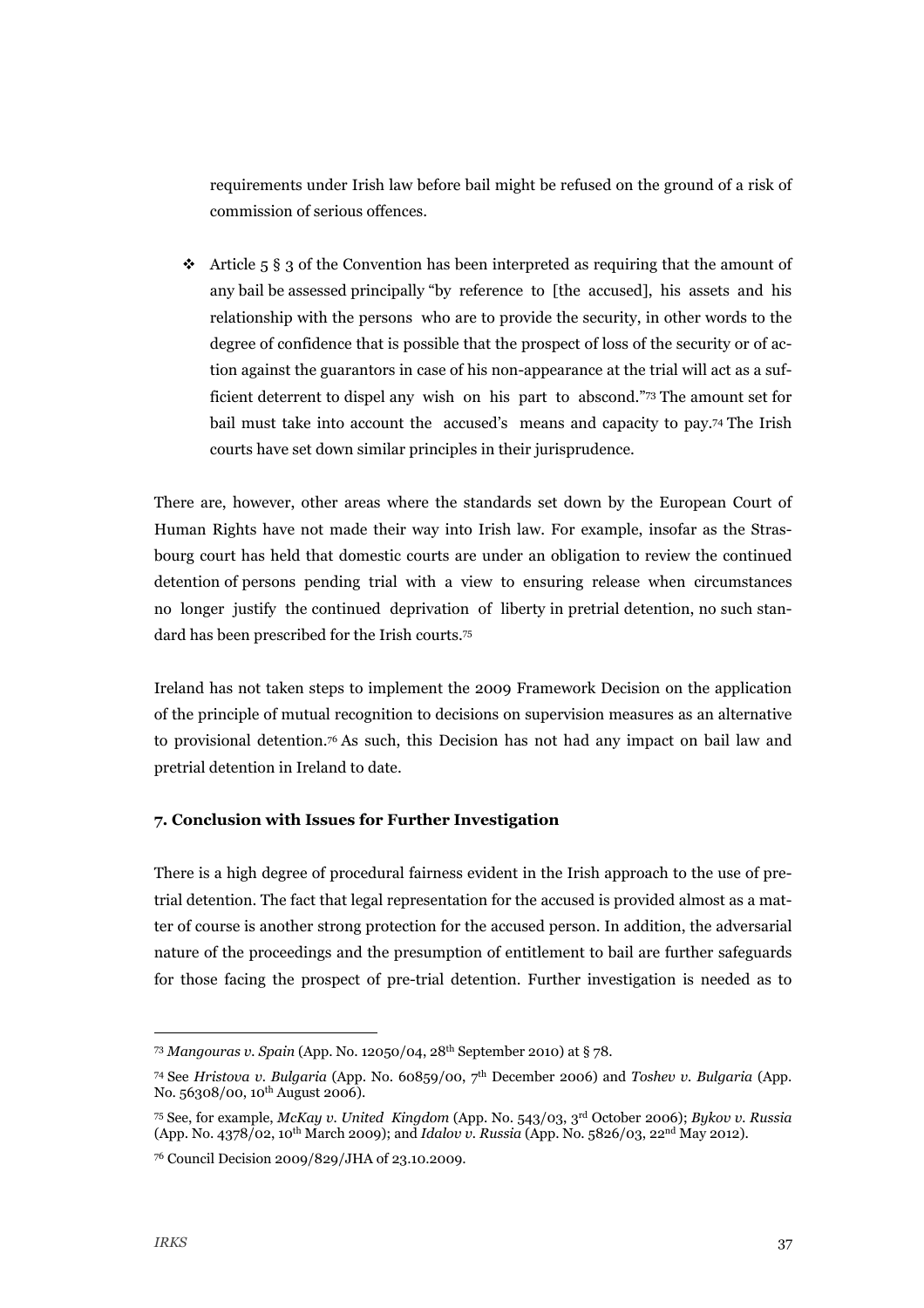whether these factors account for the comparatively low proportions of pre-trial detainees in the Irish prison population.

Though of course bounded by legislative provisions, and subject to increasing restriction following the Bail Act 1997, there remains a high level of discretion amongst judges in Ireland. The majority of hearings concerning pre-trial detention are also held in public.

Whether this level of judicial discretion leads to consistent outcomes is also worthy of further investigation, as is the extent to which judges provide accessible explanations for their decisions.

The kinds of conditions and the frequency of their imposition also merit further examination.

It would also be of interest to determine whether there has in fact been a decline in the number of bail applications granted in recent years by the High Court; whether the prospects of success vary to a material degree depending on the presiding judge; and the nature of the attempts made to explain a decision to the applicant in the case.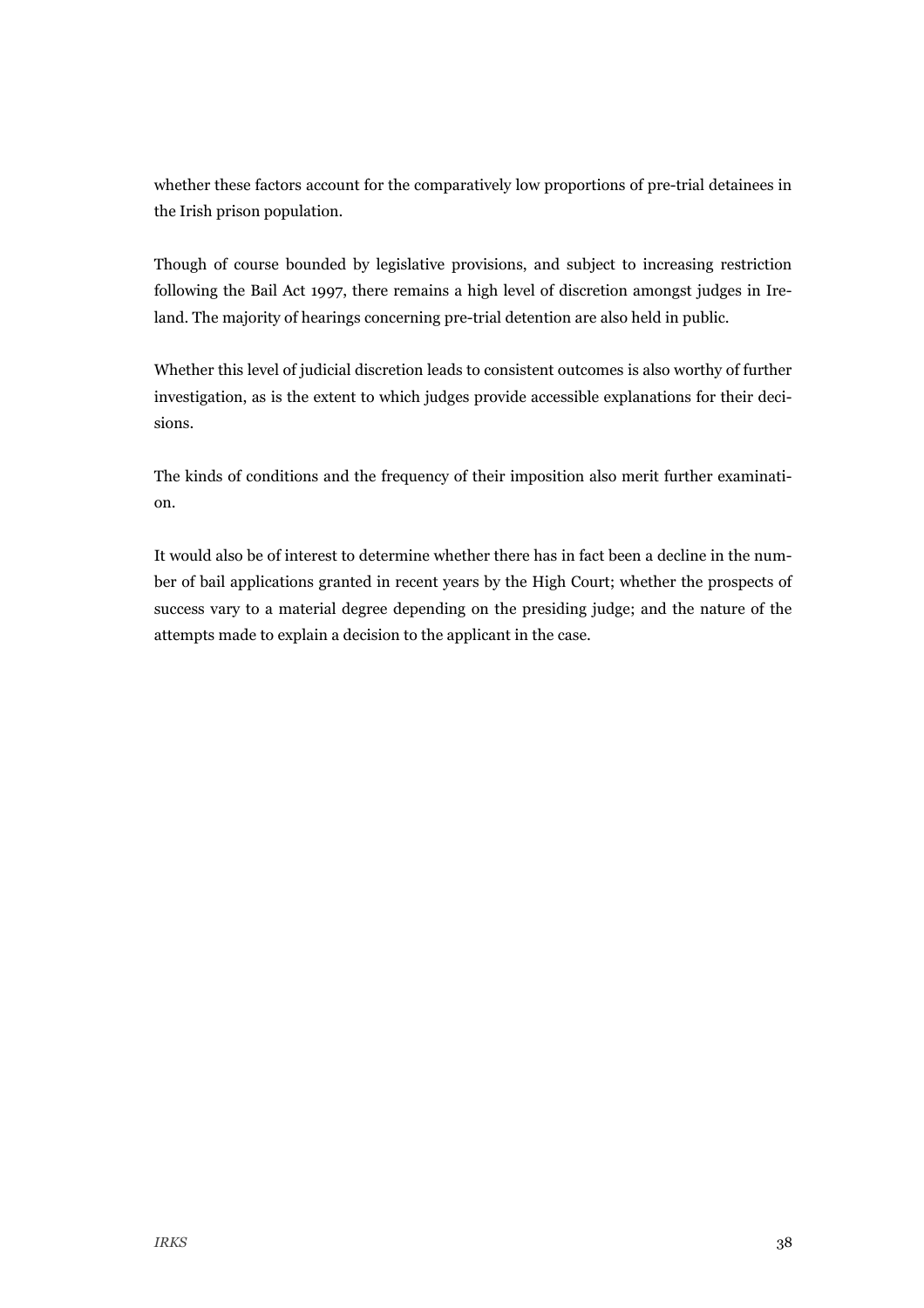#### **Literature**

Carroll, J. and Meehan, E., "The Children Court: A National Study." 2007, available at http://www.acjrd.ie/files/The\_Children\_Court\_A\_National\_Study.pdf (last accessed November 9 2016).

European Committee for the Prevention of Torture, "Report to the Government of Ireland on the Visit to Ireland Carried Out By the European Committee for the Prevention of Torture and Inhuman or Degrading Treatment or Punishment from 20 to 28 May 2002." 2003, available at http://www.cpt.coe.int/documents/irl/2003-36-inf-eng.pdf (last accessed November 9 2016).

European Committee for the Prevention of Torture, "Report to the Government of Ireland on the Visit to Ireland Carried Out By the European Committee for the Prevention of Torture and Inhuman or Degrading Treatment or Punishment from 2 to 13 October 2006". 2007, available at http://www.cpt.coe.int/documents/irl/2007-40-inf-eng.pdf (last accessed November 9 2016).

European Committee for the Prevention of Torture, "Report to the Government of Ireland on the Visit to Ireland Carried Out By the European Committee for the Prevention of Torture and Inhuman or Degrading Treatment or Punishment from 25 January to 5 February 2010". 2011, available at http://www.cpt.coe.int/documents/irl/2011-03-inf-eng.pdf (last accessed November 9 2016).

European Committee for the Prevention of Torture, "Report to the Government of Ireland on the Visit to Ireland Carried Out By the European Committee for the Prevention of Torture and Inhuman or Degrading Treatment or Punishment from 16 to 26 September 2014". 2015, available at http://www.cpt.coe.int/documents/irl/2015-38-inf-eng.pdf (last accessed November 9 2016).

Freeman, S., and Seymour, M. "'Just Waiting': The Nature and Effect of Uncertainty on Young People in Remand Custody in Ireland" (2010) 10(2) *Youth Justice* 126-142.

The Irish Penal Reform Trust, "The practice of pre-trial detention in Ireland research report." 2016, available at http://www.iprt.ie/files/PTD\_Country\_Report\_Ireland-24.pdf (last accessed October 29 2016).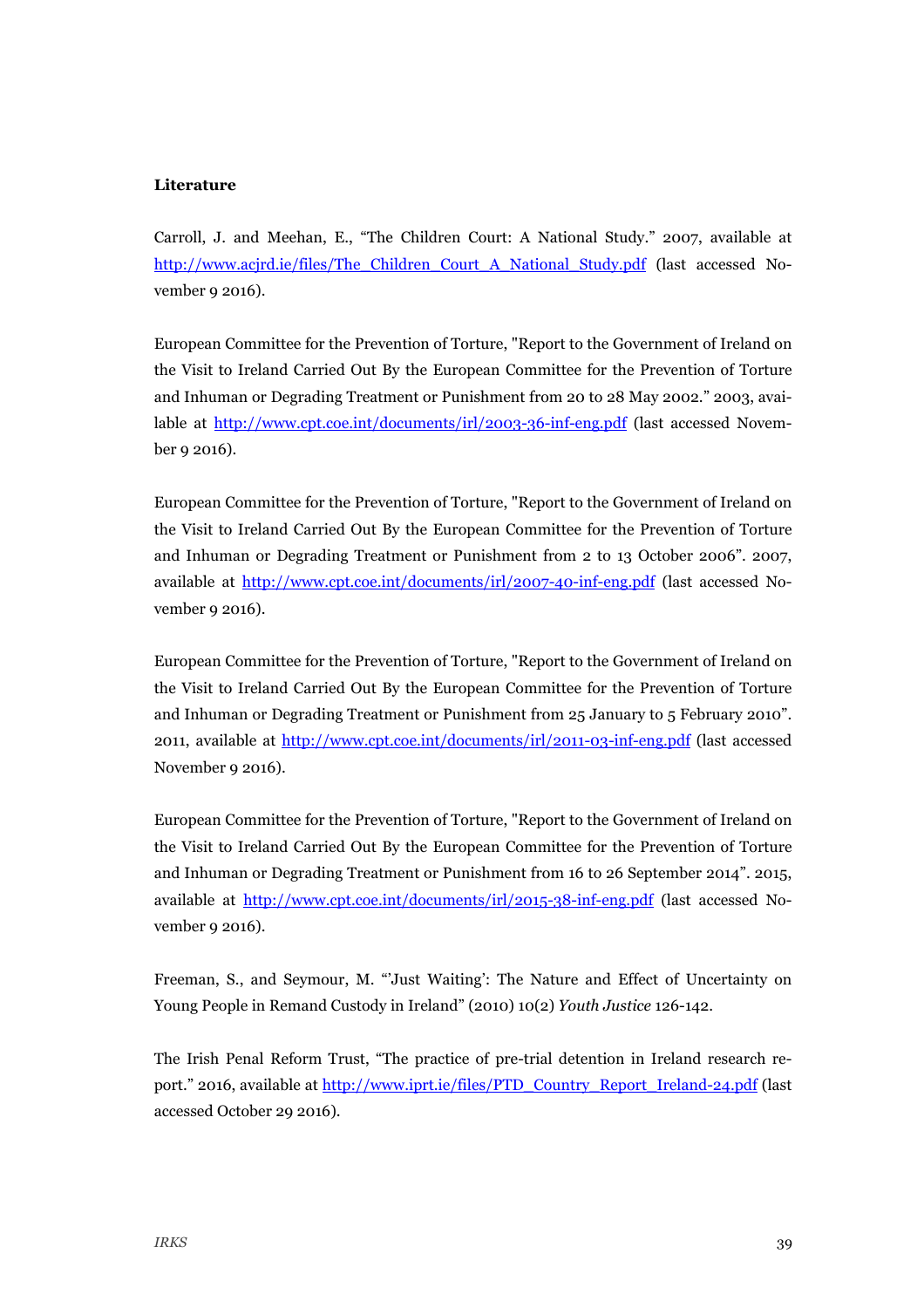Office of the Inspector of Prisons, "Annual Report 2010." 2011, available at http://www.inspectorofprisons.gov.ie/en/IOP/Pages/PB12000007 (last accessed November 9 2016).

Office of the Inspector of Prisons, "Report on an Inspection of Limerick Prison." 2011, available at http://www.inspectorofprisons.gov.ie/en/IOP/Pages/PB12000001 (last accessed November 9 2016).

O'Malley, *The Criminal Process* (2009, Round Hall).

Seymour, M. and Butler, M., "Young People on Remand". 2008, available at http://arrow.dit.ie/cserrep/14/ (last accessed November 9 2016).

#### **Case Law**

*Brennan v. Brennan* [2009] IEHC 303, (Unreported, High Court, 18th June, 2009, Peart J.).

*Broderick v. DPP* [2006] IESC 34, [2006] 1 IR 629.

*Bykov v. Russia* (App. No. 4378/02, 10th March 2009).

*Chraidi v. Germany* (App. No. 65655/01, 26th October 2006).

*Clarke v. Governor of Cloverhill Prison* [2011] IEHC 199, [2011] 2 I.R. 742.

*Dereci v. Turkey* (App. No. 77845/01, 24th May 2005).

*DPP v. Broderick* [2006] IESC 34, [2006] 1 I.R. 629.

*Garycki v. Poland* (App. No. 14348/02, 6th February 2007).

*Hristova v. Bulgaria* (App. No. 60859/00, 7th December 2006).

*Idalov v. Russia* (App. No. 5826/03, 22nd May 2012).

*Idalov v. Russia* (App. No. 5826/03, 22nd May 2012).

*Ilijkov v. Bulgaria* (App. No. 33977/96, 26th July 2001).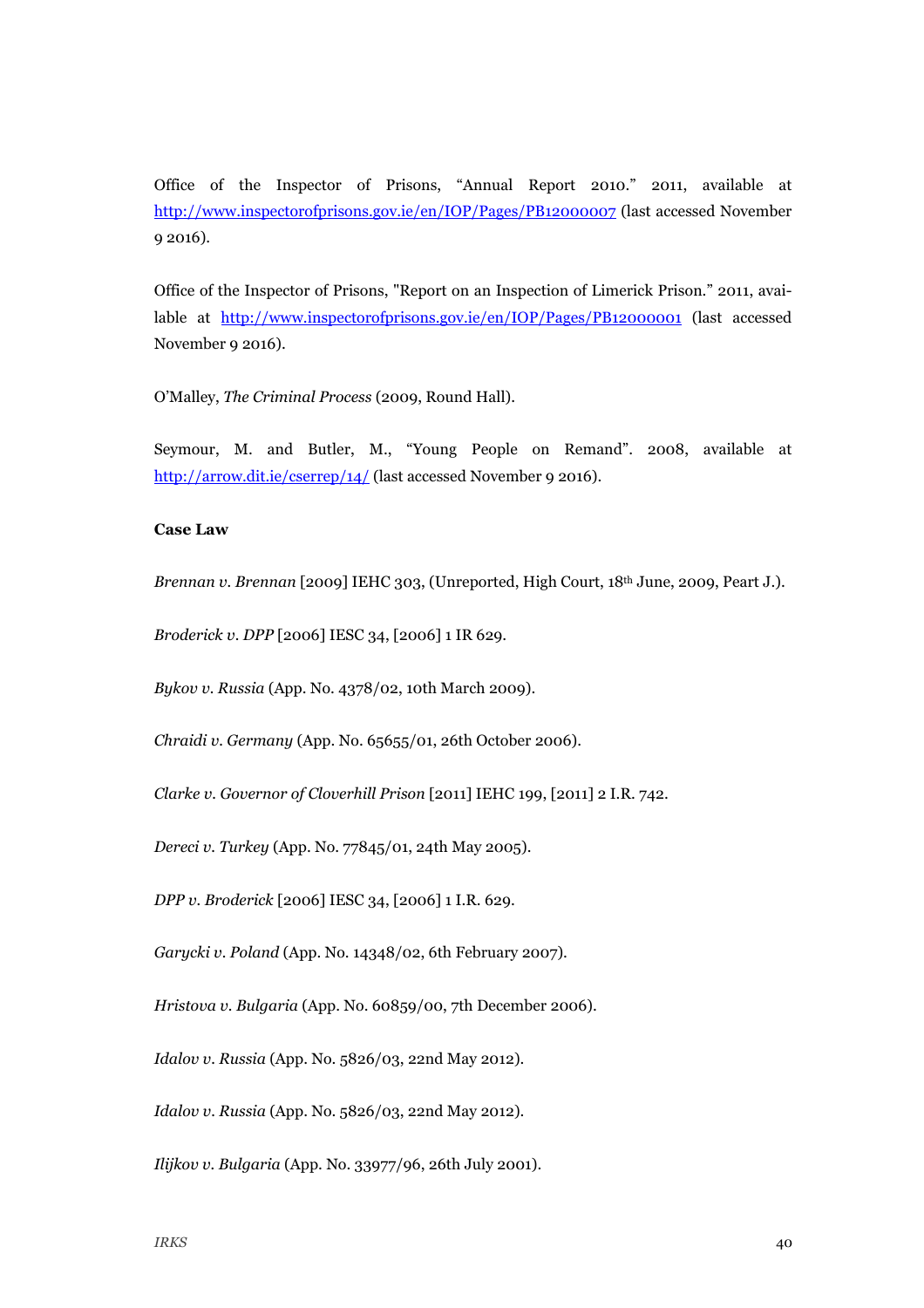*Jablonksi v. Poland* (App. No. 33492/96, 21st December 2000).

*Li Jiuan Choong v. DPP* [2014] IESC 35, [2014] 2 I.R. 721.

*Maguire v. DPP* [2004] 3 I.R. 241.

*Mangouras v. Spain* (App. No. 12050/04, 28th September 2010) at § 78. *Matznetter v Austria* (App. No. 2178/64, 10th November 1969).

*McDonagh v. Governor of Cloverhill Prison* [2005] IESC 4, [2005] 1 I.R. 394.

*McDonagh v. Governor of Cloverhill Prison* [2005] IESC 4, [2005] 1 I.R. 394.

*McKay v. United Kingdom* (App. No. 543/03, 3rd October 2006).

*Nikolova v. Bulgaria* App. No. 40896/98, 30th September, 2004.

*Panchenko v. Russia* (App. No. 11496/05, 11th June 2015).

*People (Attorney General) v. Gilliland* [1985] I.R. 643.

*People (Attorney General) v. O'Callaghan* [1966] I.R. 501

*People (DPP) v. Coffey* [2002] 4 I.R. 526.

*People (DPP) v. McLoughlin* [2009] IESC 65, [2010] 1 I.R. 590.

*People (DPP) v. Mulvey* [2014] IESC 18, [2014] 1 I.R. 119.

*Piruzyan v. Armenia* (App. No. 33376/07, 26th June 2012).

*Ronan v. Coughlan* [2005] IEHC 370, [2005] 4 I.R. 274.

*Smirnova v. Russia* (App. No. 46133/99, 24th July 2003).

*The People (DPP) v. McGinley* [1998] 2 I.R. 408.